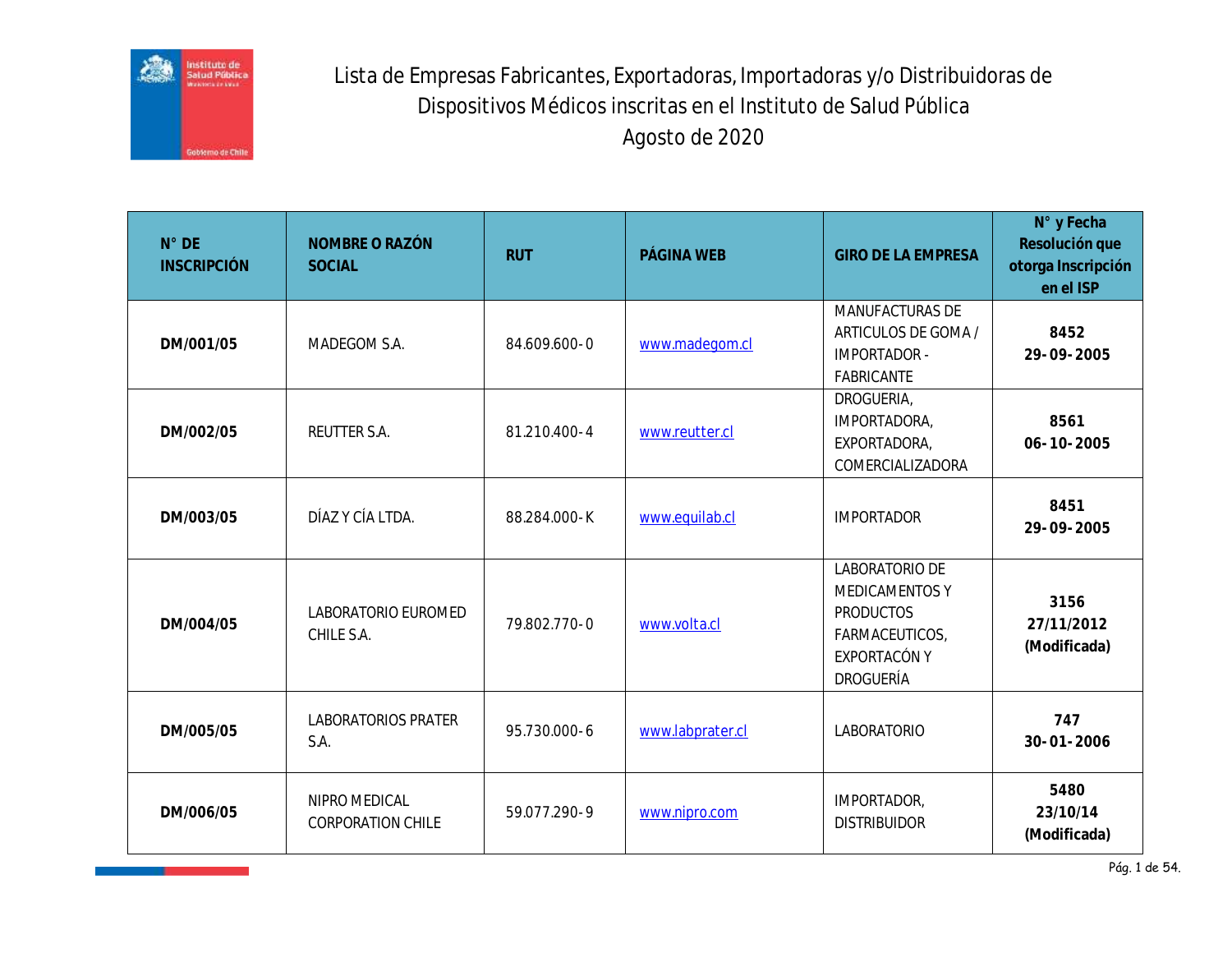| DM/007/05 | DIPROMED S.A.                                                 | 86.397.000-8 | www.dipromed.cl | IMPORTADOR /<br><b>DISTRIBUIDOR</b>       | 3300<br>12/12/12<br>(Modificada)   |
|-----------|---------------------------------------------------------------|--------------|-----------------|-------------------------------------------|------------------------------------|
| DM/008/05 | TECNOLOGÍA, COMERCIO Y<br>EMPRESA S.A.                        | 96.612.840-2 | www.tcesa.cl    | <b>IMORTADOR</b>                          | 8446<br>29-09-2005                 |
| DM/009/05 | DROGUERIA HOFMANN<br>S.A.C.                                   | 92.288.000-K | www.hofmann.cl  | <b>DROGUERÍA -</b><br><b>IMPORTADOR</b>   | 3129<br>23/11/2012<br>(Modificada) |
| DM/010/05 | MED - CELL S.A.                                               | 96.706.320-7 | www.medcell.cl  | <b>DROGUERÍA</b>                          | 8444<br>29-09-2005                 |
| DM/011/05 | FARMACÉUTICA ESAN<br>LTDA.                                    | 80.853.900-4 | www.esan.cl     | DROGUERÍA -<br><b>IMPORTADOR</b>          | 9110<br>25-10-2005                 |
| DM/012/05 | ASOCIACIÓN CHILENA DE<br>PROTECCIÓN DE LA<br>FAMILIA (APROFA) | 82.531.700-7 | NO INDICA       | <b>IMPORTADORY</b><br><b>DISTRIBUIDOR</b> | 9795<br>$07 - 11 - 2005$           |
| DM/013/06 | COMERCIAL CCL<br>HERMANOS LTDA.                               | 76.244.480-1 | NO INDICA       | <b>IMPORTADOR</b>                         | 11235<br>$07 - 12 - 2005$          |
| DM/014/05 | SOCIEDAD<br>LATINOAMERIACANA DE<br>SEGURIDAD AMBIENTAL        | 76.187.080-7 | NO INDICA       | <b>IMPORTADOR</b>                         | 57<br>$12 - 01 - 2006$             |
| DM/014/05 | COMERCIALIZADORA,<br>EXPORTADORA E<br>IMPORTADORA C y M S.A.  | 78.278.530-3 | NO INDICA       | <b>IMPORTADOR</b>                         | 11783<br>$27 - 12 - 2005$          |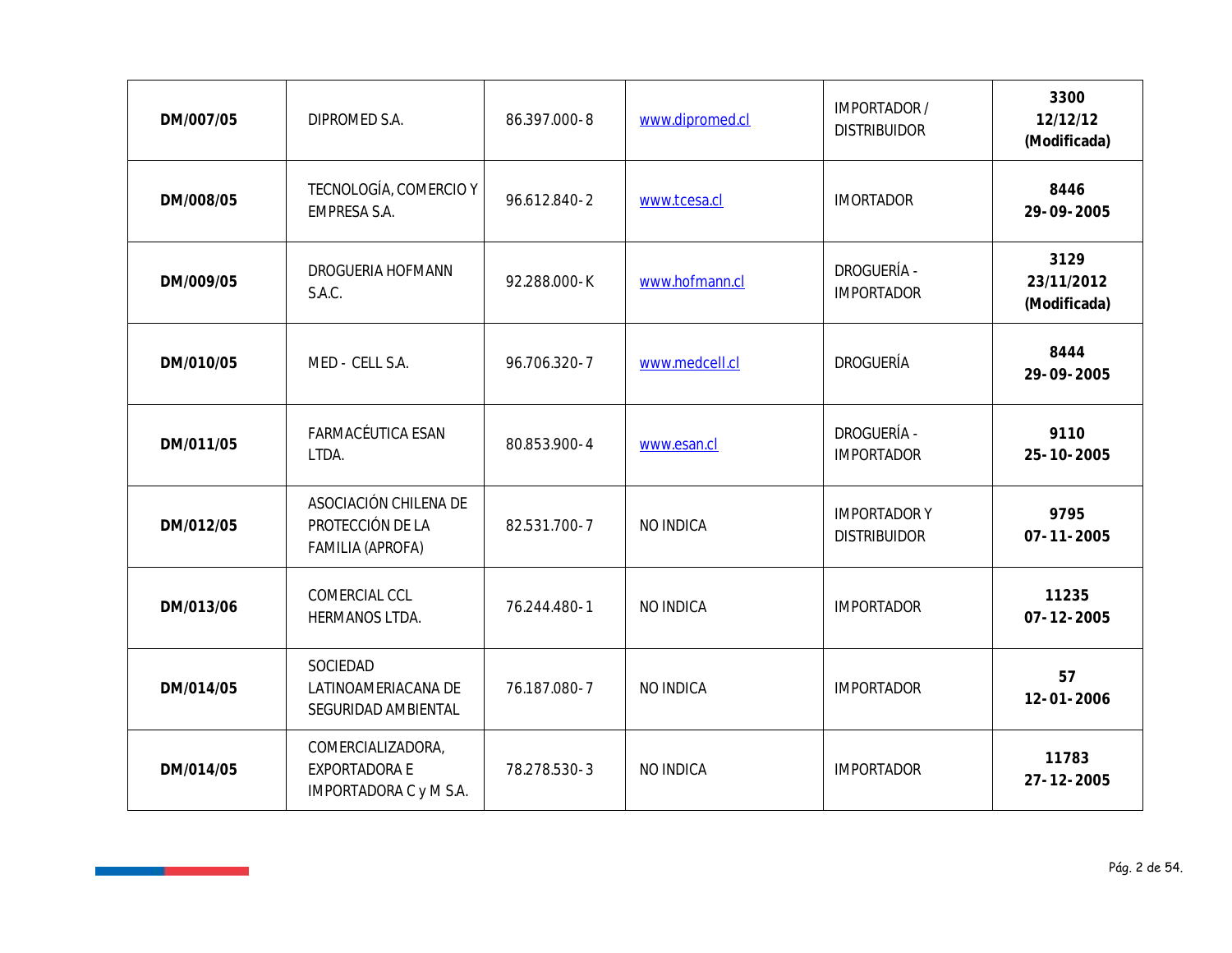| DM/015/06 | COMERCIAL LAON LTDA.                                                               | 76.255.000-8 | www.laon.cl               | <b>IMPORTADOR</b> | 62<br>$12 - 01 - 2006$             |
|-----------|------------------------------------------------------------------------------------|--------------|---------------------------|-------------------|------------------------------------|
| DM/016/06 | <b>PRODUCTOS</b><br>QUIRÚRGICOS Y<br>FARMACOLÓGICOS LEON<br>BORZUTZKY FRIDMAN S.A. | 93.366.000-1 | www.borzutzkysa.cl        | <b>IMPORTADOR</b> | 2014<br>21/01/2013<br>(modificada) |
| DM/017/06 | <b>IMPORTACIÓN Y</b><br>COMERCIO TÉCNICO LTDA<br>"ITC LTDA."                       | 78.104.450-4 | NO INDICA                 | <b>IMPORTADOR</b> | 1631<br>23-02-2006                 |
| DM/018/06 | VALTEK S.A.                                                                        | 79.658.850-1 | www.valtekdiagnostics.com | FABRICANTE        | 2324<br>24-03-2006                 |
| DM/019/06 | ANSELMO GALVEZ FERRER                                                              | 8.042.220-02 | www.galf.cl               | <b>IMPORTADOR</b> | 3294<br>20-04-2006                 |
| DM/020/06 | CEGAMED CHILE S.A.                                                                 | 99.593.170-2 | NO INDICA                 | <b>IMPORTADOR</b> | 4257<br>23-05-2006                 |
| DM/021/06 | 3M CHILE S.A.                                                                      | 93.626.000-4 | www.3m.com                | <b>IMPORTADOR</b> | 591<br>13/02/13<br>(Modificada)    |
| DM/021/07 | COMERCIAL KENDALL<br>(CHILE) LTDA.                                                 | 77.237.150-0 | www.kendallchile.cl       | <b>IMPORTADOR</b> | 3003<br>$24 - 04 - 2007$           |
| DM/022/06 | OFTOMED LTDA.                                                                      | 78.075.900-3 | www.oftomed.cl            | <b>IMPORTADOR</b> | 9550<br>$07 - 12 - 2006$           |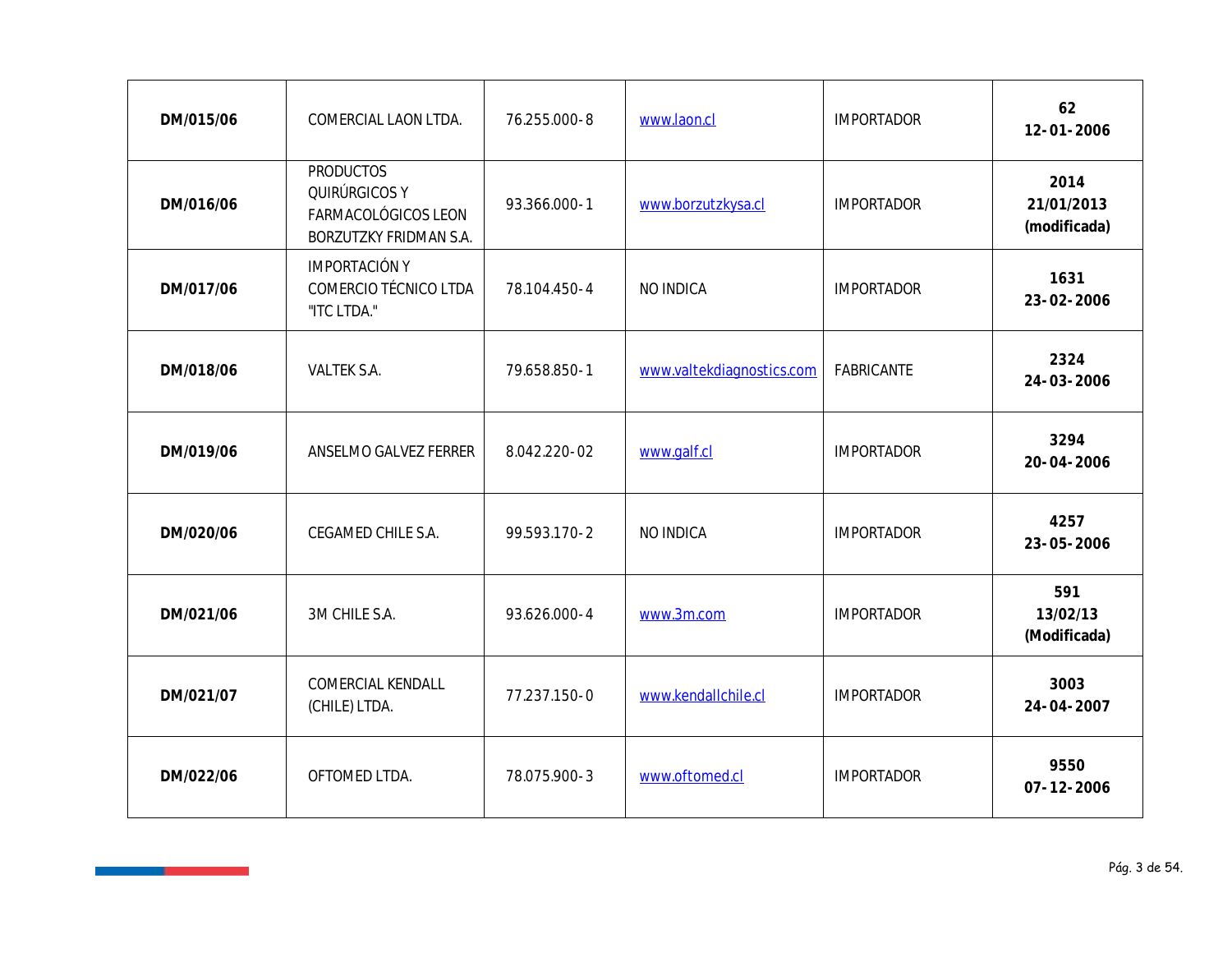| DM/023/06 | PHARMEUROPEA MEDICA<br>DE CHILE                                 | 59.095.360-1     | www.pharmeurepeachile.cl            | <b>IMPORTADORY</b><br>COMERCIALIZADOR                                    | 9754<br>18-12-2006                |
|-----------|-----------------------------------------------------------------|------------------|-------------------------------------|--------------------------------------------------------------------------|-----------------------------------|
| DM/024/06 | <b>IMPORTADORAY</b><br>EXPORTADORA GLOBUS<br>LTDA.              | 77.857.440-0     | www.condoneskamasutra.cl            | <b>IMPORTADOR</b>                                                        | 10340<br>29-12-2006               |
| DM/025/07 | FARMACIA DE SIMILARES<br>CHILE S.A.                             | 59.111.330-5     | www.farmaciasdesimilares.<br>com.mx | <b>DROGUERÍA</b>                                                         | 250<br>22/01/2015<br>(modificada) |
| DM/026/07 | ELECTRONICA EC Y EC<br>LIMITADA                                 | 79.650.020-4     | www.cec.com.ar                      | EQUIPOS MÉDICOS<br>PARA FISIOTERAPIA<br>CIRUGÍA Y ESTÉTICA               | 998<br>$09 - 02 - 2007$           |
| DM/027/07 | LABORATORIO PASTEUR<br>S.A.                                     | 87.674.400-7     | www.lpasteur.cl                     | LABORATORIO                                                              | 6374<br>25-07-2007                |
| DM/028/07 | BIOTOSCANA FARMA S. A.                                          | 79.873.270-6     | www.biotoscana.cl                   | DROGUERÍA                                                                | 7293<br>28-08-2007                |
| DM/029/07 | PROCTER & GAMBLE CHILE<br><b>LTDA</b>                           | $96.656.660 - 4$ | www.pg.com                          | LABORATORIO,<br>IMPORTADOR,<br><b>FABRICANTEY</b><br><b>DISTRIBUIDOR</b> | 8101<br>$02 - 10 - 2007$          |
| DM/030/07 | MUNNICH PHARMA<br>MEDICAL LTDA                                  | 80.447.400-5     | www.munnich.cl                      | DROGUERÍA                                                                | 9091<br>$06 - 11 - 2007$          |
| DM/031/07 | COMERCIALIZADORA<br><b>GEMCO GENERAL</b><br>MACHINERY CO. LTDA. | 76.142.730-k     | www.gemco.cl                        | <b>IMPORTADOR</b>                                                        | 9977<br>$14 - 12 - 2007$          |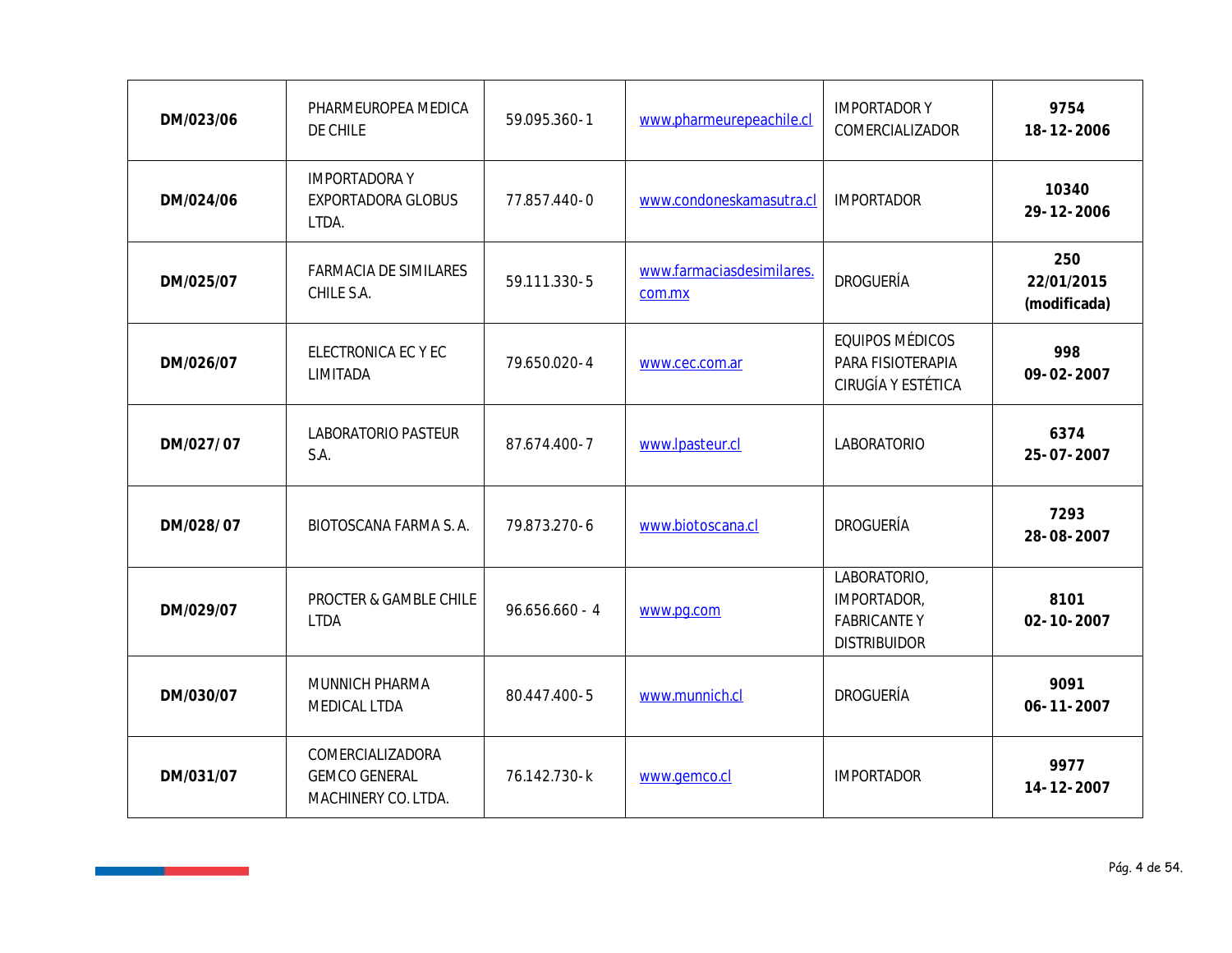| DM/032/07 | <b>EDITORIAL Y</b><br>PUBLICACIONES BOBBY S.<br>А.       | 77.310.600-2 | www.theclinic.cl    | EDITORIAL                                                             | 10300<br>$27 - 12 - 2007$          |
|-----------|----------------------------------------------------------|--------------|---------------------|-----------------------------------------------------------------------|------------------------------------|
| DM/033/08 | NUEVA IMAGEN LTDA.                                       | 77.524.840-8 | www.nueva_imagen.cl | IMPORTADORA,<br><b>DISTRIBUIDORAY</b><br>COMERCIALIZADORA             | 72<br>15-01-2008                   |
| DM/034/08 | COMERCIAL R. OHME<br>BIGGEMAMM Y COMPAÑÍA<br><b>LTDA</b> | 76.006.822-5 | NO INDICA           | <b>IMPORTADORAY</b><br><b>EXPORTADORA</b>                             | 587<br>$31 - 01 - 2008$            |
| DM/035/08 | M-DENT LTDA.                                             | 85.025.400-1 | www.mdent.cl        | <b>IMPORTADOR</b>                                                     | 898<br>15-02-2008                  |
| DM/036/08 | LABORATORIO MAVER S.A.                                   | 92.121.000-0 | www.maver.cl        | LABORATORIO<br><b>IMPORTADOR</b>                                      | 1453<br>20/05/2011<br>(Modificada) |
| DM/037/08 | <b>INMED S.A.</b>                                        | 81.338.000-5 | www.labprimus.cl    | FABRICANTE,<br>IMPORTADOR,<br>COMERCIALIZADOR Y<br><b>EXPORTADOR</b>  | 1727<br>04/06/2013<br>(Modificada) |
| DM/038/08 | <b>IBICO S.A.</b>                                        | 96.889.040-9 | NO INDICA           | <b>DISTRIBUIDOR</b>                                                   | 3329<br>$22 - 05 - 2008$           |
| DM/039/08 | HOSPITALIA PRODUCTOS<br>MÉDICOS LTDA.                    | 78.233.420-4 | www.hospitalia.cl   | IMPORTADOR,<br>EXPORTADOR,<br><b>DISTRIBUIDORY</b><br>COMERCIALIZADOR | 3845<br>11-06-2008                 |
| DM/040/08 | <b>BECTON DICKINSON CHILE</b>                            | 59.051.480-2 | www.bd.com          | <b>IMPORTADOR</b>                                                     | 1342<br>30/05/12<br>(Modificada)   |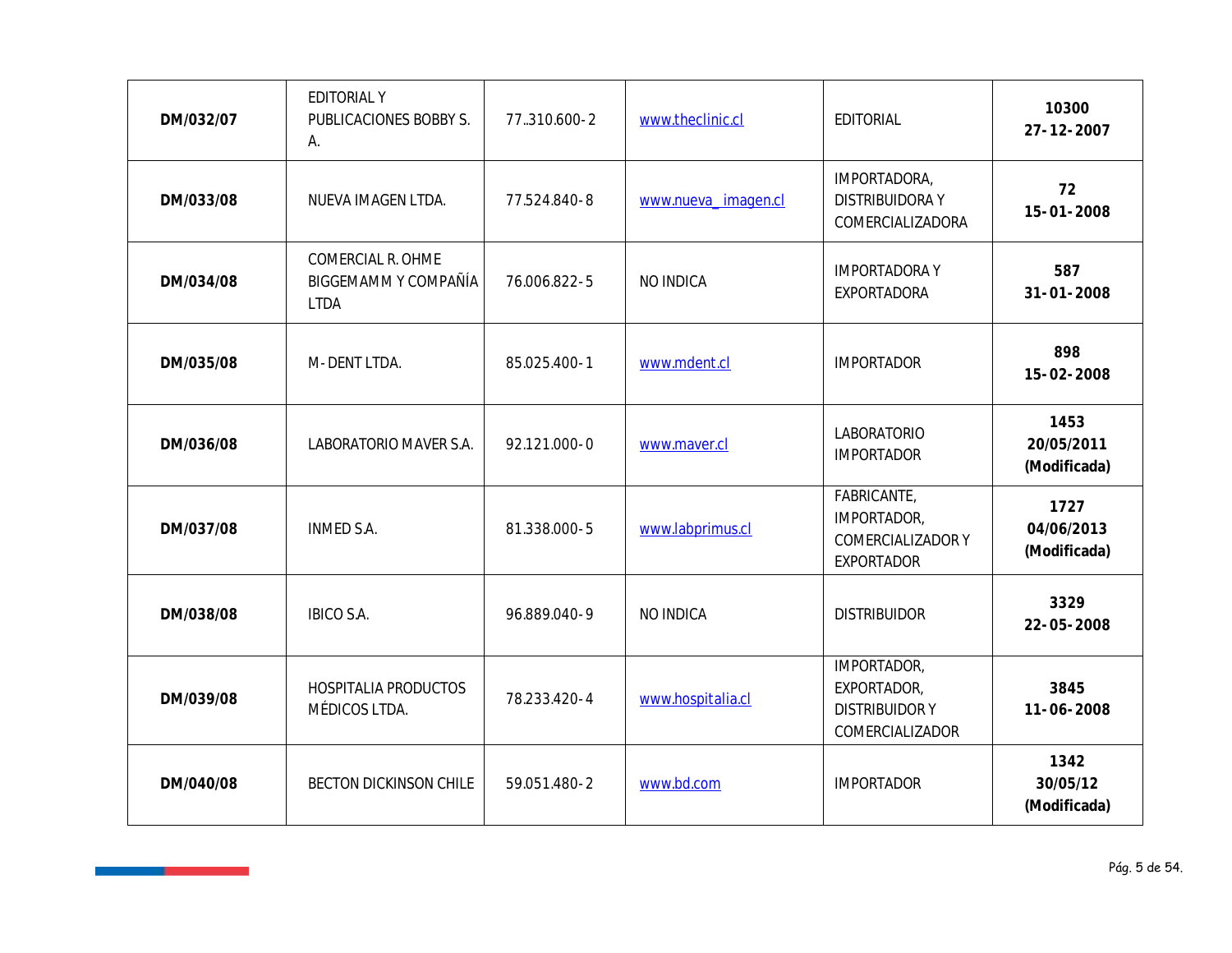| DM/041/08 | PHARM ASIA LTDA.                   | 76.002.778-2   | www.pharmasia.cl   | <b>IMPORTADOR</b>                          | 5593<br>20-08-2008                 |
|-----------|------------------------------------|----------------|--------------------|--------------------------------------------|------------------------------------|
| DM/042/08 | TS GROUP S.p.A.                    | 76.007.121-8   | www.baroni.cl      | <b>IMPORTADORY</b><br>COMERCIALIZADOR      | 1789<br>06/04/2009<br>(Modificada) |
| DM/043/08 | PATHFINDER TRADING<br>COMPANY S.A. | 76.302.990-5   | www.promedco.cl    | <b>IMPORTADOR</b>                          | 5855<br>20-08-2008                 |
| DM/044/08 | MAYORDENT CHILE LTDA.              | 76.977.120-4   | www.mayordent.cl   | <b>IMPORTADOR</b>                          | 6523<br>06-10-2008                 |
| DM/045/08 | ROCHE CHILE LTDA.                  | 82.999.400 - 3 | www.roche.cl       | <b>IMPORTADORY</b><br><b>DISTRIBUIDOR</b>  | 6756<br>14-10-2008                 |
| DM/046/08 | COMERCIAL LA FEMME<br>LTDA.        | 76.024.148 - 2 | www.lafemme.cl     | <b>IMPORTADOR</b>                          | 6875<br>23-10-2008                 |
| DM/047/08 | <b>BPH S.A.</b>                    | 96.519.830 - K | NO INDICA          | <b>IMPORTADOR Y</b><br><b>DISTRIBUIDOR</b> | 31<br>12/01/2011<br>(Modificada)   |
| DM/048/08 | FLAVIA WOLOSZYN Y CIA.<br>LTDA.    | 77.005.780-P   | www.grenmedical.cl | DROGUERIA E<br><b>IMPORTADOR</b>           | 7248<br>$10 - 11 - 2008$           |
| DM/049/09 | LABORATORIO FASA S.A.              | 79,663,290-9   | NO INDICA          | SOC.<br>COMERCIALIZADORA                   | 635<br>08-02-2009                  |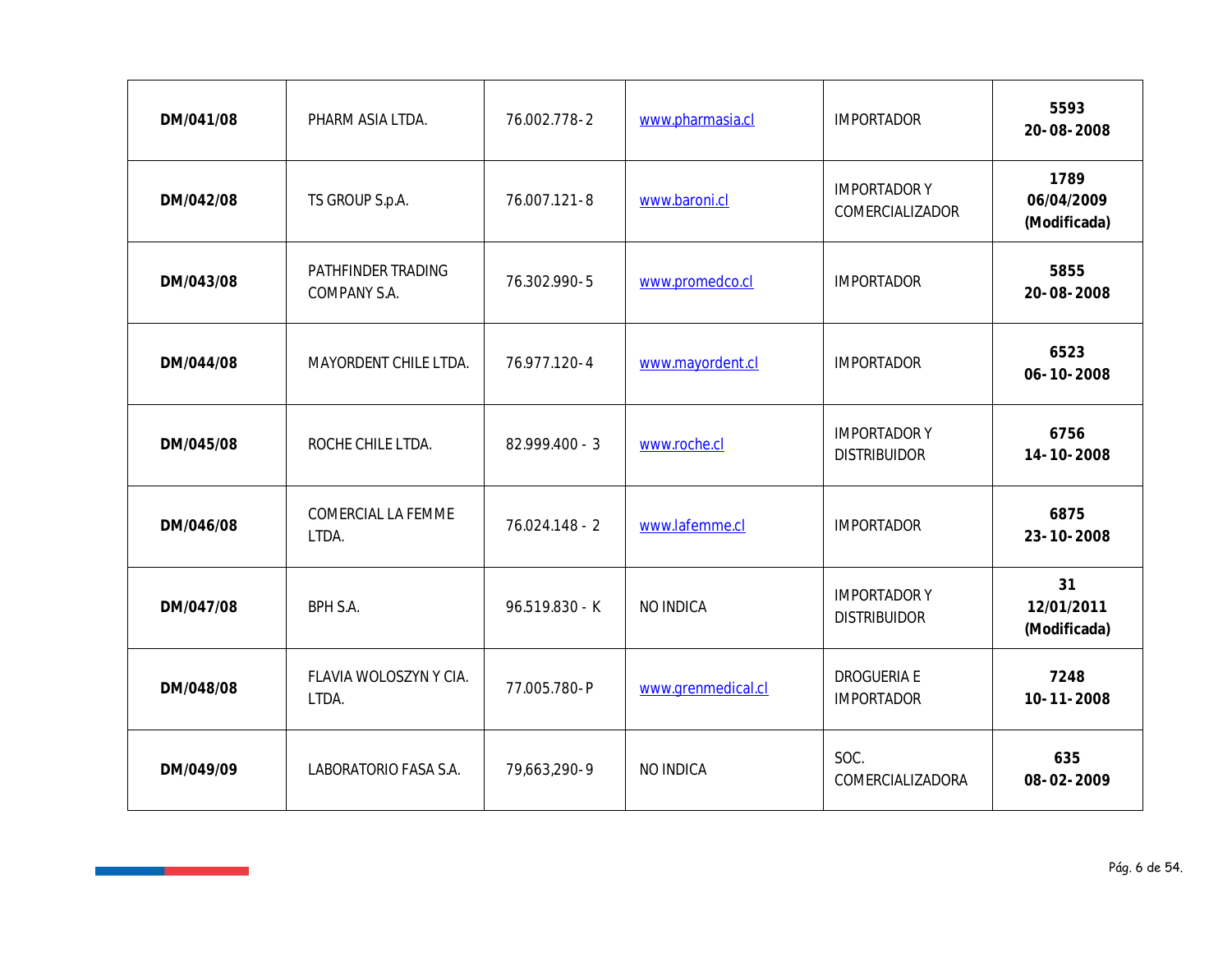| DM/050/09 | DROGUERÍA MEDICALTEK               | 96,696,000-0     | wwww.medicaltek.cl                         | <b>IMPORTADOR</b>                     | 1665<br>28/06/12<br>(Modificada)   |
|-----------|------------------------------------|------------------|--------------------------------------------|---------------------------------------|------------------------------------|
| DM/051/09 | <b>B. BRAUN MEDICAL SpA</b>        | 96.756.540-7     | NO INDICA                                  | DROGUERIA E<br><b>IMPORTADOR</b>      | 356<br>02/02/2015<br>(Rectificada) |
| DM/052/09 | MARCO ANTONIO OCHOA<br>CHAMORRO    | 10,646,375-1     | NO INDICA                                  | <b>IMPORTADOR</b>                     | 1787<br>$06 - 04 - 2009$           |
| DM/053/09 | NOVO NORDISK<br>FARMACEUTICA LTDA. | 76.711.330-7     | www.novonordisk.cl                         | <b>IMPORTADOR</b>                     | 2409<br>11-05-2009                 |
| DM/054/09 | GENOMA LAB CHILE S.A.              | 99.590.850-6     | NO INDICA                                  | <b>IMPORTADORY</b><br>COMERCIALIZADOR | 4692<br>22-09-2009                 |
| DM/055/09 | <b>INVERSIONES OFTOMED</b><br>S.A. | 99.572.260-7     | NO INDICA                                  | <b>IMPORTADOR</b>                     | 4848<br>06-10-2009                 |
| DM/056/09 | MGM PRODUCTOS<br>MÉDICOS LTDA.     | $77.325.170 - 3$ | www.mgm.cl                                 | <b>DISTRIBUIDOR</b>                   | 4899<br>08-10-2009                 |
| DM/057/09 | PRODUCTOS MÉDICOS<br>STARMED LTDA  | 76.015.451-2     | www.starmed.cl                             | <b>DISTRIBUIDOR</b>                   | 70<br>$11 - 01 - 2010$             |
| DM/058/10 | CARESTREAM HEALTH<br>CHILE LTDA.   | 76.773.210-4     | www.carestreamhealth.co<br>$\underline{m}$ | <b>IMPORTADOR</b>                     | 413<br>$11 - 02 - 2010$            |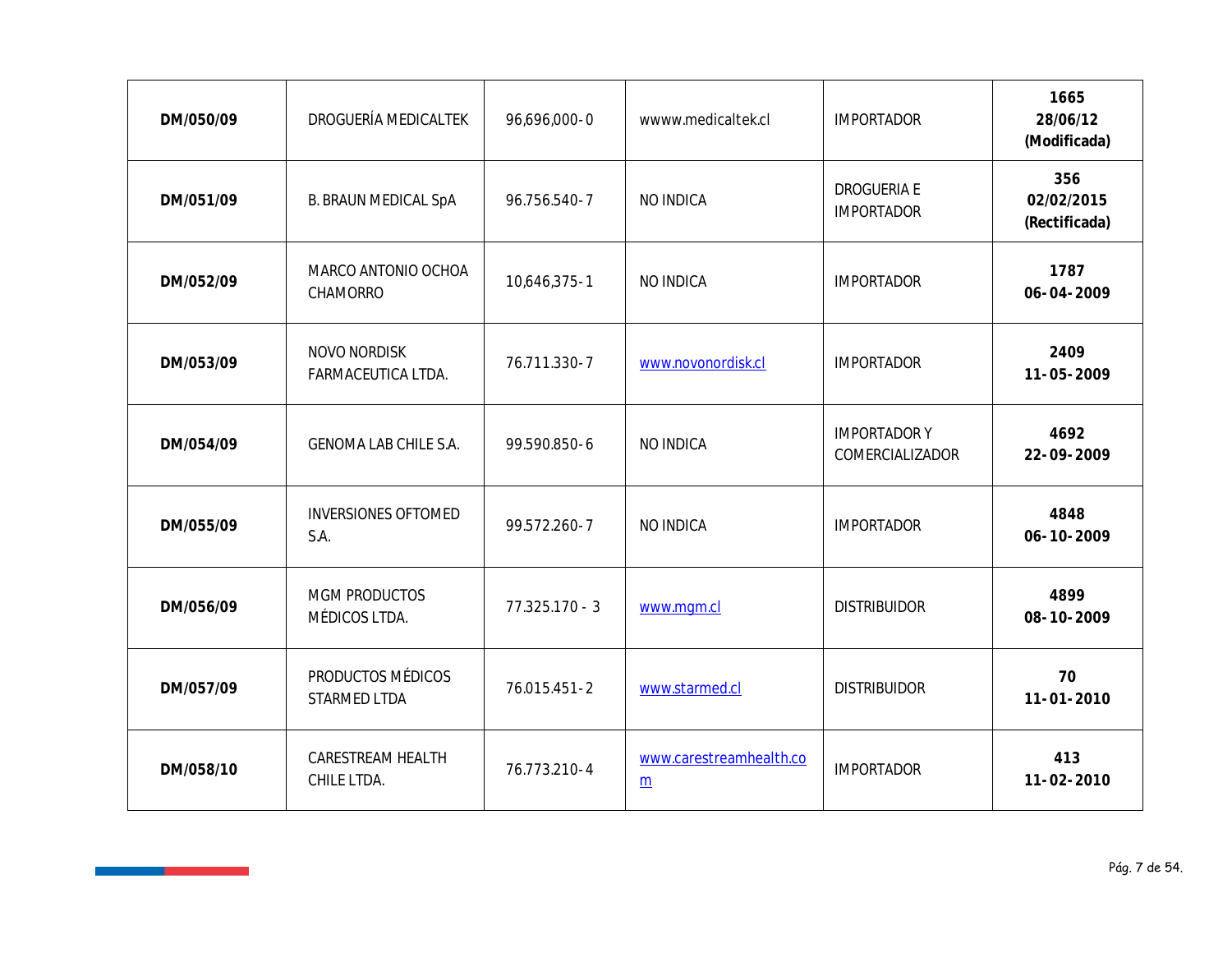| DM/059/10 | RIHLDO ALFONSO GARCÍA<br><b>VILLAFUERTE CLOSTER</b><br>PHARMA EMPRESA<br>INDIVIDUAL DE<br>RESPONSABILIDAD LTDA. | 76.074.188-4 | www.closterpharma.com    | <b>IMPORTADORY</b><br><b>DISTRIBUIDOR</b> | 412<br>11-02-2010        |
|-----------|-----------------------------------------------------------------------------------------------------------------|--------------|--------------------------|-------------------------------------------|--------------------------|
| DM/060/10 | <b>GRUPO BIOS</b>                                                                                               | 95.540.690-5 | www.grupobios.cl         | <b>FABRICANTE E</b><br><b>IMPORTADOR</b>  | 496<br>25-02-2010        |
| DM/061/10 | MEDITEC S.A.                                                                                                    | 78.718.610-6 | www.meditec.cl           | <b>IMPORTADORY</b><br><b>DISTRIBUIDOR</b> | 944<br>08-04-2010        |
| DM/062/10 | LABORATORIO D&M<br>PHARMA LTDA.                                                                                 | 99.522.620-0 | NO INDICA                | <b>IMPORTADORY</b><br><b>DISTRIBUIDOR</b> | 1475<br>24-05-2010       |
| DM/063/10 | MEDSTYLE S.A.                                                                                                   | 99.545.750-4 | NO INDICA                | <b>IMPORTADORY</b><br><b>DISTRIBUIDOR</b> | 1474<br>24-05-2010       |
| DM/064/10 | DENTAL ANATOLIA<br>LIMITADA                                                                                     | 76.081.099-1 | www.articulosdentales.cl | <b>IMPORTADORY</b><br><b>DISTRIBUIDOR</b> | 1606<br>$01 - 06 - 2010$ |
| DM/065/10 | DROGUERÍA FREEMED                                                                                               | 76.000.151-1 | www.droqueriafreemed.cl  | <b>DISTRIBUIDOR</b>                       | 1756<br>14-06-2010       |
| DM/066/10 | COMERCIALIZADORA<br>AXIALDENT LTDA.                                                                             | 76.084.071-8 | www.axialdent.com        | <b>IMPORTADORY</b><br><b>DISTRIBUIDOR</b> | 2200<br>28-07-2010       |
| DM/067/10 | COMPAÑÍA DE NUTRICIÓN<br><b>GENERAL S.A</b>                                                                     | 96.792.260-9 | NO INDICA                | <b>IMPORTADORY</b><br><b>DISTRIBUIDOR</b> | 2231<br>$30 - 07 - 2010$ |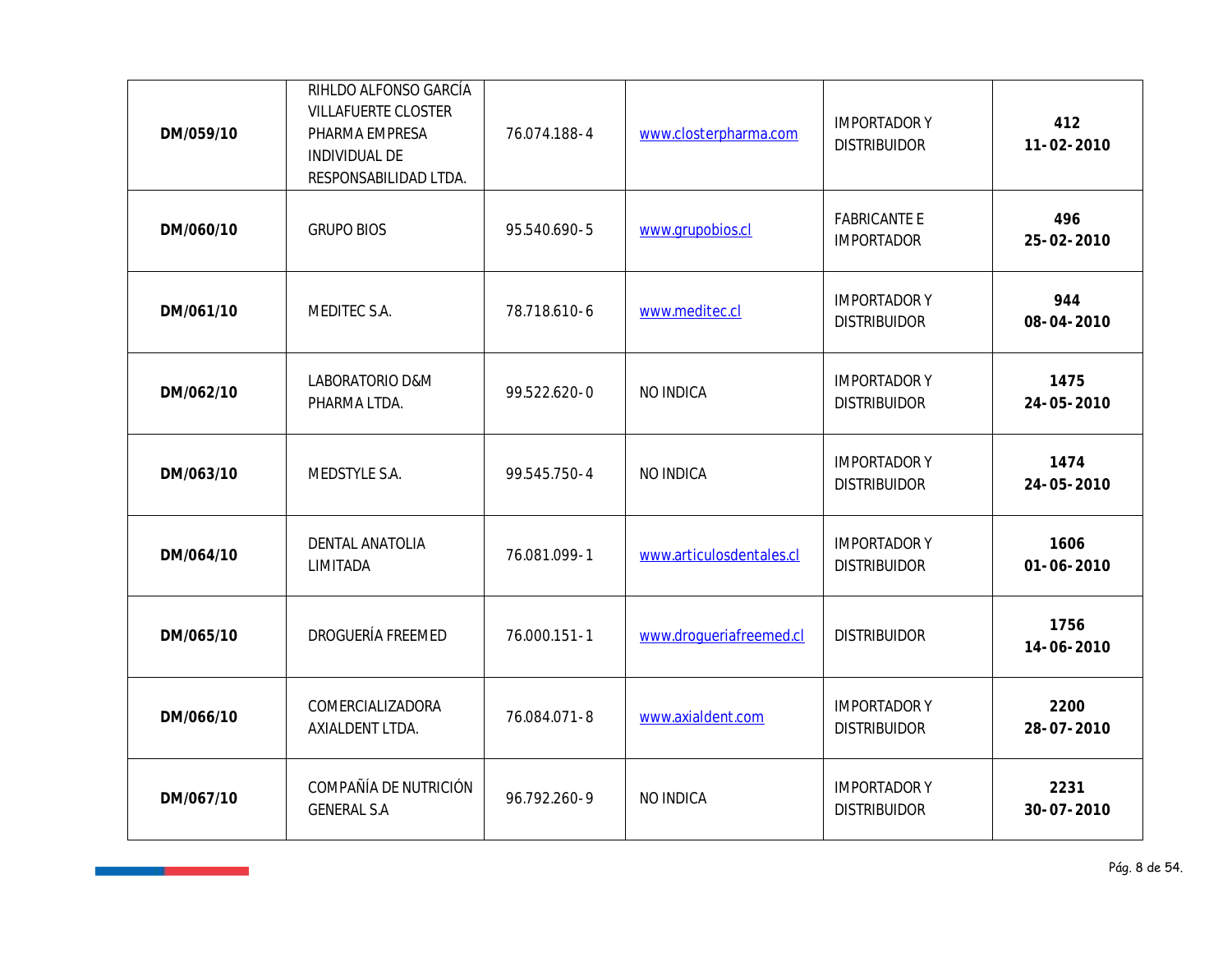| EDM 100/10 | JOHNSON & JOHNSON DE<br>CHILE S.A            | 93.745.000-1 | NO INDICA             | <b>IMPORTADORY</b><br><b>DISTRIBUIDOR</b>                | 2312<br>10-08-2010       |
|------------|----------------------------------------------|--------------|-----------------------|----------------------------------------------------------|--------------------------|
| EDM 101/10 | DISTRIBUIDORA B&V Y CIA<br>LIMITADA          | 76.071.953-6 | NO INDICA             | <b>IMPORTADORY</b><br><b>DISTRIBUIDOR</b>                | 2613<br>03-09-2010       |
| EDM 102/10 | <b>LABIN CHILE S.A (Wiener</b><br>Lab Group) | 96.613.250-7 | www.wiener-lab.com.ar | <b>IMPORTADORY</b><br><b>DISTRIBUIDOR</b>                | 2809<br>28-09-2010       |
| EDM 103/10 | SAN JUAN S.A                                 | 76.260.910-0 | www.sanjuansa.cl      | <b>IMPORTADORY</b><br><b>DISTRIBUIDOR</b>                | 3172<br>05/11/2010       |
| EDM 104/10 | <b>BIOMET CHILE S.A</b>                      | 96.863.710-K | www.biomet.cl         | <b>IMPORTADORY</b><br><b>DISTRIBUIDOR</b>                | 3206<br>$09 - 11 - 2010$ |
| EDM 105/10 | PHARMEDICAL LTDA                             | 76.084.628-7 | NO INDICA             | <b>IMPORTADORY</b><br><b>DISTRIBUIDOR</b>                | 3438<br>02/12/2010       |
| EDM 106/10 | NOVARTIS CHILE S.A                           | 83.002.400-K | www.novartis.cl       | <b>IMPORTADOR</b>                                        | 3359<br>$25 - 11 - 2010$ |
| EDM 107/10 | ALPES CHEMIE S.A                             | 96.517.170-3 | www.royalpharma.cl    | <b>IMPORTADORY</b><br><b>DISTRIBUIDOR</b>                | 3637<br>$31 - 12 - 2010$ |
| EDM 108/11 | HAVERS CIENTÍFICA CHILE<br>S.A               | 76.114.173-2 | NO INDICA             | FABRICANTE,<br><b>IMPORTADORY</b><br><b>DISTRIBUIDOR</b> | 3638<br>$31 - 12 - 2010$ |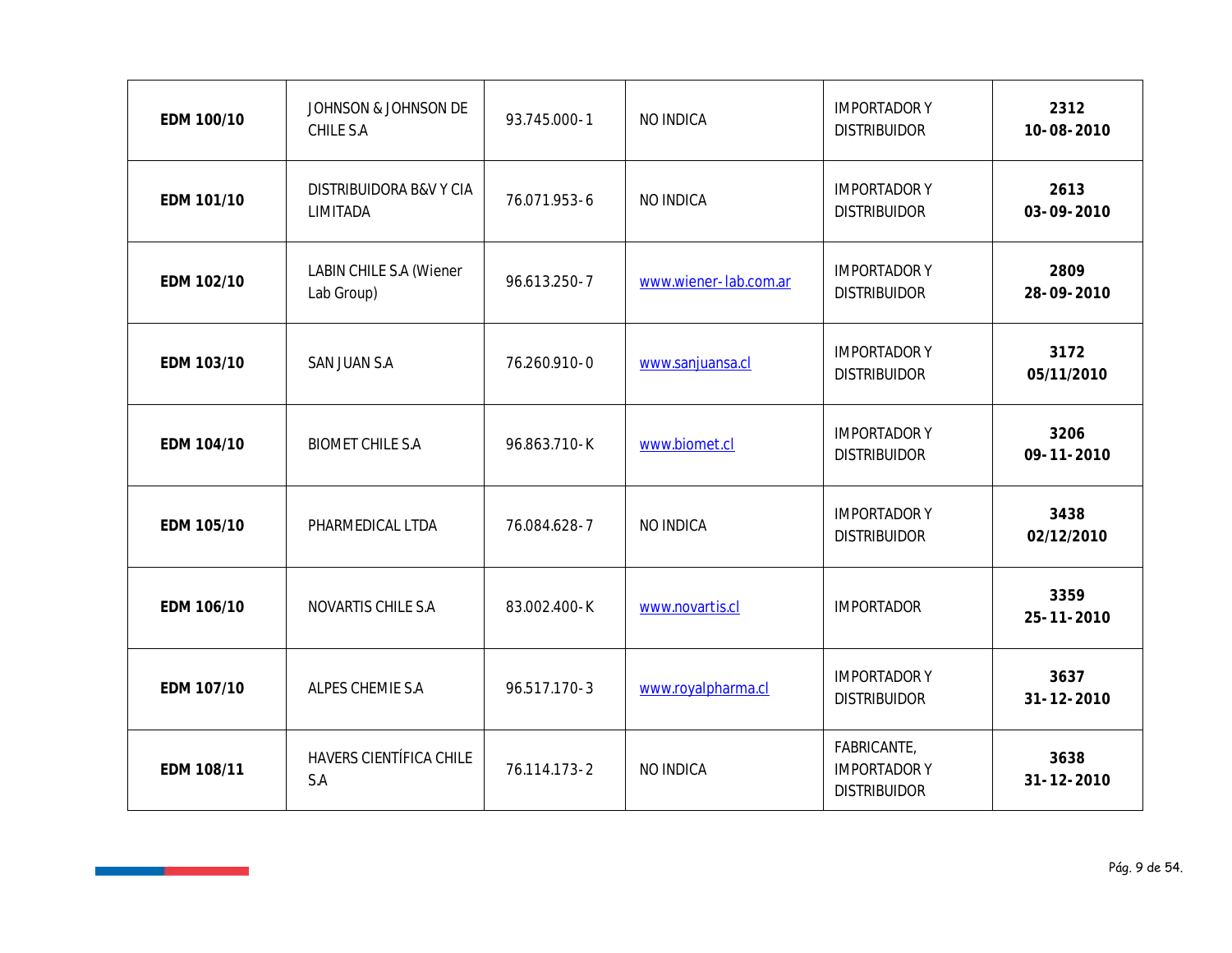| EDM 109/11 | <b>BUSINESS RESEARCH</b><br>CHILE LTDA | 76.000.155-4 | NO INDICA          | <b>IMPORTADOR Y</b><br><b>DISTRIBUIDOR</b>                      | 505<br>23-03-2011                  |
|------------|----------------------------------------|--------------|--------------------|-----------------------------------------------------------------|------------------------------------|
| EDM 110/11 | RECKITT BENCKISER CHILE<br>S.A         | 90.436.000-7 | NO INDICA          | <b>IMPORTADOR</b><br><b>EXPORTADOR Y</b><br><b>DISTRIBUIDOR</b> | 514<br>24/03/2011                  |
| EDM 111/11 | MEDLAP CHILE S.A                       | 76.131.125-5 | NO INDICA          | <b>DISTRIBUIDOR</b>                                             | 513<br>24-03-2011                  |
| EDM 112/11 | SUR MEDICAL                            | 99.576.080-0 | www.surmedical.cl  | <b>IMPORTADORY</b><br><b>DISTRIBUIDOR</b>                       | 641<br>$04 - 04 - 2011$            |
| EDM 113/11 | MEDILAND S.A                           | 99.550.230-5 | www.mediland.cl    | <b>IMPORTADORY</b><br><b>DISTRIBUIDOR</b>                       | 869<br>17/03/2015<br>(Modificada)  |
| EDM 114/11 | <b>BIOCLIN S.A</b>                     | 96.910.280-3 | www.bioclinsa.cl   | <b>IMPORTADORY</b><br><b>DISTRIBUIDOR</b>                       | 5459<br>20/10/2014<br>(Modificada) |
| EDM 115/11 | <b>INSUCLINIC SpA</b>                  | 76.093.481-K | www.insuclinic.cl  | <b>IMPORTADORY</b><br><b>DISTRIBUIDOR</b>                       | 659<br>08-04-2011                  |
| EDM 116/11 | AXON PHARMA SPA                        | 76.439.600-6 | www.axon-pharma.cl | <b>IMPORTADORY</b><br><b>EXPORTADOR</b>                         | 840<br>18-05-2011                  |
| EDM 117/11 | ALL IMPLANT                            | 76.094.803-9 | www.allimplant.cl  | <b>IMPORTADORY</b><br><b>DISTRIBUIDOR</b>                       | 838<br>18-05-2011                  |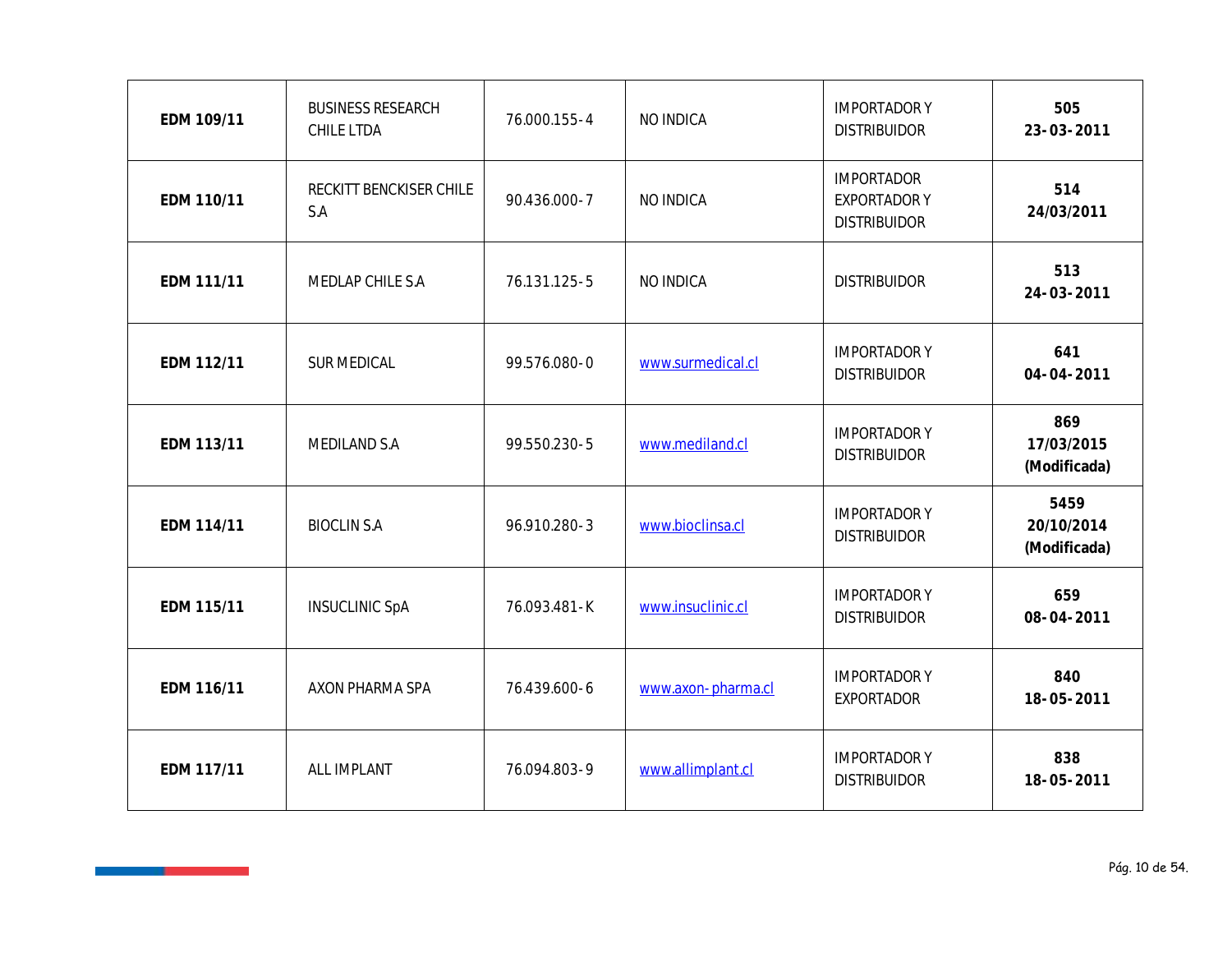| EDM 118/11 | HOSPIFARMA                                      | 76.133.312-7 | www.hospifarma.cl      | <b>IMPORTADOR</b>                                         | 1664<br>05/09/11<br>(Modificada)   |
|------------|-------------------------------------------------|--------------|------------------------|-----------------------------------------------------------|------------------------------------|
| EDM 119/11 | <b>VESALIUS PHARMA</b>                          | 76.120.786-5 | www. vesaliuspharma.cl | <b>IMPORTADOR Y</b><br><b>DISTRIBUIDOR</b>                | 2702<br>17/10/12<br>(Modificada)   |
| EDM 120/11 | OROQUIETA Y COMPAÑÍA<br>LIMITADA                | 79.720.560-5 | NO INDICA              | FABRICANTE                                                | 1226<br>$06 - 07 - 2011$           |
| EDM 121/11 | OSTEOTRAUMA LTDA                                | 77.656.810-4 | www.osteotrauma.com    | <b>IMPORTADORY</b><br><b>DISTRIBUIDOR</b>                 | 1664<br>05/09/11<br>Rectificada)   |
| EDM 122/11 | <b>TECNIKA S.A</b>                              | 96.625.950-7 | www.tecnika.cl         | FABRICANTE,<br><b>IMPORTADOR Y</b><br><b>DISTRIBUIDOR</b> | 2702<br>17/10/2012<br>(Modificada) |
| EDM 123/11 | AKI PHARM CHILE S.A                             | 76.111.593-6 | NO INDICA              | <b>IMPORTADOR Y</b><br><b>DISTRIBUIDOR</b>                | 1663<br>05-09-2011                 |
| EDM 124/11 | ITF-LABOMED<br>FARMACEUTICA LTDA                | 96.884.770-8 | NO INDICA              | FABRICANTE,<br><b>IMPORTADORY</b><br><b>DISTRIBUIDOR</b>  | 40<br>09/01/12<br>(Modificada)     |
| EDM 125/11 | LABORATORIOS BIOPAS<br>S.A                      | 76.091.301-4 | www.biopasgroup.com    | <b>IMPORTADORY</b><br><b>DISTRIBUIDOR</b>                 | 1777<br>15-09-2011                 |
| EDM 126/11 | INDUSTRIAL Y COMERCIAL<br>BAXTER DE CHILE LTDA. | 78.366.970-6 | www.baxter.com         | <b>FABRICANTEY</b><br><b>DISTRIBUIDOR</b>                 | 2069<br>12-10-2011                 |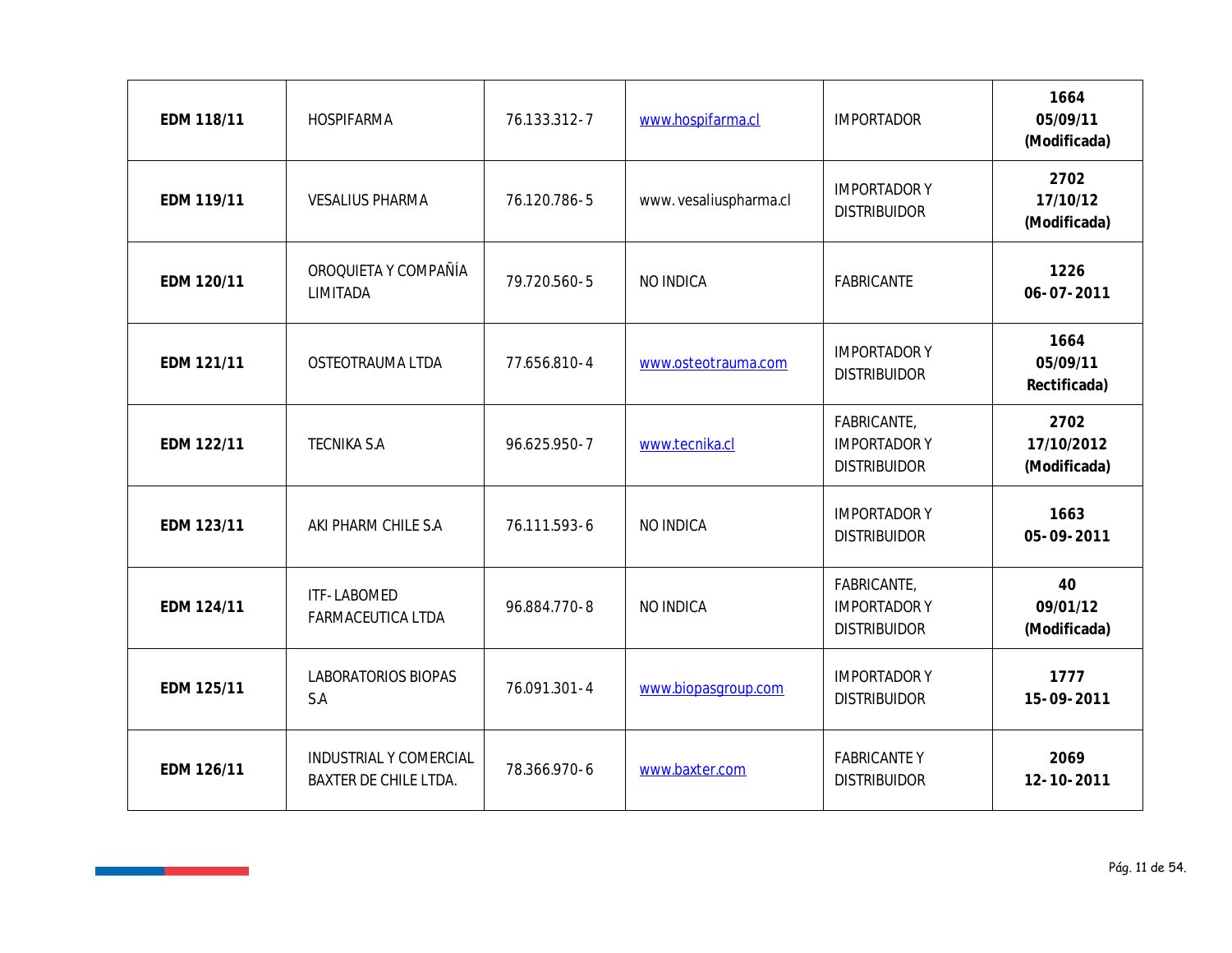| EDM 127/11 | PENTAFARMA S.A                                                                            | 96.640.350-0 | www.fmc-ag.cl       | <b>IMPORTADORY</b><br><b>DISTRIBUIDOR</b>                                      | 2128<br>$21 - 10 - 2011$           |
|------------|-------------------------------------------------------------------------------------------|--------------|---------------------|--------------------------------------------------------------------------------|------------------------------------|
| EDM 128/11 | PHARMA BRAND HOSTING<br>S.A                                                               | 76.112.169-3 | www.pbh.cl          | <b>IMPORTADOR</b>                                                              | 2194<br>28-10-2011                 |
| EDM 129/11 | SERVICIOS ASESORÍAS Y<br>SOLUCIONES FINANCIERAS<br>LTDA.                                  | 77.606.220-0 | www.sasf.cl         | FABRICANTE,<br><b>IMPORTADORY</b><br><b>DISTRIBUIDOR</b>                       | 5458<br>20/10/2014                 |
| EDM 130/11 | NEMO CHILE S.A.                                                                           | 76.215.260-6 | www.nemochile.cl    | <b>FABRICANTE e</b><br><b>IMPORTADOR</b>                                       | 2245<br>$10 - 11 - 2011$           |
| EDM 131/11 | A. BRIL Y CIA LTDA /<br>PHARMABRIL                                                        | 86.821.000-1 | www.pharmabril.cl   | <b>IMPORTADORY</b><br><b>DISTRIBUIDOR</b>                                      | 1281<br>19/04/2013<br>(Modificada) |
| EDM 132/11 | SILEX CHILE LTDA /<br>FABRICACIÓN Y ARMADO<br>DE PRODUCTOS MÉDICOS<br>E INDUSTRIALES LTDA | 76.015.781-3 | www.sylex.cl        | FABRICANTE,<br><b>IMPORTADORY</b><br><b>DISTRIBUIDORY</b><br><b>EXPORTADOR</b> | 41<br>$09 - 01 - 2012$             |
| EDM 133/11 | <b>MOBILIARIO</b><br>STOREMUEBLES LTDA                                                    | 76.852.440-8 | www.storemuebles.cl | <b>IMPORTADORY</b><br><b>DISTRIBUIDOR</b>                                      | 3127<br>23/11/12<br>(Modificada)   |
| EDM 134/12 | LABORATORIOS SMB<br><b>FARMA S.A</b>                                                      | 96.544.130-1 | www.smbfarma.cl     | <b>IMPORTADORY</b><br><b>DSTRIBUIDOR</b>                                       | 169<br>$24 - 01 - 2012$            |
| EDM 135/12 | <b>IMPORTADORAY</b><br>COMERCIALIZADORA<br>HOFMANN MEDICAL<br>LIMITADA                    | 76.695.020-5 | www.hofmann.cl      | <b>IMPORTADORY</b><br><b>DISTRIBUIDOR</b>                                      | 3223<br>04/12/12<br>(Modificada)   |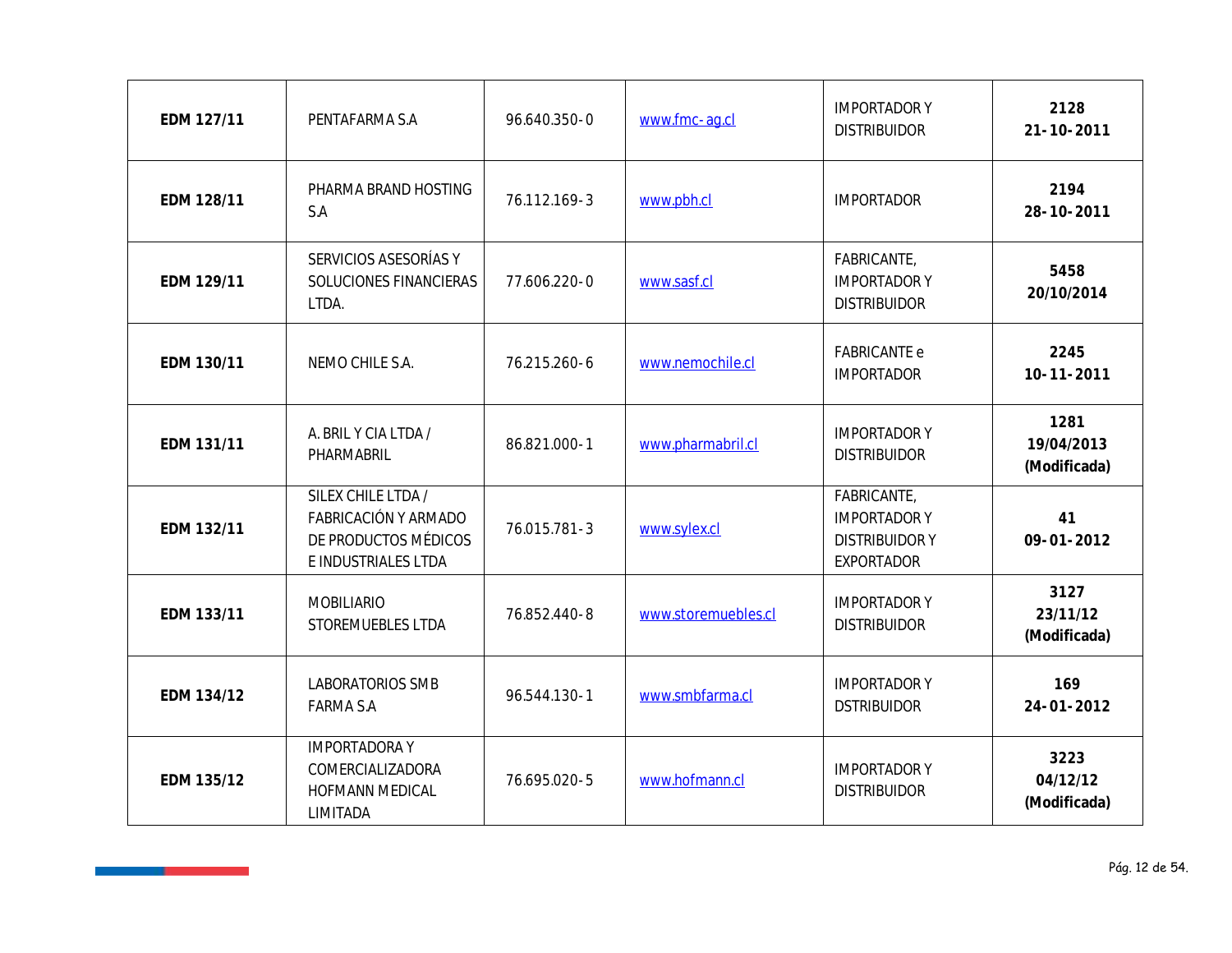| EDM 136/12 | MB BUSINESS GROUP SpA                                                        | 76.118.886-0  | NO INDICA                    | <b>IMPORTADORY</b><br><b>DISTRIBUIDOR</b>                | 1179<br>23/03/2020<br>(Modificada) |
|------------|------------------------------------------------------------------------------|---------------|------------------------------|----------------------------------------------------------|------------------------------------|
| EDM 137/12 | LORENZO JIMÉNEZ E HIJO<br>LIMITADA                                           | 79.636.400-9  | www.textilsuper.com          | FABRICANTE,<br><b>IMPORTADORY</b><br><b>DISTRIBUIDOR</b> | 2873<br>31/10/12<br>(Modificada)   |
| EDM 138/12 | SPINEX CORPORATION<br>CHILE S.A                                              | 76.166.489-1  | www.spinex.cl                | <b>IMPORTADORY</b><br><b>DISTRIBUIDOR</b>                | 355<br>02/02/2015<br>(Modificada)  |
| EDM 139/12 | <b>IMPORTADORAY</b><br><b>DISTRIBUIDORA</b><br>ARQUIMED S.A                  | 92.999.000-5  | www.arquimed.cl              | <b>IMPORTADORY</b><br><b>DISTRIBUIDOR</b>                | 2701<br>17/10/2012<br>(Modificada) |
| EDM 140/12 | COMERCIALIZADORA DE<br><b>INSUMOS MÉDICOS LTDA</b>                           | 76.042.903-1  | www.meddica.cl               | <b>IMPORTADOR</b>                                        | 2873<br>31/10/2012<br>(Modificada) |
| EDM 141/12 | PLÁSTICOS LOS<br><b>CERRILLOS LTDA</b>                                       | 86.524.,900-4 | www.plasticosloscerrillos.cl | FABRICANTE                                               | 627<br>08-03-2012                  |
| EDM 142/12 | COMERCIALIZADORA DE<br><b>TECNOLOGÍAS MÉDICAS</b><br><b>GLOBAL MED LTDA.</b> | 76.631.490-2  | www.global-med.cl            | FABRICANTE,<br>EXPORTADOR,<br><b>DISTRIBUIDOR</b>        | 2662<br>09/10/12<br>(Modificada)   |
| EDM 143/12 | SANTÉ PHARMA E.I.R.L                                                         | 76.108.556-5  | www.santepharma.cl           | FABRICANTE,<br>EXPORTADOR,<br><b>DISTRIBUIDOR</b>        | 1081<br>25-04-2012                 |
| EDM 144/12 | CORPMEDICAL CHILE LTDA                                                       | 77.461.630-6  | www.corpmedical.cl           | <b>IMPORTADORY</b><br><b>DISTRIBUIDOR</b>                | 1082<br>25-04-2012                 |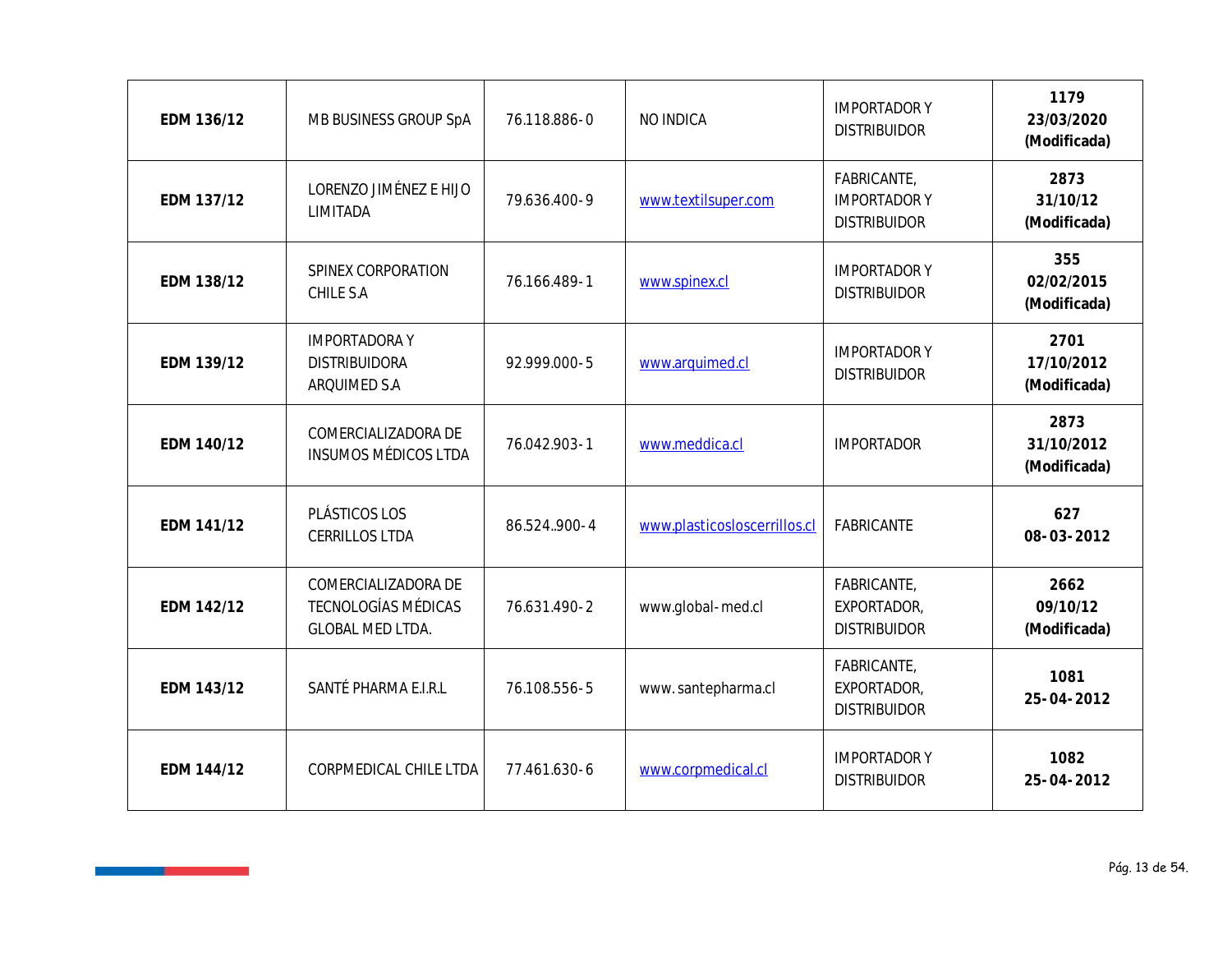| EDM 145/12 | LABORATORIO LINSAN S.A                                   | 80.528.300-9 | www.lablinsan.cl               | FABRICANTE                                | 1083<br>25-04-2012                 |
|------------|----------------------------------------------------------|--------------|--------------------------------|-------------------------------------------|------------------------------------|
| EDM 146/12 | <b>KORPUS LTDA</b>                                       | 76.112.369-6 | NO INDICA                      | <b>DISTRIBUIDOR</b>                       | 1084<br>25-04-2012                 |
| EDM 147/12 | <b>IMPORTADORA CRISPIERI</b><br>S.A CERRADA              | 76.531790-8  | NO INDICA                      | <b>IMPORTADORY</b><br><b>DISTRIBUIDOR</b> | 1085<br>25-04-2012                 |
| EDM 148/12 | DIFEM LABORATORIOS S.A                                   | 79.581.120-6 | info@difem.cl                  | <b>IMPORTADORY</b><br><b>DISTRIBUIDOR</b> | 1068<br>06/01/2015<br>(Modificada) |
| EDM 149/12 | <b>GALDERMA CHILE</b><br>LABORATORIOS LTDA               | 78.786.720-0 | mirtha.alvarez@gladerma.c<br>I | <b>IMPORTADOR</b>                         | 1478<br>14-06-2012                 |
| EDM 150/12 | <b>SILMAG</b>                                            | 76.817.870-4 | www.silmagchile.cl             | <b>IMPORTADORY</b><br><b>DISTRIBUIDOR</b> | 1789<br>17-07-2012                 |
| EDM 151/12 | <b>IMPORTADORAY</b><br>EXPORTADORA INVELAB<br>CHILE LTDA | 76.120.553-6 | www.invelab-ocd.org/chile/     | <b>IMPORTADORY</b><br><b>DISTRIBUIDOR</b> | 2198<br>28-08-2012                 |
| EDM 152/12 | SOCIEDAD IMPORTADORA<br>OPTIVISION LTDA                  | 77.190.880-2 | www.optovision.cl              | <b>IMPORTADORY</b><br><b>DISTRIBUIDOR</b> | 115<br>17/01/204<br>(Modificada)   |
| EDM 153/12 | FRESENIUS KABI CHILE<br><b>LTDA</b>                      | 77.478.120-K | www.fresenius-kabi.cl          | <b>IMPORTADORY</b><br><b>DISTRIBUIDOR</b> | 3083<br>$20 - 11 - 2012$           |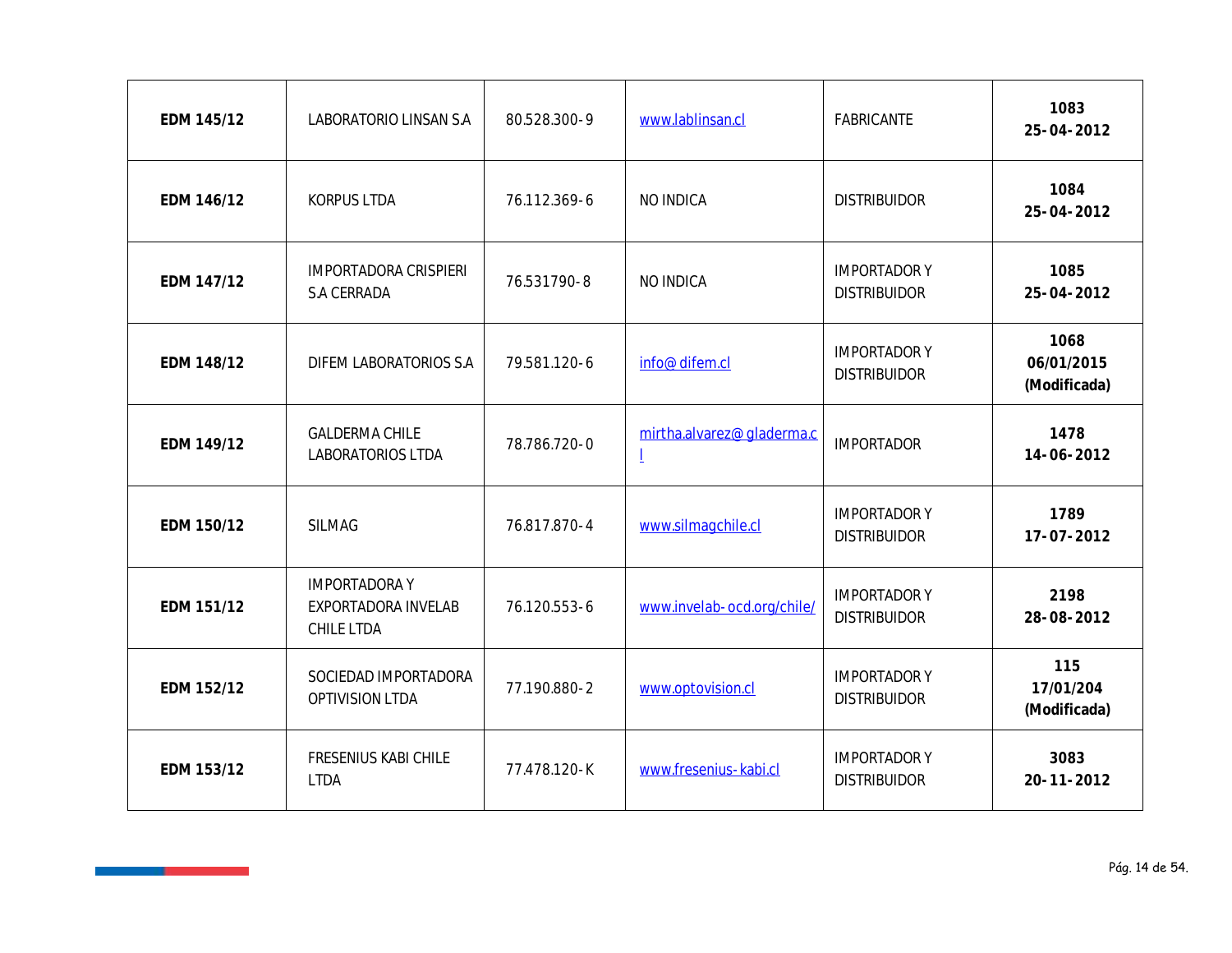| EDM 154/12 | GERMÁN BERNARDO<br>BEHNKE GUTIÉRREZ                                                                                | 5.892.120-3  | www.promedes.cl      | <b>DISTRIBUIDOR</b>                       | 1670<br>20/05/2015<br>(Rectificada) |
|------------|--------------------------------------------------------------------------------------------------------------------|--------------|----------------------|-------------------------------------------|-------------------------------------|
| EDM 155/12 | <b>BIOMERIEUX CHILE S.A</b>                                                                                        | 96.659.920-0 | www.biomerieux.com   | <b>IMPORTADOR</b>                         | 3288<br>$11 - 12 - 2012$            |
| EDM 156/12 | <b>IMPORTADORAY</b><br>COMERCIALIZADORA DE<br>DISPOSITIVOS MÉDICOS Y<br>SOLUCIONES MÉDICAS<br>BLUEMEDICAL LIMITADA | 76.116.604-2 | www.bluemedical.cl   | <b>IMPORTADORY</b><br><b>DISTRIBUIDOR</b> | 1114<br>09-04-2013                  |
| EDM 157/12 | PHARMAVITA S.A                                                                                                     | 77.709.540-4 | www.pharmavita.cl    | <b>IMPORTADORY</b><br><b>DISTRIBUIDOR</b> | 3194<br>31/11/12                    |
| EDM 158/12 | <b>FABRICA Y</b><br>COMERCIALIZADORA<br>ORTOPEDIA CANLLORC<br><b>LTDA</b>                                          | 76.118.928-K | NO INDICA            | FABRICANTE                                | 3489<br>26-12-2012                  |
| EDM 159/12 | <b>FABRICA Y</b><br>COMERCIALIZADORA<br>ORTOPEDIA ALEMANA<br><b>LTDA</b>                                           | 76.201.634-6 | NO INDICA            | FABRICANTE                                | 3488<br>26-12-2012                  |
| EDM 160/12 | SOCIEDAD DE<br>COMERCIALIZACIÓN DE<br><b>INSUMOS Y MATERIALES</b><br>CLÍNICOS SAFE CARE<br>SUPPLY LTDA.            | 76.194.107-0 | NO INDICA            | <b>IMPORTADOR</b>                         | 3289<br>$11 - 12 - 2012$            |
| EDM 161/12 | <b>GENERAL ELECTRIC</b><br>INTERNATIONAL INC.<br>AGENCIA EN CHILE                                                  | 59.010.820-0 | www.gehealthcare.com | <b>IMPORTADOR</b>                         | 3509<br>28-12-2012                  |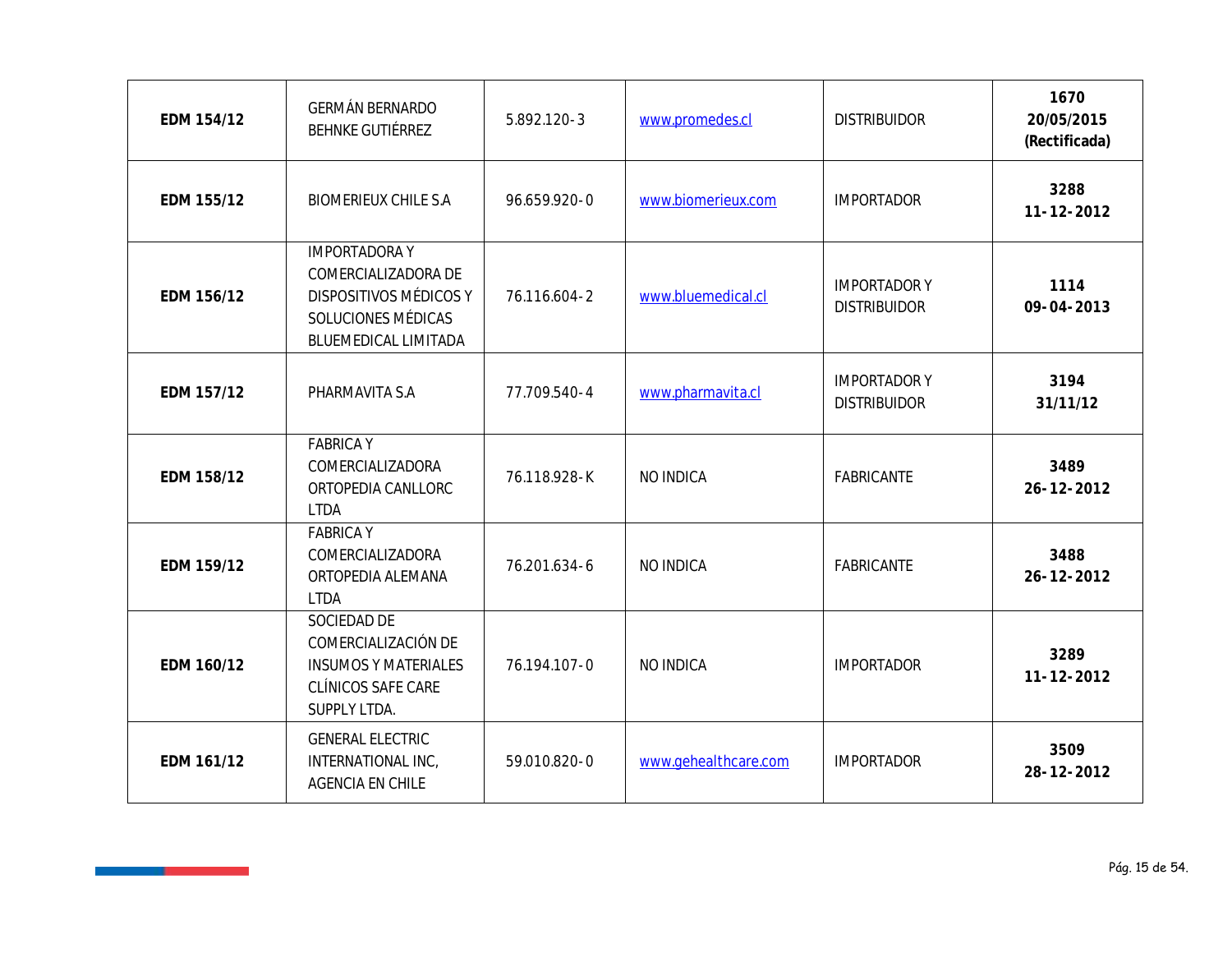| EDM 162/13 | COMERCIALIZADORA<br>MEDISAN LTDA                                               | 77.693.540-9 | www.medisan.cl     | <b>IMPORTADOR</b>                                                       | 1037<br>01/04/2015<br>(modificada) |
|------------|--------------------------------------------------------------------------------|--------------|--------------------|-------------------------------------------------------------------------|------------------------------------|
| EDM 163/13 | <b>ESPECIALISTAS EN</b><br>ESTERILIZACIÓN Y ENVASE<br>CHILE S.A                | 76.845.730-1 | www.eeechile.cl    | <b>IMPORTADORY</b><br><b>DISTRIBUIDOR</b>                               | 1363<br>29/04/2013                 |
| EDM 164/13 | <b>GREENPHARMA S.A</b>                                                         | 76.128.248-4 | www.greenpharma.cl | <b>IMPORTADORY</b><br><b>DISTRIBUIDOR</b>                               | 175<br>18-01-2013                  |
| EDM 165/13 | <b>BSN Medical SpA</b>                                                         | 76.186.732-6 | www.bsnmedical.com | <b>IMPORTADORY</b><br><b>DISTRIBUIDOR</b>                               | 5049<br>16/09/2014<br>(Modificada) |
| EDM 166/13 | COM MARÍA CECILIA<br>FIGUEROA ZAROR EIRL                                       | 76.768.780-K | www.novosalud.cl   | <b>IMPORTADORY</b><br><b>DISTRIBUIDOR</b>                               | 1453<br>08-05-2013                 |
| EDM 167/13 | <b>GLOBAL HEALTHCARE</b><br>CHILE L.P OFICINA DE<br>REPRESENTACIÓN EN<br>CHILE | 59.106.780-K | www.ghcsalud.cl    | FABRICANTE,<br>EXPORTADOR,<br><b>IMPORTADORY</b><br><b>DISTRIBUIDOR</b> | 1409<br>$03 - 05 - 2013$           |
| EDM 168/13 | SYNTHES CHILE SpA                                                              | 76.109.357-6 | www.synthes.com    | <b>IMPORTADORY</b><br><b>DISTRIBUIDOR</b>                               | 2343<br>14-07-2015<br>(Modificada) |
| EDM 169/13 | TECNOIMAGEN LTDA                                                               | 78.196.790-4 | www.tecnoimagen.cl | <b>IMPORTADORY</b><br><b>DISTRIBUIDOR</b>                               | 1644<br>28-05-2013                 |
| EDM 170/13 | PRODUCTOS MÉDICOS<br>PROMEDON CHILE S.A                                        | 78.566.250-4 | www.promedon.com   | <b>IMPORTADORY</b><br><b>DISTRIBUIDOR</b>                               | 1845<br>10-06-2013                 |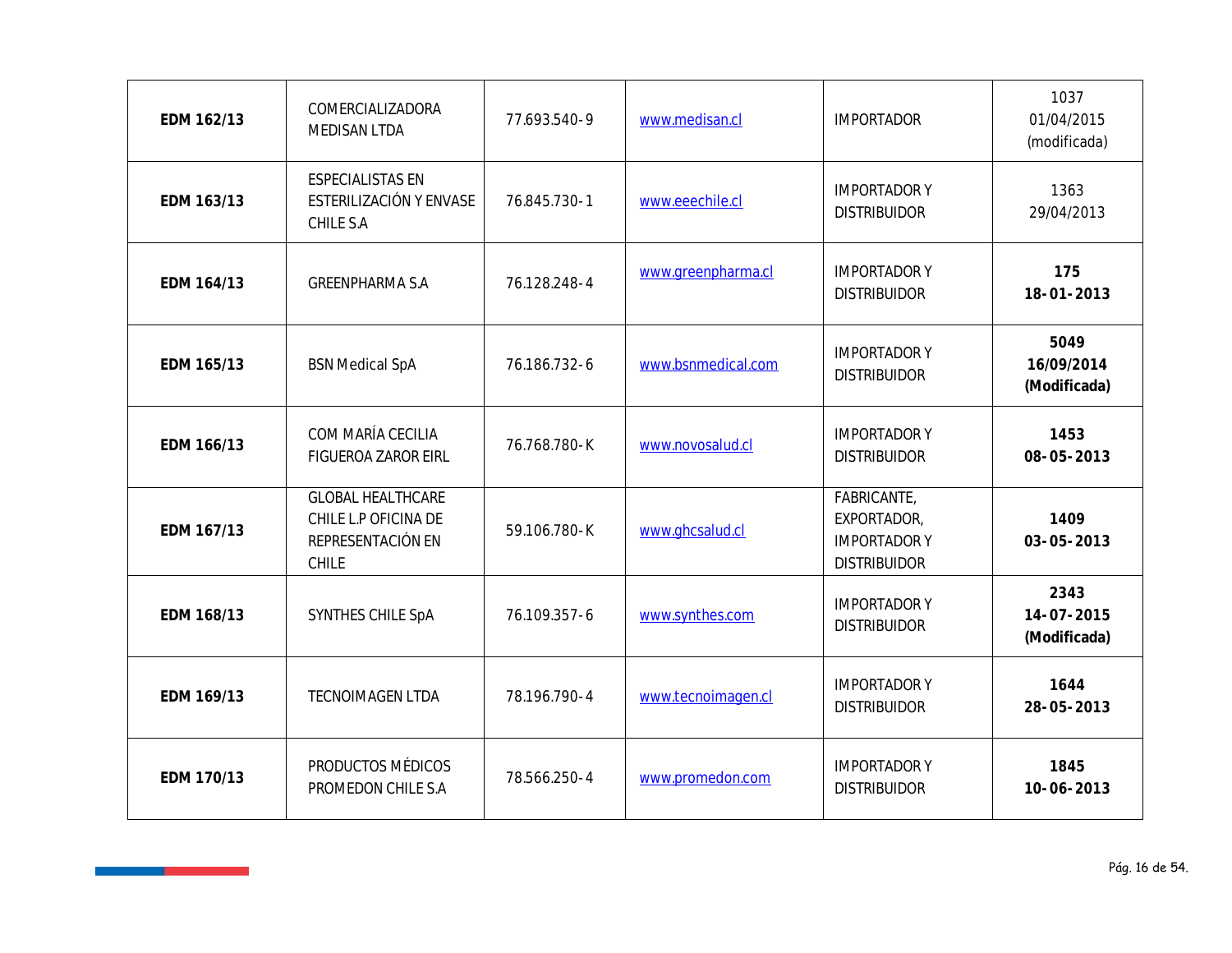| EDM 171/13 | PROTOTIPOS MÉDICOS E<br>INDUSTRIALES LIMITADA | 76.914.520-6 | www.protaico.cl    | FABRICANTE,<br><b>IMPORTADORY</b><br><b>DISTRIBUIDOR</b> | 2047<br>27-06-2013       |
|------------|-----------------------------------------------|--------------|--------------------|----------------------------------------------------------|--------------------------|
| EDM 172/13 | ALLERGAN LABORATORIOS<br><b>LTDA</b>          | 78.411.950-5 | www.allergan.cl    | <b>IMPORTADOR Y</b><br><b>DISTRIBUIDOR</b>               | 2303<br>19-07-2013       |
| EDM 173/13 | CENTRAL DE COMPRAS<br>DEL EXTRA SISTEMA       | 96.515.660-7 | www.cencomex.cl    | <b>IMPORTADORY</b><br><b>DISTRIBUIDOR</b>                | 2536<br>08-08-2013       |
| EDM 174/13 | COMERCIAL ROLLER<br><b>GROUP LTDA</b>         | 76.083.788-1 | www.rollergroup.cl | <b>IMPORTADORY</b><br><b>DISTRIBUIDOR</b>                | 3264<br>27-09-2013       |
| EDM 175/13 | LABORATORIO BAGÓ DE<br>CHILE S.A              | 93.135.000-5 | www.bago.cl        | IMPORTADOR,<br><b>DISTRIBUIDORY</b><br><b>EXPORTADOR</b> | 3263<br>27-09-2013       |
| EDM 176/13 | <b>INVERSIONES SM MEDICAL</b><br>S.A          | 76.258.109-4 | www.smmedica.com   | <b>IMPORTADORY</b><br><b>DISTRIBUIDOR</b>                | 3592<br>$24 - 10 - 2013$ |
| EDM 177/13 | SERVICIOS Y MAQUILA<br>SERVICE LIMITADA       | 76.191.389-1 | www.cegamed.cl     | <b>DISTRIBUIDOR</b>                                      | 3617<br>$30 - 10 - 2013$ |
| EDM 178/13 | SOLUCIONES MÉDICAS DE<br>AVANZADA SPA         | 76.246.888-3 | NO INDICA          | <b>IMPORTADORY</b><br><b>DISTRIBUIDOR</b>                | 3664<br>$30 - 10 - 2013$ |
| EDM 179/13 | <b>DENTSPLY CHILE</b><br>COMERCIAL LTDA.      | 77.152.540-7 | NO INDICA          | <b>IMPORTADORY</b><br><b>DISTRIBUIDOR</b>                | 3904<br>19-11-2013       |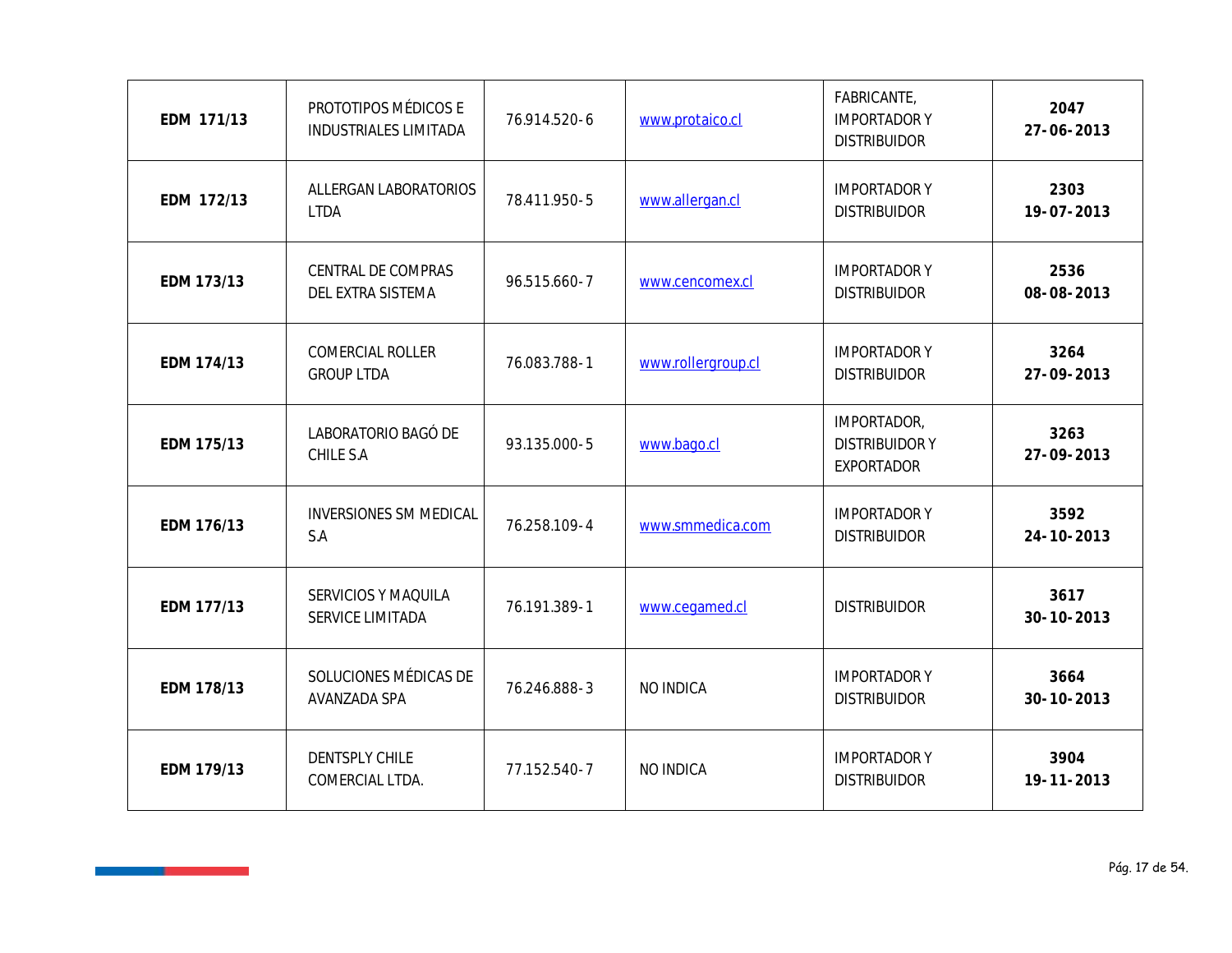| EDM 180/13 | COMERCIALIZADORA<br>CAROLINA OBREQUE<br>FERREIRA E.I.R.L | 76.209.769-9 | NO INDICA              | <b>IMPORTADOR</b>                          | 3996<br>$02 - 12 - 2013$ |
|------------|----------------------------------------------------------|--------------|------------------------|--------------------------------------------|--------------------------|
| EDM 181/13 | <b>IMPORTADORA MEGA</b><br>MARKET LIMITADA               | 76.012.551-2 | www.megamarketchile.cl | <b>IMPORTADOR</b>                          | 24<br>08-01-2014         |
| EDM 182/14 | COMERCIAL FALC CHILE<br>LIMITADA                         | 76.029.807-7 | www.falcchile.com      | <b>IMPORTADOR Y</b><br><b>DISTRIBUIDOR</b> | 717<br>27-02-2014        |
| EDM 183/14 | SANOFI AVENTIS DE CHILE<br>S.A                           | 92.251.000-8 | www.sanofi.com         | <b>IMPORTADOR</b>                          | 114<br>17-01-2014        |
| EDM 184/14 | COMERCIAL A&B S.A                                        | 96.560.900-8 | www.comercialayb.cl    | <b>DISTRIBUIDOR</b>                        | 116<br>$17 - 01 - 2014$  |
| EDM 185/14 | <b>BEST HOUSE S.A.I.C</b><br>PRODUCTOS PARA BEBÉ         | 94.037.000-0 | NO INDICA              | <b>IMPORTADORY</b><br><b>DISTRIBUIDOR</b>  | 926<br>12-03-2014        |
| EDM 186/14 | ABBOTT LABORATORIES DE<br>CHILE LTDA                     | 81.378.300-2 | www.abbott.com         | <b>IMPORTADOR Y</b><br><b>DISTRIBUIDOR</b> | 1296<br>$10 - 04 - 2014$ |
| EDM 187/14 | <b>OPPICI S.A</b>                                        | 80.695.500-0 | <b>NO INDICA</b>       | FABRICANTE                                 | 1798<br>$26 - 05 - 2014$ |
| EDM 188/14 | VEST BRAIN S.A.                                          | 76.363.583-K | NO INDICA              | FABRICANTE                                 | 1991<br>12-06-2014       |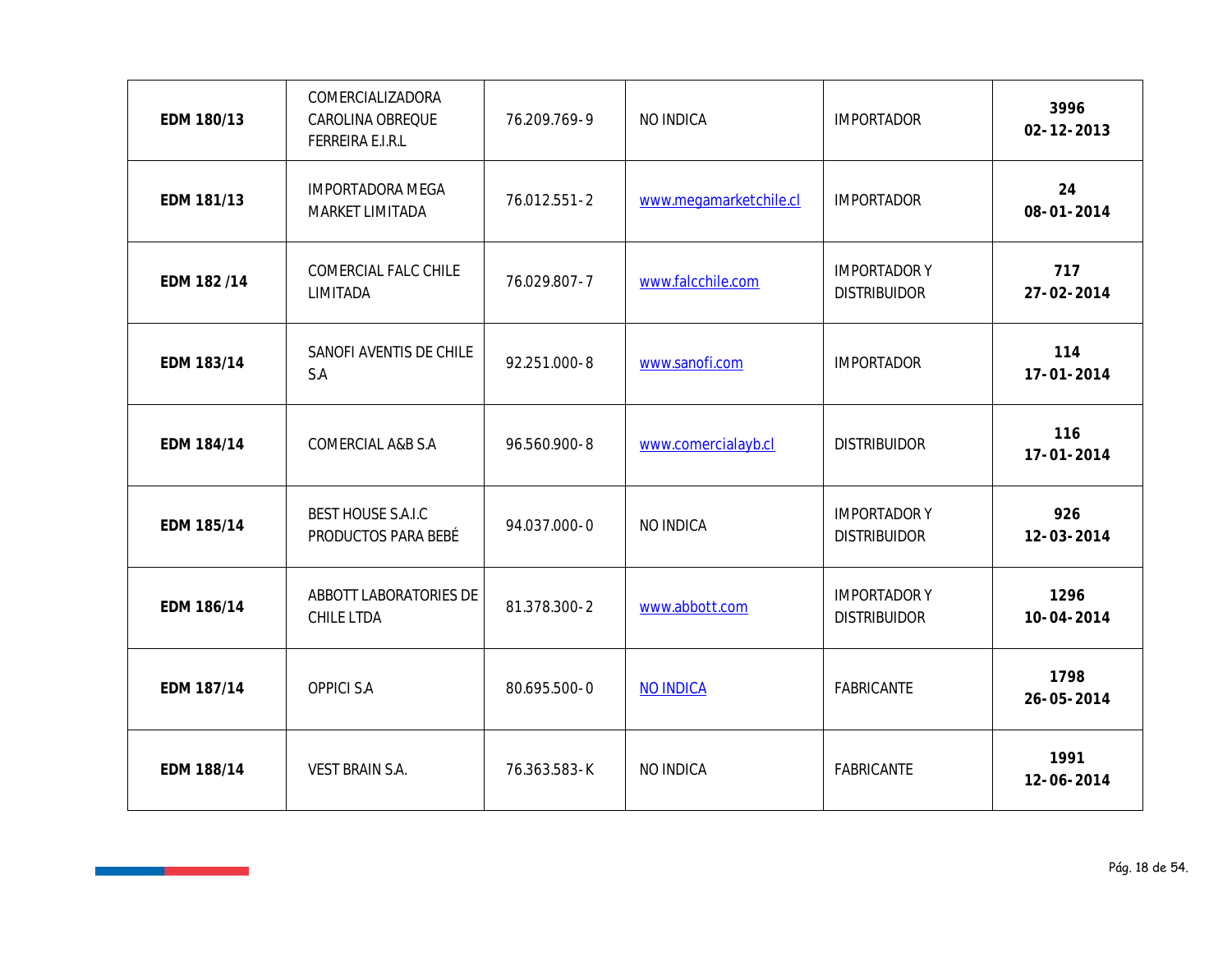| EDM 189/14 | AFD - CHILE                                                                             | 76.179.77-8      | www.afd-chile.cl    | IMPORTADOR,<br><b>DISTRIBUIDOR</b>                        | 2042<br>17-06-2014       |
|------------|-----------------------------------------------------------------------------------------|------------------|---------------------|-----------------------------------------------------------|--------------------------|
| EDM 190/14 | ECM INGENIERÍA S.A                                                                      | 89.630.400-3     | NO INDICA           | FABRICANTE,<br>IMPORTADOR,<br><b>DISTRIBUIDOR</b>         | 2045<br>17-06-2014       |
| EDM 191/14 | VÍCTOR HUGO BARRIOS<br>HERRERA,<br>COMERCIALIZADORA E<br>IMPORTADORA MEDIKER<br>E.I.R.L | $76.511.510 - 8$ | NO INDICA           | IMPORTADOR,<br><b>DISTRIBUIDOR</b>                        | 2336<br>09-07-2014       |
| EDM 192/14 | <b>BESTHEALTH SPA</b>                                                                   | 76362523 - 0     | NO INDICA           | EXPORTADOR,<br><b>IMPORTADORY</b><br><b>DISTRIBUIDOR</b>  | 2337<br>09-07-2014       |
| EDM 193/14 | M.KAPLAN Y CÍA LTDA                                                                     | 78.800.870 - 8   | www.besthealth.cl   | <b>IMPORTADORY</b><br><b>DISTRIBUIDOR</b>                 | 2880<br>21-08-2014       |
| EDM 194/14 | DISTRIBUIDORA NKIRUKA<br>HEALTHCARELIMITADA                                             | 76.317.229 - 5   | www.kaplan.cl       | EXPORTADOR,<br><b>IMPORTADOR Y</b><br><b>DISTRIBUIDOR</b> | 5051<br>16-09-2014       |
| EDM 195/14 | COMERCIAL AMEDOPH<br>CHILE LIMITADA                                                     | 76.310.090 - 1   | NO INDICA           | <b>IMPORTADORY</b><br><b>DISTRIBUIDOR</b>                 | 6253<br>$30 - 12 - 2014$ |
| EDM 196/14 | INDUSTRIAL Y COMERCIAL<br>SAN DIEGO LTDA                                                | 77.662.300-8     | WWW.AMEDOPHCHILE.CL | FABRICANTE                                                | 5855<br>$21 - 11 - 14$   |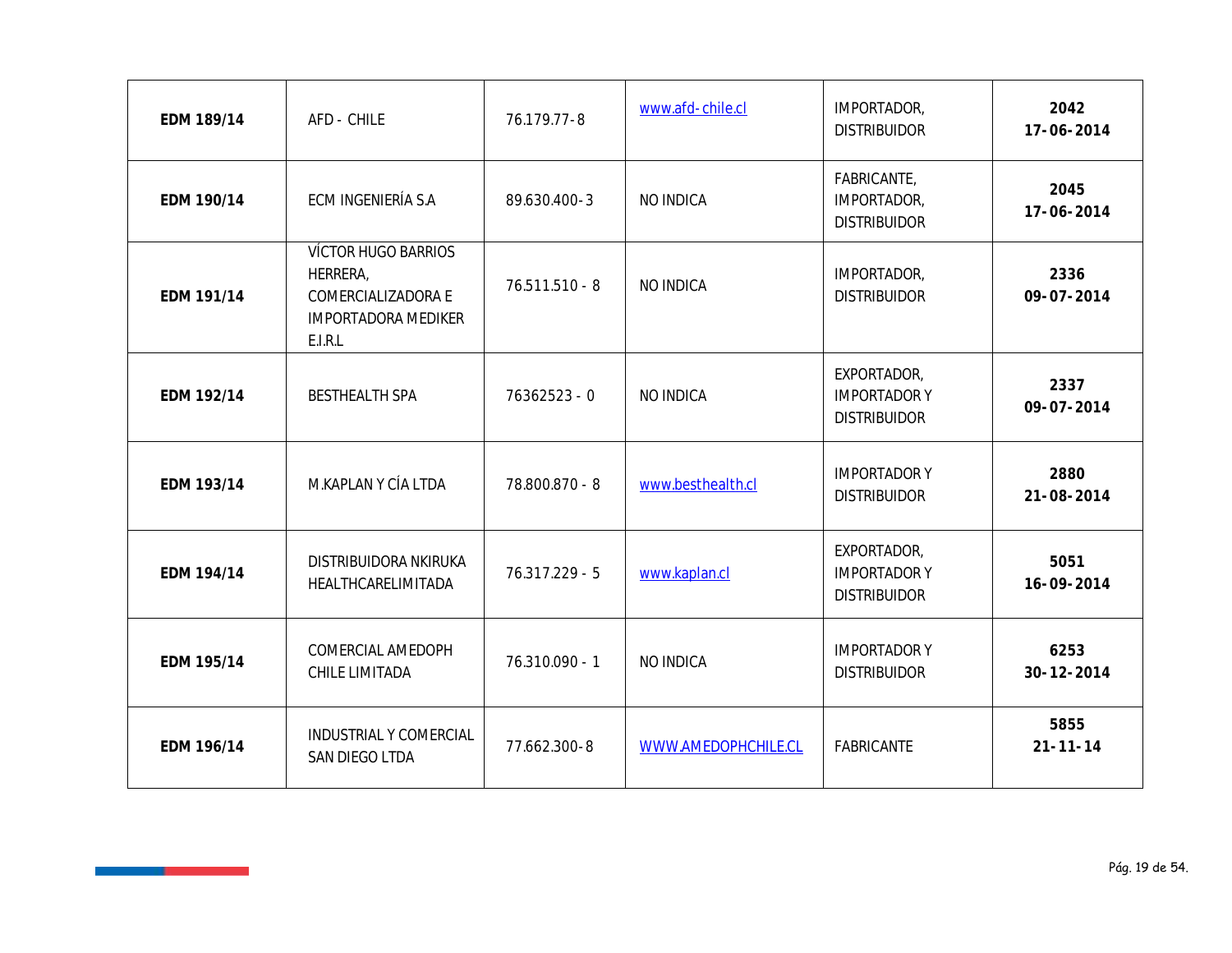| EDM 197/14 | <b>GLOBAL SKIN SpA</b>                 | 14.159.818 - K   | WWW.ICSANDIEGO.CL     | <b>IMPORTADOR</b>                                                | 5052<br>16-09-2014     |
|------------|----------------------------------------|------------------|-----------------------|------------------------------------------------------------------|------------------------|
| EDM 198/14 | <b>BLUNDING S.A</b>                    | 79.744.580-0     | NO INDICA             | FABRICANTE,<br>EXPORTADOR,<br>IMPORTADOR,<br><b>DISTRIBUIDOR</b> | 5050<br>16-09-2014     |
| EDM 199/14 | COMERCIALIZADORA<br>ANRO LIMITADA      | 76.130.894-7     | www.blunding.com      | <b>IMPORTADOR Y</b><br><b>DISTRIBUIDOR</b>                       | 5054<br>16-09-2014     |
| EDM 200/14 | PRODESA S.A                            | 96.828.760 - 5   | NO INDICA             | FABRICANTE                                                       | 5055<br>16-09-2014     |
| EDM 201/14 | <b>BAYER S.A</b>                       | $91.537.000 - 4$ | www.bayer.cl          | <b>IMPORTADOR</b>                                                | 5053<br>16-09-2014     |
| EDM 202/14 | <b>ESSEN SpA</b>                       | 76.355.839-8     | En desarrollo         | <b>IMPORTADORY</b><br><b>DISTRIBUIDOR</b>                        | 5708<br>$07 - 11 - 14$ |
| EDM 203/14 | DOLPHIN MEDICAL Y CÍA.<br><b>LTDA</b>  | 77.783.690-0     | www.dolphinmedical.cl | IMPORTADOR,<br><b>DISTRIBUIDORY</b><br><b>EXPORTADOR</b>         | 5709<br>$07 - 11 - 14$ |
| EDM 204/14 | <b>GUSTAVO ADOLFO</b><br>ALFARO RIVANO | 76.467.979-2     | www.beevita.cl        | <b>FABRICANTEY</b><br><b>DISTRIBUIDOR</b>                        | 5856<br>$21 - 11 - 14$ |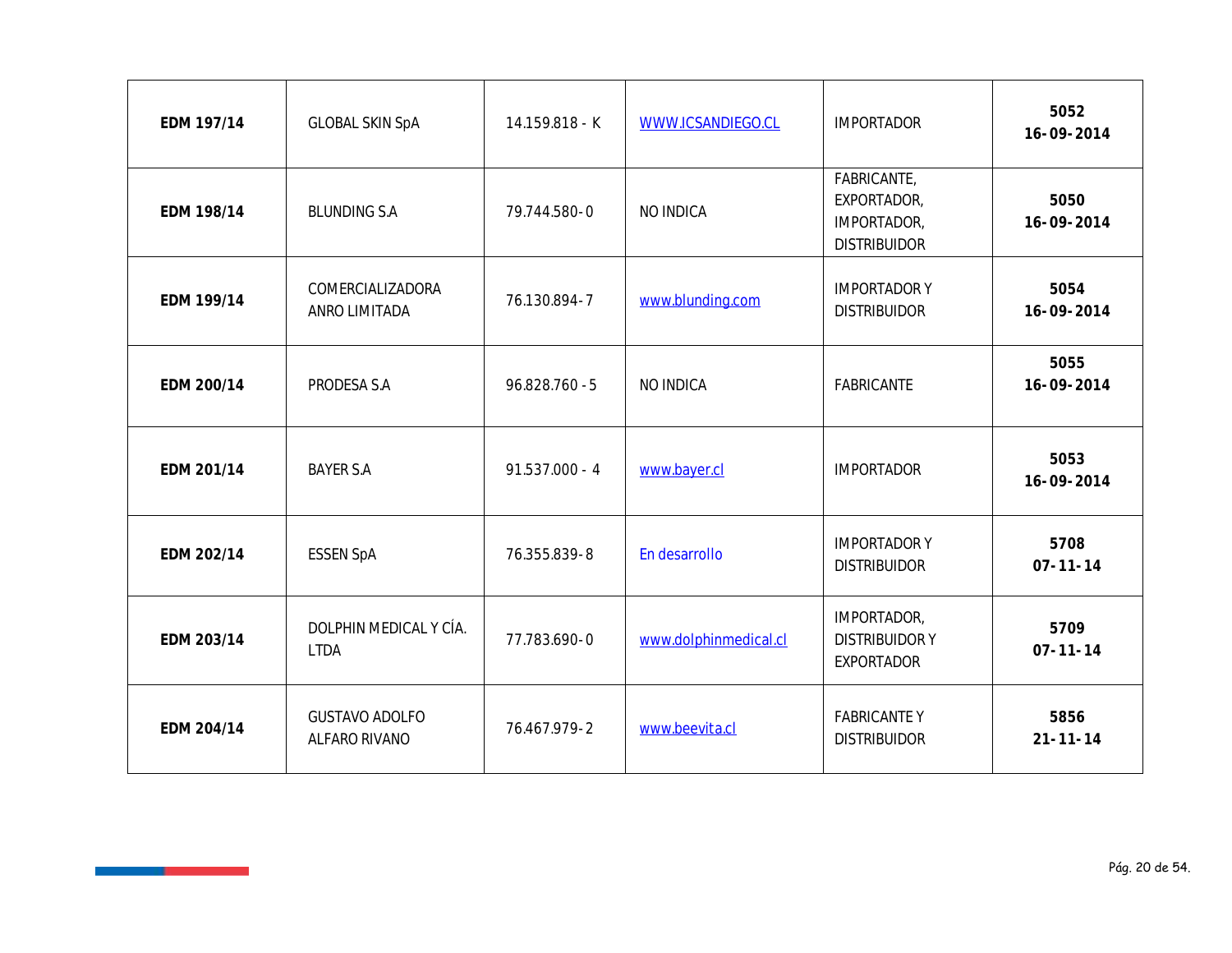| EDM 205/14 | <b>SERVICIO Y</b><br>COMERCIALIZADORA DE<br><b>INSUMOS MÉDICOS</b><br>LIMITADA | 77.125.800 - K   | www.medicalchoice.cl     | <b>IMPORTADORY</b><br><b>DISTRIBUIDOR</b>                        | 6135<br>$17 - 12 - 14$   |
|------------|--------------------------------------------------------------------------------|------------------|--------------------------|------------------------------------------------------------------|--------------------------|
| EDM 206/14 | IATRIC EQUIPOS Y<br>MATERIALES LIMITADA                                        | 76.353.371-9     | NO INDICA                | <b>IMPORTADORY</b><br><b>DISTRIBUIDOR</b>                        | 6254<br>$30 - 12 - 2014$ |
| EDM 207/14 | <b>IMPORTADORAY</b><br>COMERCIAL MOONCLUB<br>LIMITADA                          | 76.032.285-7     | www.mialuna.com          | FABRICANTE,<br>EXPORTADOR,<br>IMPORTADOR,<br><b>DISTRIBUIDOR</b> | 6255<br>$30 - 12 - 2014$ |
| EDM 208/14 | INSTITUTO SANITAS S.A.                                                         | $90.073.000 - 4$ | www.sanitas.cl           | FABRICANTE,<br>EXPORTADOR,<br>IMPORTADOR,<br><b>DISTRIBUIDOR</b> | 72<br>$12 - 01 - 2015$   |
| EDM 209/14 | CHEMOPHARMA S.A.                                                               | $96.026.000 - 7$ | www.chemopharma.cl       | FABRICANTE,<br>EXPORTADOR,<br>IMPORTADOR,<br><b>DISTRIBUIDOR</b> | 71<br>12-01-2015         |
| EDM 210/15 | <b>LABORATORIOS</b><br>RECALCINE S.A                                           | $91.637.000 - 8$ | http://www.recalcine.cl/ | <b>IMPORTADORY</b><br><b>DISTRIBUIDOR</b>                        | 357<br>$02 - 02 - 2015$  |
| EDM 211/15 | MERCK S.A.                                                                     | $80.621.200 - 8$ | www.merck.cl             | EXPORTADOR,<br><b>IMPORTADORY</b><br><b>DISTRIBUIDOR</b>         | 484<br>$11 - 02 - 2015$  |
| EDM 212/15 | SOCIEDAD IMPORTADORA<br>Y DISTRIBUIDORA ARTMED<br><b>LTDA</b>                  | 76.966.960-4     | www.artmed.cl            | <b>IMPORTADORY</b><br><b>DISTRIBUIDOR</b>                        | 480<br>11-02-2015        |
| EDM 213/15 | IMPORTADORA INTEGRAL<br><b>LTDA</b>                                            | 76.225.999 - 0   | www.pjurchile.cl         | <b>EXPORTADOR E</b><br><b>IMPORTADOR</b>                         | 482<br>11-02-2015        |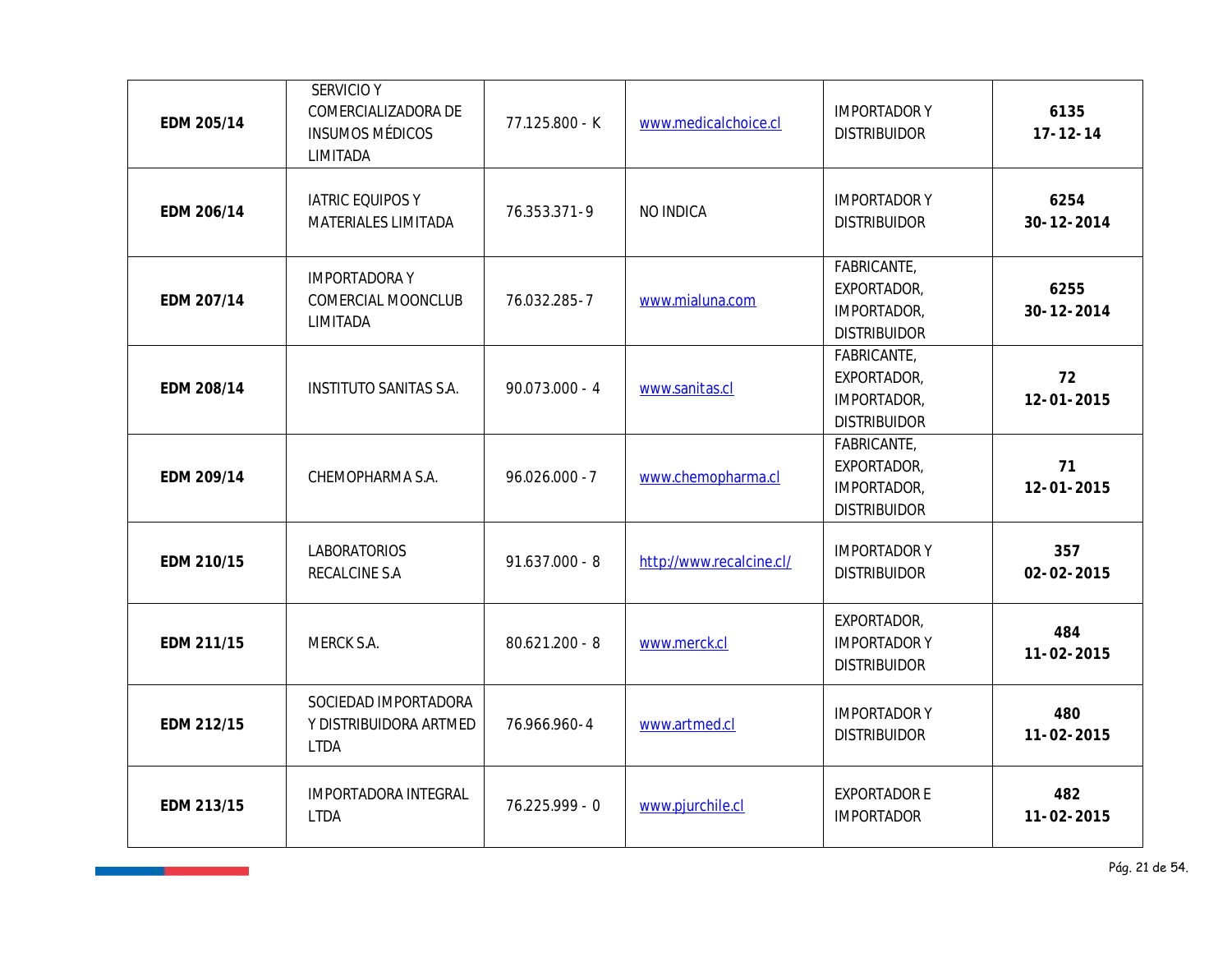| EDM 214/15 | SUPREME VISION<br>CHELLARANI<br>KUMARASAMY EIRL                                                 | 76.354.792 - 2   | www.supremevision.cl | <b>IMPORTADORY</b><br><b>DISTRIBUIDOR</b>                 | 483<br>$11 - 02 - 2015$  |
|------------|-------------------------------------------------------------------------------------------------|------------------|----------------------|-----------------------------------------------------------|--------------------------|
| EDM 215/15 | COMERCIALIZADORA<br>HEALTH EQUIPMENT<br>SUPPLY LTDA                                             | 76.800.750-0     | www.hesitda.cl       | <b>IMPORTADOR</b>                                         | 845<br>16-03-2015        |
| EDM 216/15 | SBM PRODUCTOS Y<br>SERVICIOS SPA                                                                | 76.263.148-2     | NO INDICA            | <b>IMPORTADORY</b><br><b>DISTRIBUIDOR</b>                 | 1190<br>14-04-2015       |
| EDM 217/15 | DMO CHILE SPA                                                                                   | 76.363.334-9     | www.dmochile.cl      | EXPORTADOR,<br><b>IMPORTADOR Y</b><br><b>DISTRIBUIDOR</b> | 1722<br>$27 - 05 - 15$   |
| EDM 218/15 | <b>IMPORTADORA</b><br>EXPORTADORA<br>PRODUCTORA Y<br>COMERCIALIZADORA<br>MAREA ALTA CHILE LTDA. | 76.234.725-3     | www.mareaalta.cl     | EXPORTADOR,<br><b>IMPORTADORY</b><br><b>DISTRIBUIDOR</b>  | 1906<br>$10 - 06 - 15$   |
| EDM 219/15 | <b>BIOHORIZONS CHILE S.A.</b>                                                                   | $96.927.530 - 9$ | www.biohorizons.com  | <b>IMPORTADORY</b><br><b>DISTRIBUIDOR</b>                 | 2296<br>$10 - 07 - 2015$ |
| EDM 220/15 | COMERCIALIZADORA DE<br><b>PRODUCTOS</b><br>FARMACÉUTICOS                                        | 76.669.630-9     | www.opko.cl          | <b>IMPORTADOR</b>                                         | 1720<br>$27 - 05 - 15$   |
| EDM 221/15 | <b>IMPORTADORAY</b><br>EXPORTADORA MQ<br>MEDICAL SOLUTIONS                                      | 76.419.002-5     | NO INDICA            | EXPORTADOR,<br><b>IMPORTADORY</b><br><b>DISTRIBUIDOR</b>  | 1719<br>$27 - 05 - 15$   |
| EDM 222/15 | ALFAMED SpA                                                                                     | 76.311.945-9     | www.alfamed.cl       | <b>IMPORTADOR</b>                                         | 2136<br>25/06/15         |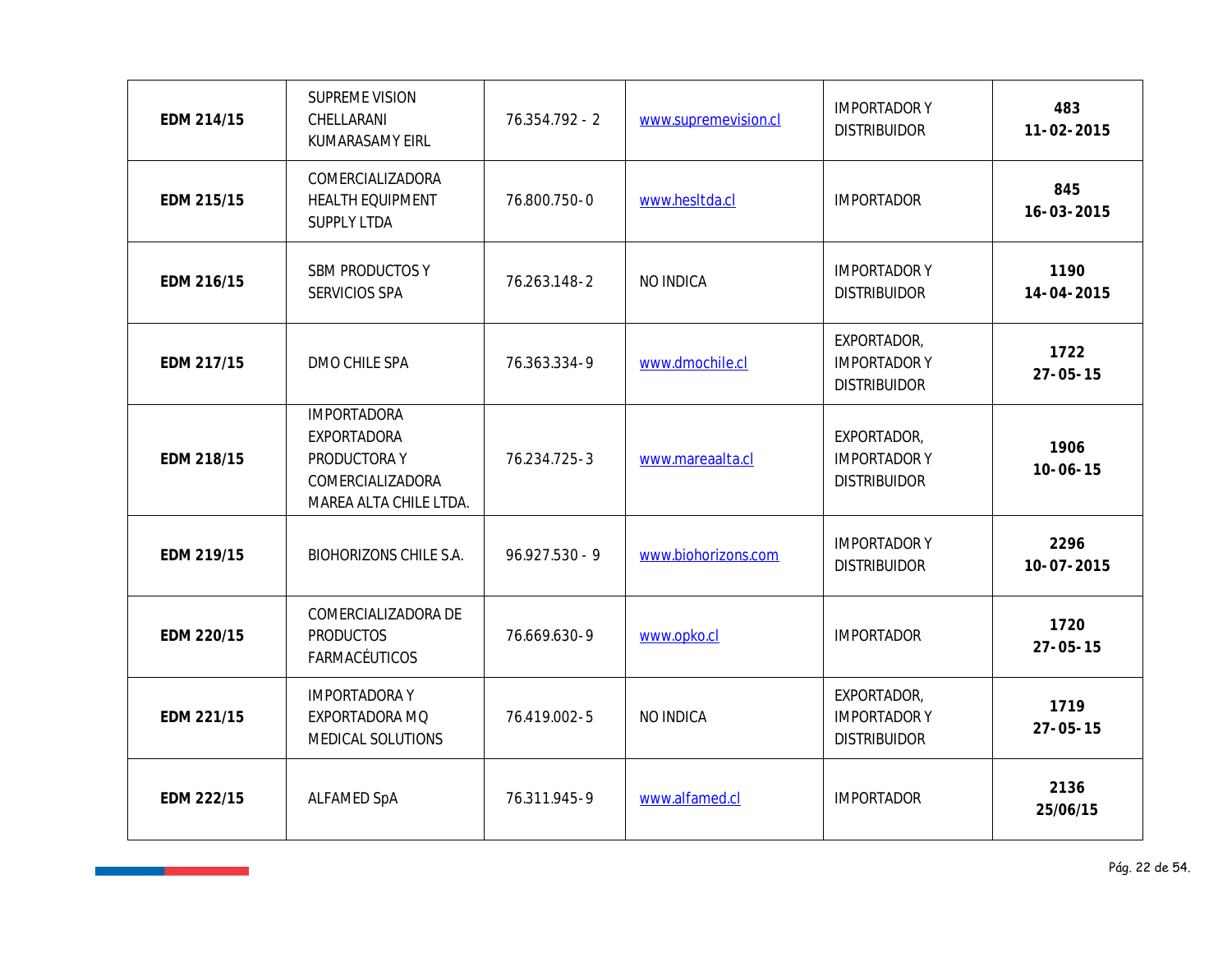| EDM 224/15 | <b>PRODUCTOS</b><br><b>FARMACÉUTICOS HEEL</b><br>CHILE LIMITADA      | 84.405.900-0 | www.heel.cl           | <b>IMPORTADORY</b><br><b>DISTRIBUIDOR</b>                | 2486<br>27/07/15 |
|------------|----------------------------------------------------------------------|--------------|-----------------------|----------------------------------------------------------|------------------|
| EDM 225/15 | SOCIEDAD DE<br>ENSEÑANZAS EDUCATIVAS<br>LIMITADA                     | 76.218.641-1 | www.eduplays.cl       | <b>IMPORTADORY</b><br><b>DISTRIBUIDOR</b>                | 2105<br>24/06/15 |
| EDM 226/15 | FOXX MEDICAL CHILE SPA                                               | 76.391.922-6 | www.foxxmedical.cl    | <b>IMPORTADORY</b><br><b>DISTRIBUIDOR</b>                | 2342<br>14/07/15 |
| EDM 227/15 | LABORATORIOS<br>ANDRÓMACO S.A                                        | 76.237.266-5 | www.andromaco.cl/     | EXPORTADOR,<br><b>IMPORTADORY</b><br><b>DISTRIBUIDOR</b> | 2345<br>14/07/15 |
| EDM 228/15 | ELIAS MAZU Y COMPAÑÍA<br>LIMITADA                                    | 79.719.960-5 | www.textilmazu.cl     | FABRICANTE,<br><b>IMPORTADORY</b><br><b>DISTRIBUIDOR</b> | 2487<br>27/07/15 |
| EDM 229/15 | SOTECNO LTDA                                                         | 77.840.760-4 | www.sotecnomedical.cl | <b>IMPORTADORY</b><br><b>DISTRIBUIDOR</b>                | 2341<br>14/07/15 |
| EDM 230/15 | DISTRIBUIDORA ROYAL<br>CHILE SpA                                     | 76.300.659-K | www.royalmed.cl       | <b>DISTRIBUIDOR</b>                                      | 2534<br>29/07/15 |
| EDM 231/15 | STRYKER CORPORATION<br>(CHILE) Y COMPAÑÍA<br>LIMITADA                | 78.874.470-6 | www.stryker.com       | EXPORTADOR,<br><b>IMPORTADORY</b><br><b>DISTRIBUIDOR</b> | 2488<br>27/07/15 |
| EDM 232/15 | COMERCIALIZADORA DE<br><b>INSUMOS MÉDICOS CR</b><br>MEDICAL LIMITADA | 76.065.202-4 | www.crmedical.cl      | <b>IMPORTADORY</b><br><b>DISTRIBUIDOR</b>                | 2533<br>29/07/15 |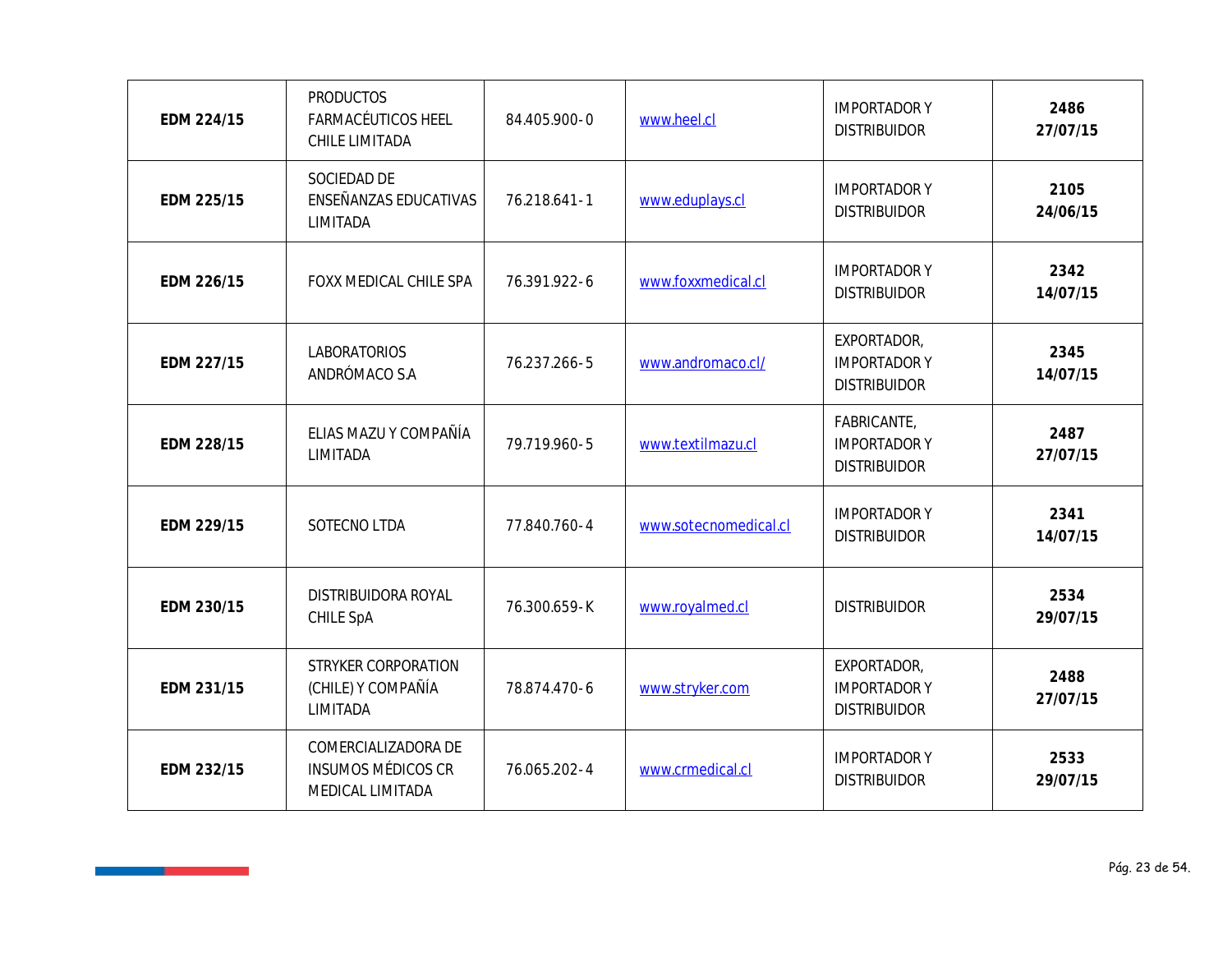| EDM 233/15 | COMERCIAL i-SENS CHILE<br>SpA          | 76.440.218-9 | www.i-sens.com  | FABRICANTE,<br><b>IMPORTADORY</b><br><b>DISTRIBUIDOR</b> | 2535<br>29/07/15   |
|------------|----------------------------------------|--------------|-----------------|----------------------------------------------------------|--------------------|
| EDM 234/15 | DENTMED INSUMOS SpA                    | 76.428.006-7 | NO INDICA       | <b>IMPORTADORY</b><br><b>DISTRIBUIDOR</b>                | 3043<br>01/09/15   |
| EDM 235/15 | REICH DE COMERCIO<br>EXTERIOR LIMITADA | 85.218.000-5 | www.reich.cl    | <b>IMPORTADORY</b><br><b>DISTRIBUIDOR</b>                | 2820<br>18/08/15   |
| EDM 236/15 | COMERCIAL BICMEDIC<br>LIMITADA         | 76.425.643-3 | www.bicmedic.cl | <b>IMPORTADORY</b><br><b>DISTRIBUIDOR</b>                | 2997<br>31/08/2015 |
| EDM 237/15 | DENTAL HB Y CÍA LTDA                   | 76.147.040-K | www.odontit.com | <b>IMPORTADORY</b><br><b>DISTRIBUIDOR</b>                | 3551<br>28/09/2015 |
| EDM 238/15 | LABORATORIOS BEINMED<br>LIMITADA       | 76.077.445-6 | www.beinmed.cl  | <b>IMPORTADORY</b><br><b>DISTRIBUIDOR</b>                | 3694<br>05/10/2015 |
| EDM 239/15 | <b>GRUPO ORINOCO</b><br>LIMITADA       | 76.501.279-1 | NO INDICA       | <b>IMPORTADORY</b><br><b>DISTRIBUIDOR</b>                | 3957<br>21/10/2015 |
| EDM 240/15 | LABORATORIO SANIBEL S.A                | 78.624.220-7 | www.sanibel.cl  | FABRICANTE                                               | 4104<br>29/10/2015 |
| EDM 241/15 | HOSPIRA CHILE LIMITADA                 | 76.236.180-9 | www.hospira.com | EXPORTADOR,<br><b>IMPORTADORY</b><br><b>DISTRIBUIDOR</b> | 4322<br>12/11/2015 |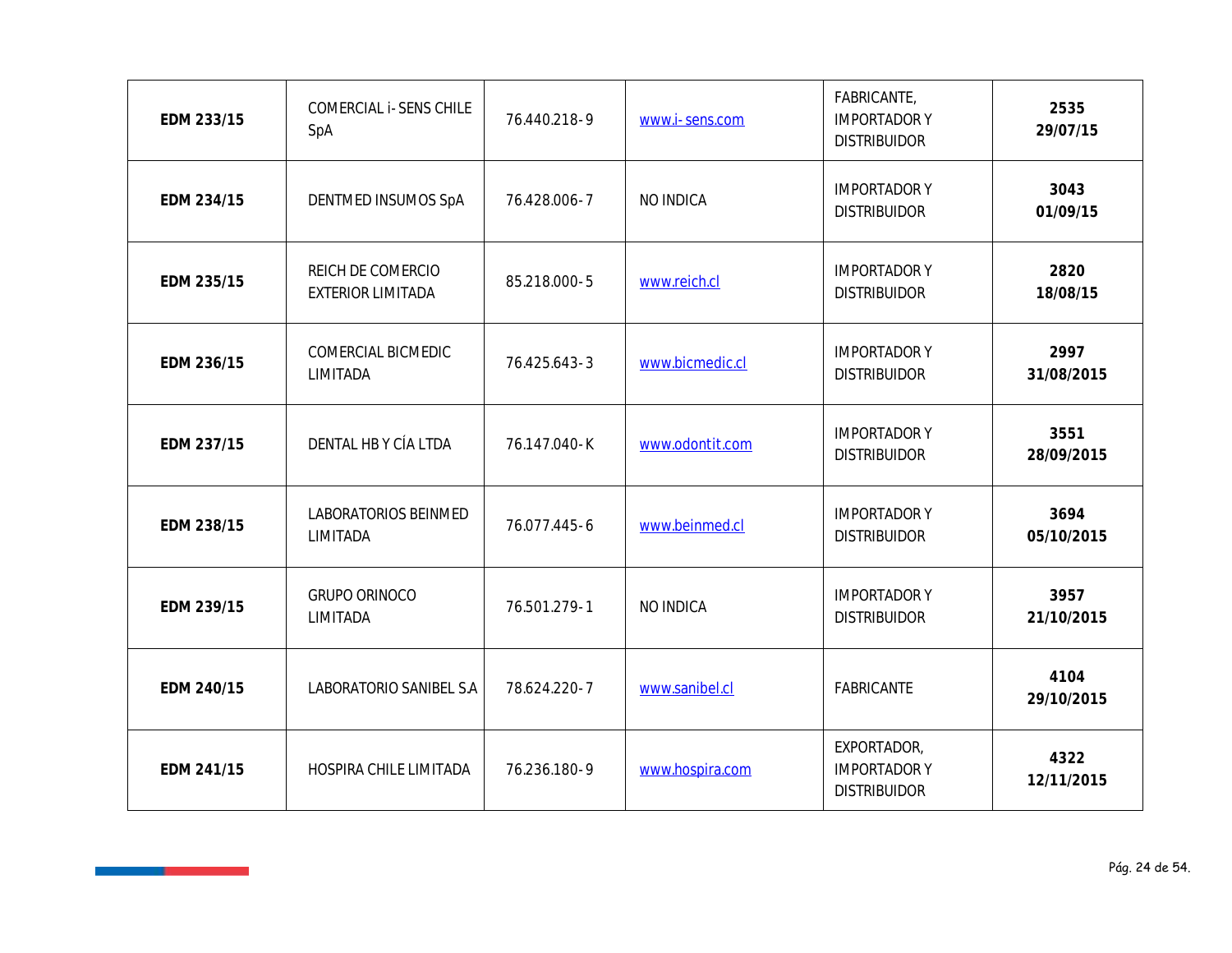| EDM 242/15 | <b>IMPORTADORAY</b><br>DISTRIBUIDORA RUTA 160<br><b>LTDA</b>    | 76.174.729-0 | www.ruta160.com      | <b>IMPORTADORY</b><br><b>DISTRIBUIDOR</b>                | 4321<br>12/11/2015 |
|------------|-----------------------------------------------------------------|--------------|----------------------|----------------------------------------------------------|--------------------|
| EDM 243/15 | PROLASA SpA                                                     | 72.523.258-9 | NO INDICA            | <b>IMPORTADORY</b><br><b>DISTRIBUIDOR</b>                | 4632<br>26/11/2015 |
| EDM 244/15 | SOLARI COMUNICACIONES                                           | 76.435.160-6 | www.zepter.com       | <b>IMPORTADOR</b>                                        | 4966<br>29/12/2015 |
| EDM 245/15 | <b>FARMACIASY</b><br>DROGUERÍAS DE CHILE<br>LIMITADA            | 76.032.335-7 | www.alcapharma.com   | EXPORTADOR,<br><b>IMPORTADORY</b><br><b>DISTRIBUIDOR</b> | 210<br>22/01/2016  |
| EDM 246/15 | <b>INVERSIONES MICROSIVO</b><br>LIMITADA                        | 76.517.543-7 | NO INDICA            | <b>IMPORTADOR</b>                                        | 388<br>02/02/2016  |
| EDM 247/15 | ZOELLNER E HIJOS CIA<br><b>LTDA</b>                             | 76.078.309-9 | NO INDICA            | <b>IMPORTADORY</b><br><b>DISTRIBUIDOR</b>                | 387<br>02/02/2016  |
| EDM 248/16 | <b>AVALOS TRADING</b><br>COMPANY LTDA                           | 76.263.184-9 | www.avantechgroup.cl | <b>IMPORTADORY</b><br><b>DISTRIBUIDOR</b>                | 483<br>09/02/2016  |
| EDM 249/16 | SAGITA CONSULTORA DE<br>RIESGO QUÍMICO<br><b>INDUSTRIAL SPA</b> | 76.185.799-1 | www.sagita.cl        | <b>IMPORTADOR</b>                                        | 540<br>10/02/2016  |
| EDM 250/16 | LPG GROUP SpA                                                   | 76.541.759-7 | NO INDICA            | <b>IMPORTADORY</b><br><b>DISTRIBUIDOR</b>                | 541<br>10/02/2016  |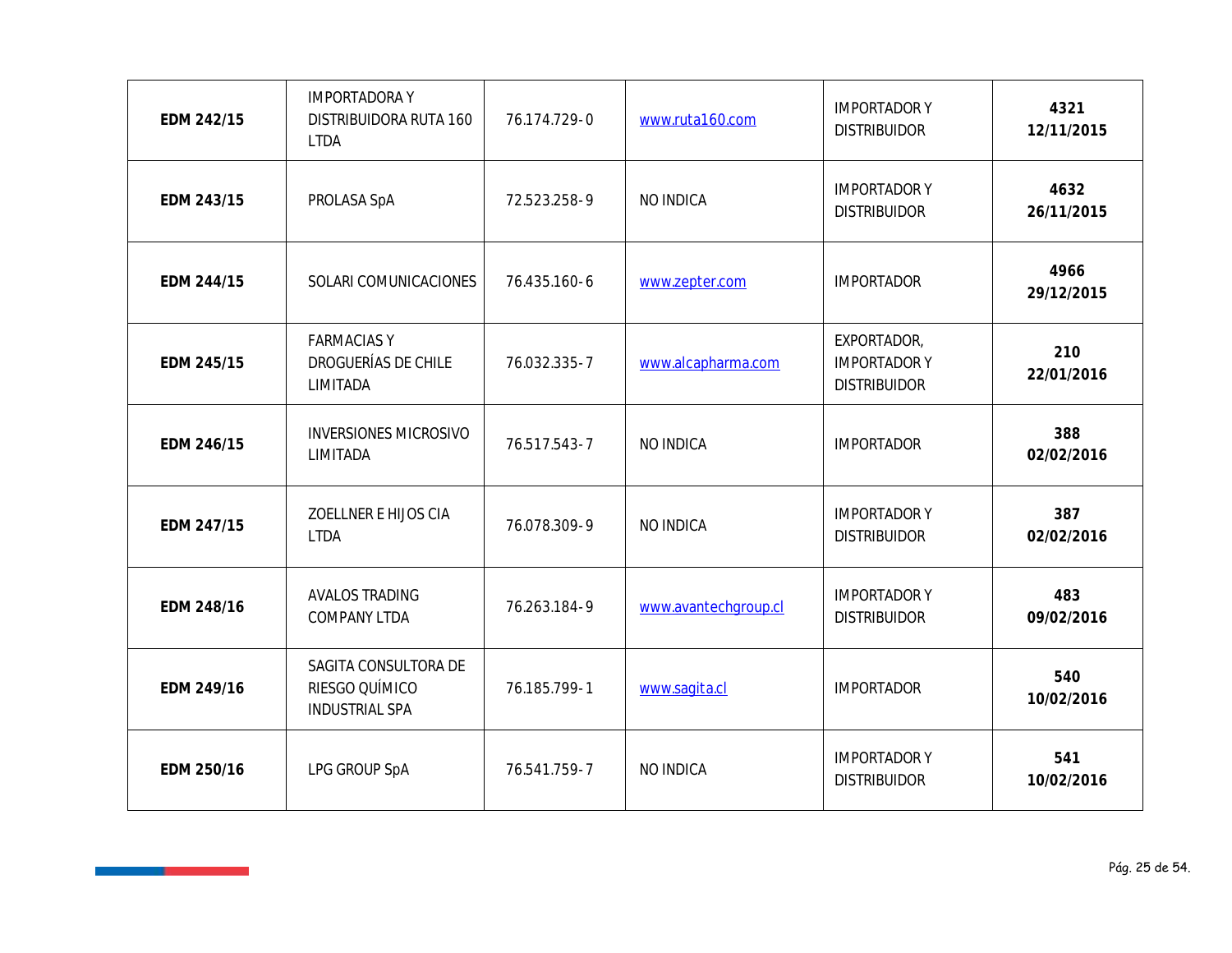| EDM 251/16 | SOCIEDAD IMPORTADORA<br>ALL Y COMPAÑÍA<br>LIMITADA                                                                      | 76.270.953-8 | NO INDICA                       | <b>IMPORTADOR</b>                                         | 722<br>26-02-2016        |
|------------|-------------------------------------------------------------------------------------------------------------------------|--------------|---------------------------------|-----------------------------------------------------------|--------------------------|
| EDM 252/16 | TORREGAL CHILE S.A                                                                                                      | 76.469.800-2 | www.torregal.cl                 | <b>IMPORTADOR Y</b><br><b>DISTRIBUIDOR</b>                | 2193<br>05-05-2016       |
| EDM 253/16 | SOCIEDAD INVERSIONES<br>RUDGOLD LIMITADA                                                                                | 76.188.286-4 | www.rudgold.cl                  | <b>IMPORTADOR Y</b><br><b>DISTRIBUIDOR</b>                | 1382<br>$01 - 04 - 2016$ |
| EDM 254/16 | <b>IMPORTACIÓN Y</b><br>COMERCIALIZACIÓN DE<br><b>INSUMOS Y EQUIPOS</b><br>MÉDICOS VANESSA<br>HIDALGO PINCHEIRA E.I.R.L | 76.521.551-K | www.medicalsupplieschile.<br>CL | <b>IMPORTADORY</b><br><b>DISTRIBUIDOR</b>                 | 1652<br>$21 - 04 - 16$   |
| EDM 255/16 | PHARMA INVESTI DE CHILE<br>S.A                                                                                          | 94.544.000-7 | No se indica                    | <b>IMPORTADORY</b><br><b>DISTRIBUIDOR</b>                 | 2192<br>$25 - 05 - 16$   |
| EDM 256/16 | DISTRIBUIDORA AVILA SPA                                                                                                 | 76.520.932-3 | NO INDICA                       | <b>IMPORTADOR</b>                                         | 2194<br>$25 - 05 - 16$   |
| EDM 257/16 | DESARROLLO<br>FARMACÉUTICO SPA                                                                                          | 76.468.946-1 | www.desfar.cl                   | <b>IMPORTADOR Y</b><br><b>DISTRIBUIDOR</b>                | 2191<br>$25 - 05 - 16$   |
| EDM 258/16 | DMT DESARROLLO<br>TECNOLÓGICO MÉDICO<br>SpA                                                                             | 76.336.799-1 | www.termovenda.cl               | <b>FABRICANTEY</b><br><b>DISTRIBUIDOR</b>                 | 2195<br>$25 - 05 - 16$   |
| EDM 259/16 | <b>DERMOTHERAPY CHILE</b><br><b>LTDA</b>                                                                                | 76.567.002-0 | NO INDICA                       | EXPORTADOR,<br><b>IMPORTADOR Y</b><br><b>DISTRIBUIDOR</b> | 2196<br>$25 - 05 - 16$   |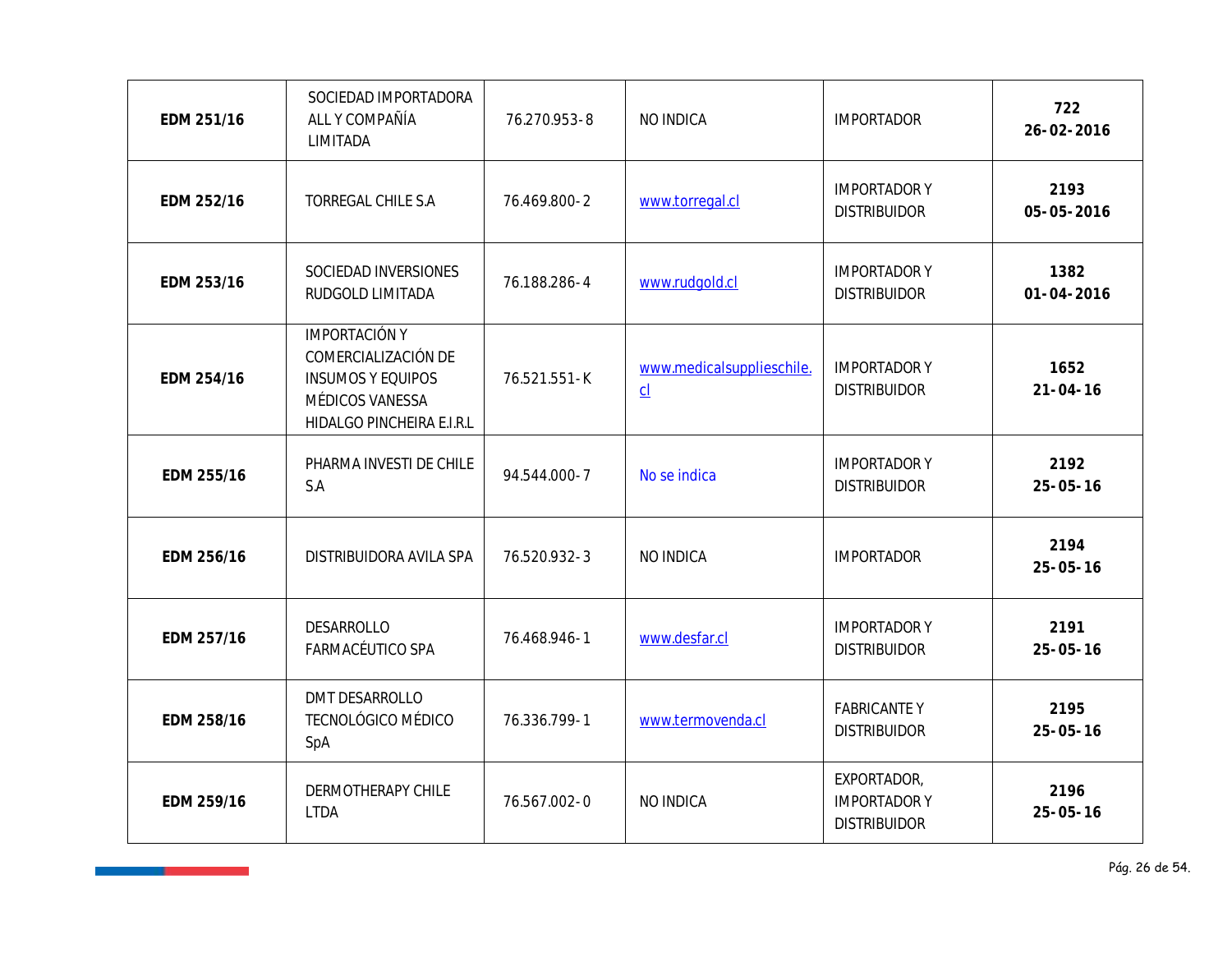| EDM 260/16 | LABORATORIOS RAFFO S.A              | 96.617.060-3 | www.laboratoriosraffo.cl | <b>IMPORTADOR</b>                                         | 2189<br>$25 - 05 - 16$ |
|------------|-------------------------------------|--------------|--------------------------|-----------------------------------------------------------|------------------------|
| EDM 261/16 | <b>BIOMUNDO SpA</b>                 | 76.261.586-K | http://www.biomundo.cl/  | EXPORTADOR,<br><b>IMPORTADORY</b><br><b>DISTRIBUIDOR</b>  | 2338<br>$03 - 06 - 16$ |
| EDM 262/16 | PHARMATECH CHILE S.A                | 76.113.734-4 | www.pharmatech.cl        | EXPORTADOR,<br><b>IMPORTADORY</b><br><b>DISTRIBUIDOR</b>  | 2341<br>$03 - 06 - 16$ |
| EDM 263/16 | COSMEDICAL CHILE S.A                | 99.519.070-2 | www.cosmedical.cl        | EXPORTADOR,<br><b>IMPORTADOR Y</b><br><b>DISTRIBUIDOR</b> | 2342<br>$03 - 06 - 16$ |
| EDM 264/16 | <b>HEALTHHOUSE SpA</b>              | 76.593.488-5 | www.hhouse.cl            | <b>IMPORTADORY</b><br><b>DISTRIBUIDOR</b>                 | 2340<br>$03 - 06 - 16$ |
| EDM 265/16 | INGENIERÍA GLOBAL IT<br>LIMITADA    | 7.783.500-0  | NO INDICA                | <b>IMPORTADOR</b>                                         | 2339<br>$03 - 06 - 16$ |
| EDM 266/16 | ALCON LABORATORIOS<br>CHILE LTDA    | 86.537.600-6 | www.alcon.cl             | <b>EXPORTADOR E</b><br><b>IMPORTADOR</b>                  | 2563<br>$15 - 06 - 16$ |
| EDM 267/16 | <b>INVERSIONES MONTERREY</b><br>SpA | 76.338.794-1 | NO INDICA                | <b>IMPORTADORY</b><br><b>DISTRIBUIDOR</b>                 | 2564<br>$15 - 06 - 16$ |
| EDM 268/16 | MESO SpA                            | 76.189.952-K | www.mesospa.cl           | EXPORTADOR,<br><b>IMPORTADORY</b><br><b>DISTRIBUIDOR</b>  | 2562<br>15-06-2016     |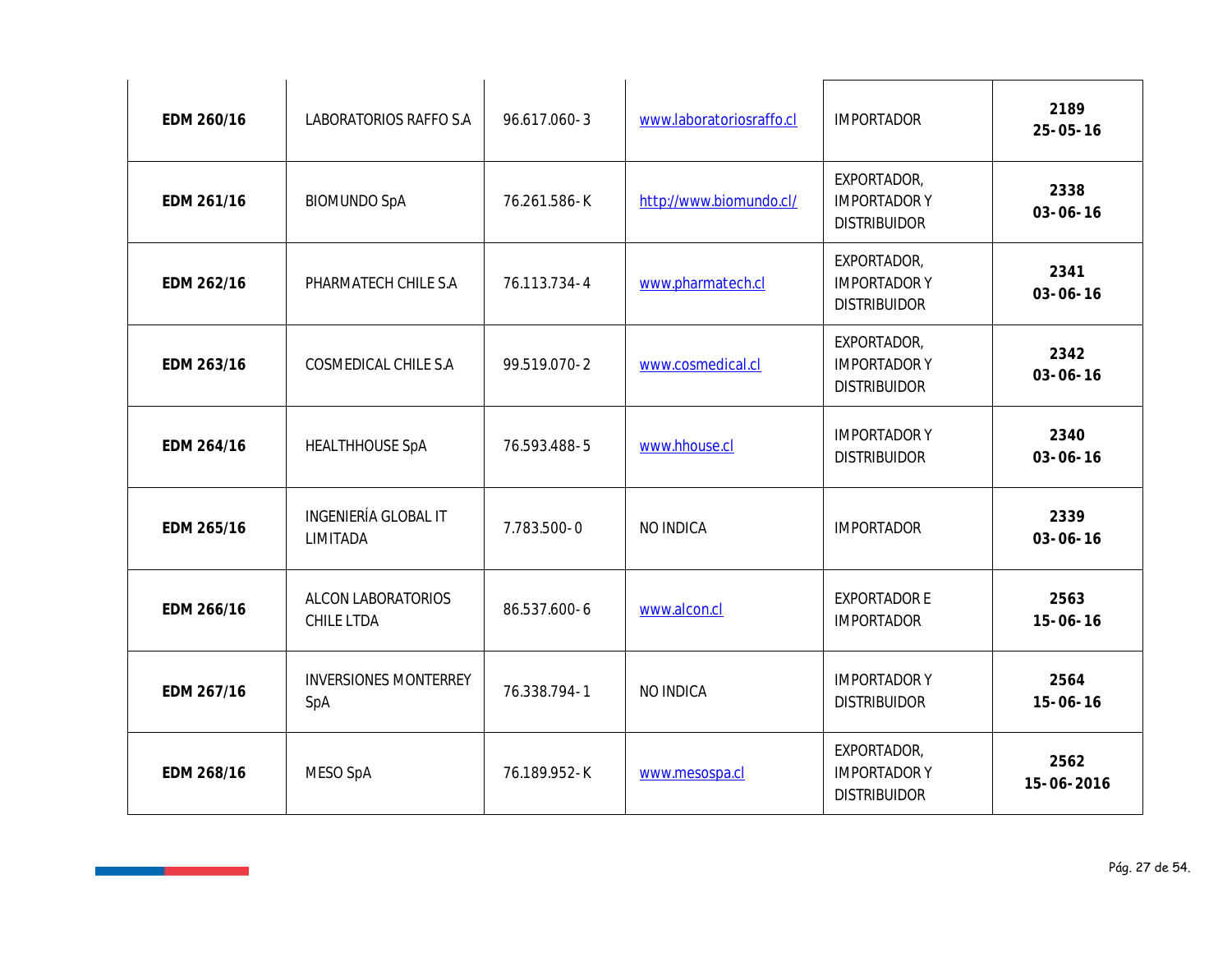| EDM 269/16 | SWEDPHARM LTDA                                                          | 96.850.190-9 | www swedpharm.cl       | <b>IMPORTADOR</b>                                                        | 3843<br>15-09-2016     |
|------------|-------------------------------------------------------------------------|--------------|------------------------|--------------------------------------------------------------------------|------------------------|
| EDM 270/16 | AM INTERNACIONAL S.A.                                                   | 94.747.000-0 | www.aminternacional.cl | EXPORTADOR,<br><b>IMPORTADORY</b><br><b>DISTRIBUIDOR</b>                 | 2742<br>$04 - 07 - 16$ |
| EDM 271/16 | <b>BARRON VIEYRA</b><br>INTERNATIONAL SPA                               | 78.723.570-0 | www.barronvieyra.cl    | FABRICANTE,<br><b>IMPORTADORY</b><br><b>DISTRIBUIDOR</b>                 | 2709<br>$30 - 06 - 16$ |
| EDM 272/16 | <b>INVERSIONES Y</b><br>COMERCIALIZADORA<br>LAPCARE CHILE LTDA          | 76.440.113-1 | NO INDICA              | <b>IMPORTADORY</b><br><b>DISTRIBUIDOR</b>                                | 3055<br>$27 - 07 - 16$ |
| EDM 273/16 | SOCIEDAD DE<br><b>INVERSIONES Y ASESORÍAS</b><br>GAMATECNIA PHARMA SPA  | 76.521.303-7 | NO INDICA              | <b>IMPORTADORY</b><br><b>DISTRIBUIDOR</b>                                | 3056<br>$27 - 07 - 16$ |
| EDM 274/16 | ORS CHILE SPA                                                           | 76.545.615-0 | www.ors.cl             | <b>IMPORTADORY</b><br><b>DISTRIBUIDOR</b>                                | 3418<br>$16 - 08 - 16$ |
| EDM 275/16 | KIMBERLY CLARK CHILE<br>S.A.                                            | 96.888.460-3 | www.kimberly-clark.cl  | FABRICANTE,<br>IMPORTADOR,<br><b>EXPORTADOR Y</b><br><b>DISTRIBUIDOR</b> | 3470<br>18-08-2016     |
| EDM 276/16 | COMERCIAL VITALSEC<br>MARÍA DE LOS ÁNGELES<br>HERNÁNDEZ KINAST E.I.R.L. | 76.325.278-7 | www.vitalsec.cl        | <b>IMPORTADORY</b><br><b>DISTRIBUIDOR</b>                                | 3951<br>26-09-2016     |
| EDM 277/16 | SIXTO WRIGHT LIMITADA                                                   | 76.094.746-6 | www.oxichile.cl        | IMPORTADOR,<br><b>EXPORTADOR Y</b><br><b>DISTRIBUIDOR</b>                | 4218<br>13-10-2016     |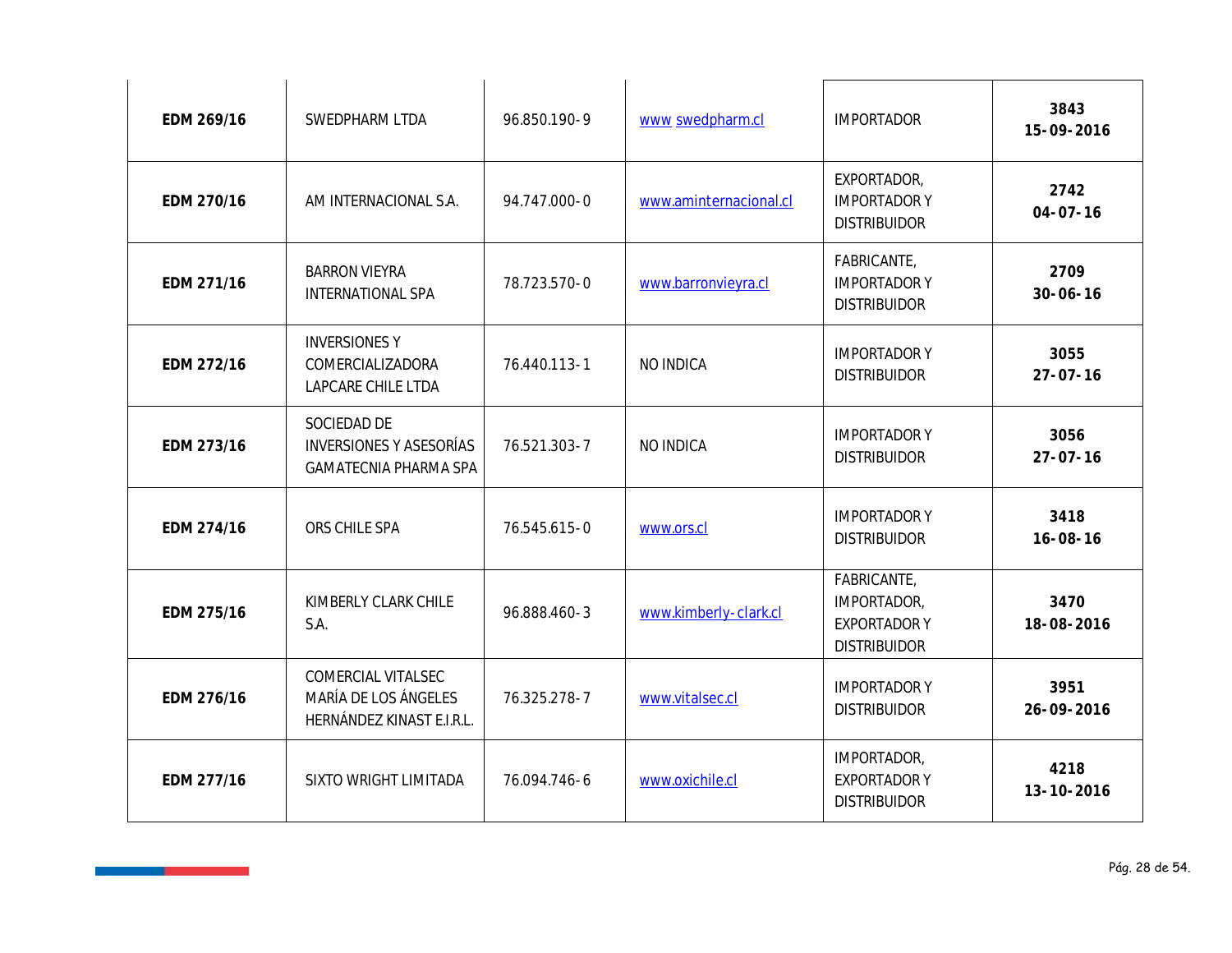| EDM 278/16 | FARMACÉUTICA XENIUS<br><b>LTDA</b>                                                                                  | 76.247.477-8     | www.xeniuspharma.cl                       | <b>IMPORTADORY</b><br><b>DISTRIBUIDOR</b>                 | 4057<br>05-10-2016      |
|------------|---------------------------------------------------------------------------------------------------------------------|------------------|-------------------------------------------|-----------------------------------------------------------|-------------------------|
| EDM 279/16 | CENTRAL DE<br>ABASTECIMIENTO DEL<br>SISTEMA NACIONAL DE<br>SERVICIOS DE SALUD                                       | $61.608.700 - 2$ | WWW.CENABAST.CL                           | IMPORTADOR,<br><b>EXPORTADOR Y</b><br><b>DISTRIBUIDOR</b> | 3994<br>27-09-2016      |
| EDM 280/16 | ALESSANDRI Y COMPAÑÍA<br>LIMITADA                                                                                   | 79.784.430-6     | http://www.alessandri.legal/<br>abogados/ | <b>IMPORTADORY</b><br><b>DISTRIBUIDOR</b>                 | 4219<br>13-10-2016      |
| EDM 281/16 | SOCIEDAD DE<br>REPRESENTACIÓN,<br><b>IMPORTACION Y</b><br>COMERCIALIZACIÓN PARA<br>LA SALUD Y SEGURIDAD<br>LIMITADA | 76.057.398-1     | www.rapidtest.cl                          | <b>IMPORTADORY</b><br><b>DISTRIBUIDOR</b>                 | 4254<br>17-10-2016      |
| EDM 282/16 | <b>INMOBILIARIA E</b><br><b>INVERSIONES DEL SUR</b><br><b>LTDA</b>                                                  | 76.181.026-K     | info@solumed.cl                           | FABRICANTE,<br><b>IMPORTADORY</b><br><b>DISTRIBUIDOR</b>  | 103<br>$06 - 01 - 2017$ |
| EDM 283/16 | COMERCIALIZADORA P&E<br>SOLUCIONES<br>INDUSTRIALES LIMITADA                                                         | 76.035.740-5     | ventas@grupopye.co<br>m                   | <b>IMPORTADORY</b><br><b>DISTRIBUIDOR</b>                 | 157<br>$11 - 01 - 2017$ |
| EDM 284/16 | TTW Sake SpA.                                                                                                       | 15.035.279-7     | www.medicare.cl                           | <b>IMPORTADORY</b><br><b>DISTRIBUIDOR</b>                 | 4616<br>28-11-2016      |
| EDM 285/16 | PV EQUIP S.A.                                                                                                       | 79.895.670-1     | www.pvequip.cl                            | <b>IMPORTADORY</b><br><b>DISTRIBUIDOR</b>                 | 4812<br>14-12-2016      |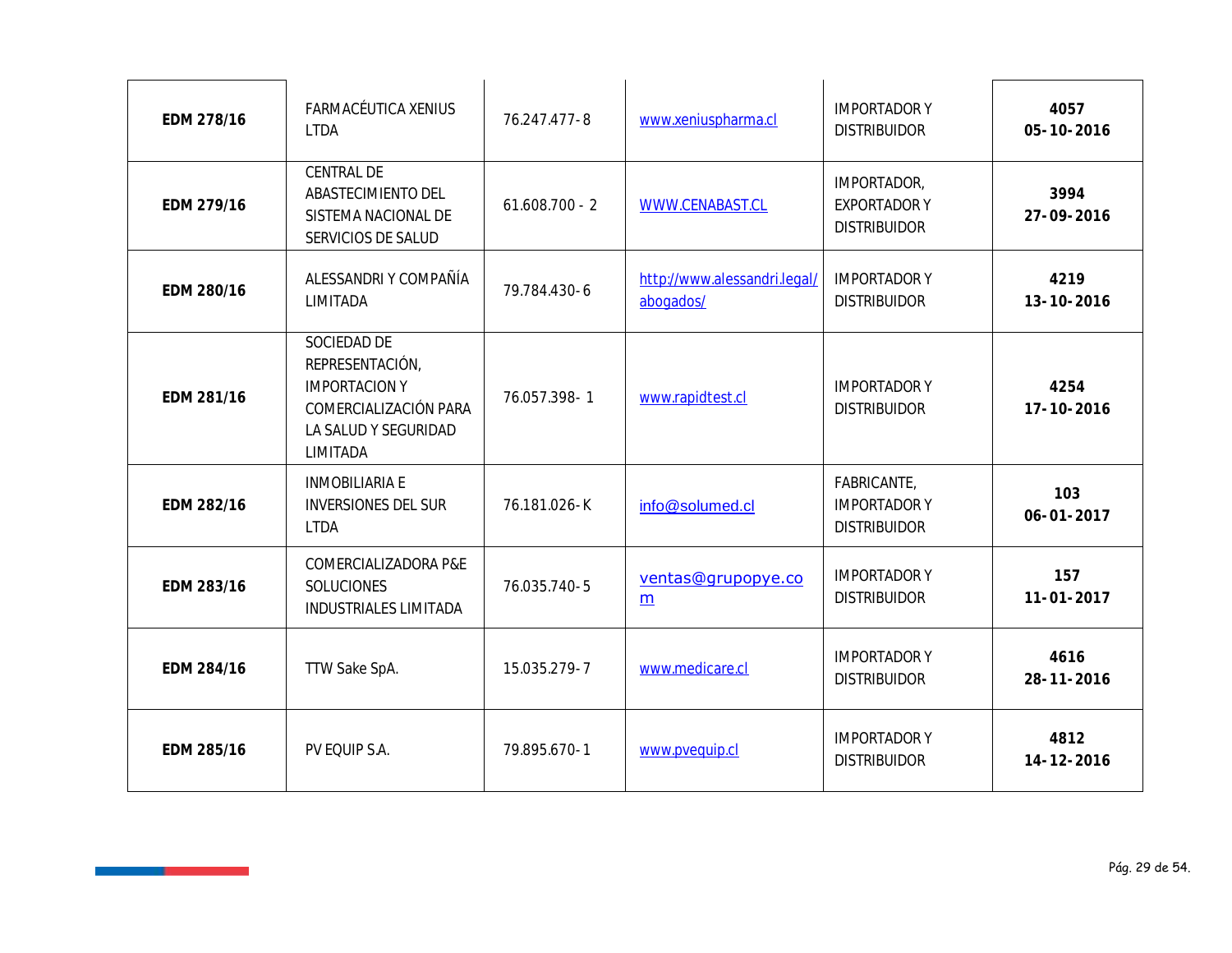| EDM 286/16 | AZIMUTH MEDICAL<br><b>DEVICES SPA</b>                            | 76.498.795-0 | www.azimuthmd.com     | <b>IMPORTADORY</b><br><b>DISTRIBUIDOR</b>                 | 4996<br>$21 - 12 - 2016$ |
|------------|------------------------------------------------------------------|--------------|-----------------------|-----------------------------------------------------------|--------------------------|
| EDM 287/16 | IQ S.A.                                                          | 76.585.618-3 | ibao@ig-sa.cl         | EXPORTADOR,<br><b>IMPORTADOR Y</b><br><b>DISTRIBUIDOR</b> | 196<br>$12 - 01 - 2017$  |
| EDM 288/16 | <b>INSUMOS MÉDICOS</b><br>EDUARDO GUERRERO<br>MONTENEGRO E.I.R.L | 76.634.745-2 | www.propenyt.cl       | <b>DISTRIBUIDOR</b>                                       | 4992<br>$21 - 12 - 2016$ |
| EDM 289/16 | SCHONFELDT VIDAMEDICA<br>S.p.A                                   | 76.352.414-0 | www.vidamedica.cl     | <b>DISTRIBUIDOR</b>                                       | 4993<br>$21 - 12 - 2016$ |
| EDM 290/16 | <b>FERRING PRODUCTOS</b><br>FARMACÉUTICOS S.p.A                  | 76.176.015-7 | www.ferring.cl        | <b>IMPORTADOR</b>                                         | 4994<br>$21 - 12 - 2016$ |
| EDM 291/16 | ORTHO CLINICAL<br>DIAGNOSTICS CHILE SpA                          | 76.553.731-2 | www.orthoclinical.com | <b>IMPORTADORY</b><br><b>DISTRIBUIDOR</b>                 | 102<br>$06 - 01 - 2017$  |
| EDM 292/16 | <b>GALÉNICA S.A</b>                                              | 79.622.060-0 | www.galenica.cl       | EXPORTADOR,<br><b>IMPORTADOR Y</b><br><b>DISTRIBUIDOR</b> | 1249<br>$10 - 03 - 2017$ |
| EDM 293/16 | NEUMANN LTDA                                                     | 78.936.310-2 | www.cirumed.cl        | IMPORTADOR,<br><b>EXPORTADOR Y</b><br><b>DISTRIBUIDOR</b> | 19<br>$03 - 01 - 2017$   |
| EDM 294/16 | MEDTRONIC CHILE SpA                                              | 76.309.869-9 | www.medtronic.com     | <b>IMPORTADORY</b><br><b>DISTRIBUIDOR</b>                 | 4997<br>$21 - 12 - 2016$ |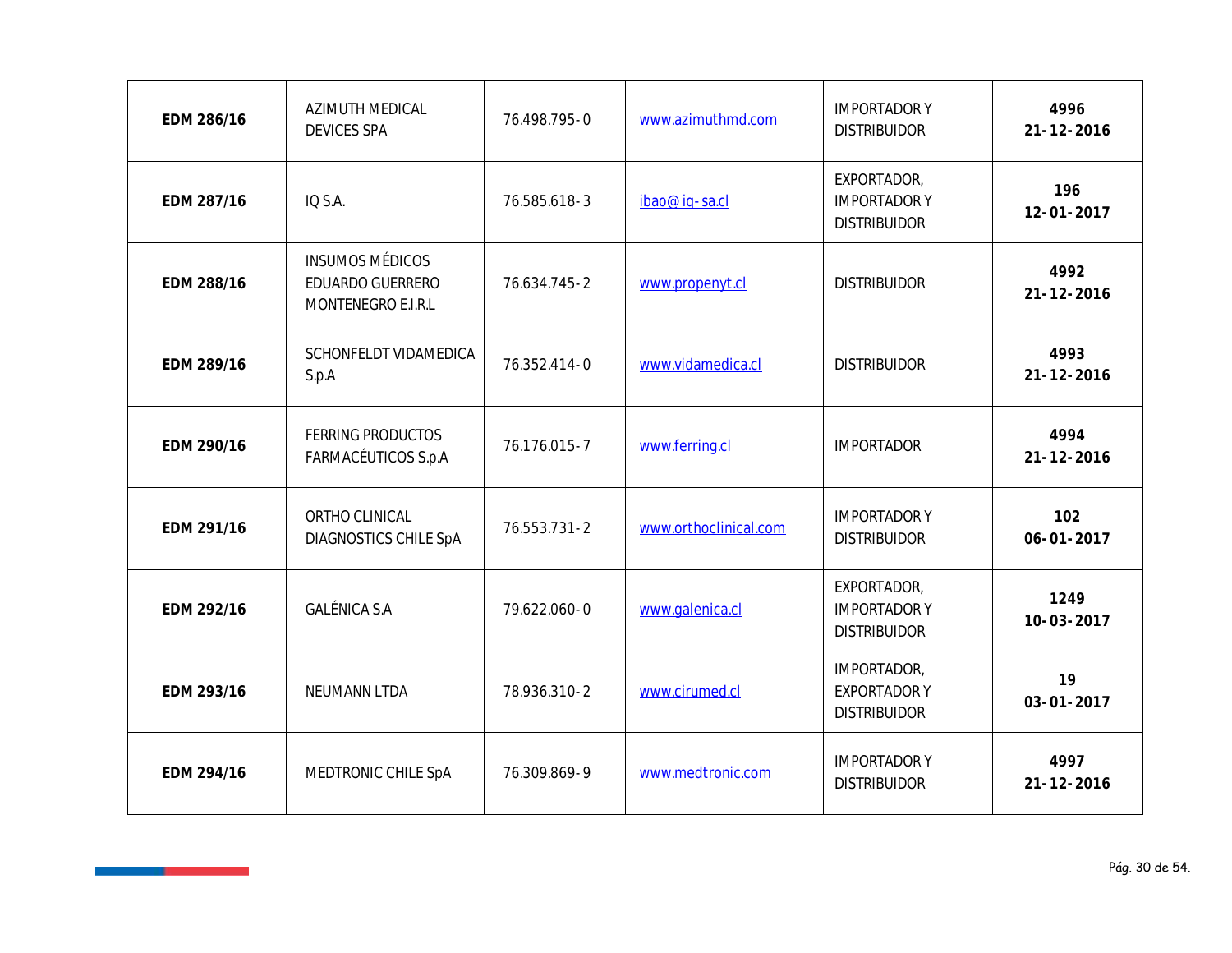| EDM 295/16 | MEDICINA TÉCNICA LTDA                    | 78.297.510-2 | www.medtec.cl     | <b>IMPORTADORY</b><br><b>DISTRIBUIDOR</b>                                | 4995<br>$21 - 12 - 2016$ |
|------------|------------------------------------------|--------------|-------------------|--------------------------------------------------------------------------|--------------------------|
| EDM 296/16 | TIENS CHILE SpA                          | 76.489.339-5 | xpizarro@inhc.cl  | <b>IMPORTADOR Y</b><br><b>DISTRIBUIDOR</b>                               | 158<br>$11 - 01 - 17$    |
| EDM 297/17 | COMERCIALIZADORA<br>COSMEPHARMA LIMITADA | 76.468.739-6 | NO INDICA         | FABRICANTE,<br>IMPORTADOR,<br><b>EXPORTADOR Y</b><br><b>DISTRIBUIDOR</b> | 533<br>$26 - 01 - 2017$  |
| EDM 298/17 | <b>GLOBAL MERCURY CHILE</b><br><b>SA</b> | 76.361.167-1 | NO INDICA         | <b>IMPORTADOR</b>                                                        | 527<br>$26 - 01 - 2017$  |
| EDM 299/17 | RAMÍREZ Y GUERRA<br>LIMITADA             | 76.417.667-7 | NO INDICA         | <b>IMPORTADOR</b>                                                        | 638<br>$02 - 02 - 2017$  |
| EDM 300/17 | LABORATORIOS BELLCOS<br>LIMITADA         | 76.183.250-6 | www.bellcos.cl    | FABRICANTE                                                               | 528<br>$26 - 01 - 2017$  |
| EDM 301/17 | PHARMAKIN SpA                            | 76.590.981-3 | www.pharmakin.com | <b>IMPORTADOR Y</b><br><b>DISTRIBUIDOR</b>                               | 538<br>$26 - 01 - 2017$  |
| EDM 302/17 | COMERCIALIZADORA<br>SMARTVISION LIMITADA | 77.911.810-K | www.svsm.cl       | <b>IMPORTADOR Y</b><br><b>DISTRIBUIDOR</b>                               | 769<br>08-02-2017        |
| EDM 303/17 | <b>VYTROUS BIOTECH</b><br>LIMITADA       | 76.635.744-K | www.vytrous.com   | <b>IMPORTADOR Y</b><br><b>DISTRIBUIDOR</b>                               | 771<br>08-02-2017        |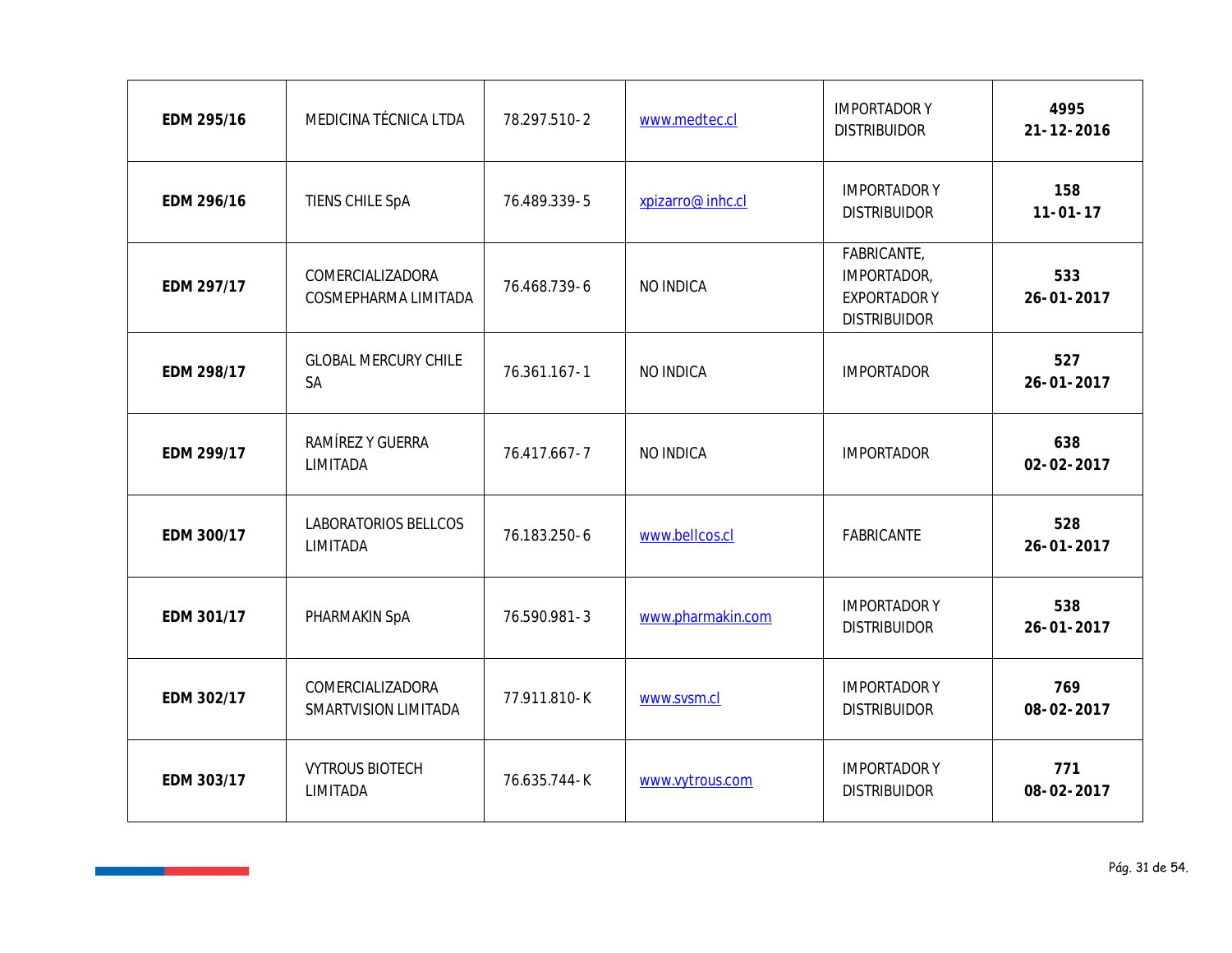| EDM 304/17 | SOCIEDAD DE INGENIERÍA<br>Y SERVICIOS HOGG Y<br>SERRANO LIMITADA | 79.555.420-3 | www.hoser.cl        | EXPORTADOR,<br><b>IMPORTADOR Y</b><br><b>DISTRIBUIDOR</b> | 770<br>08-02-2017  |
|------------|------------------------------------------------------------------|--------------|---------------------|-----------------------------------------------------------|--------------------|
| EDM 305/17 | PISA FARMACÉUTICA DE<br>CHILE SpA                                | 76.423.281-K | NO INDICA           | <b>IMPORTADOR Y</b><br><b>DISTRIBUIDOR</b>                | 913<br>15-02-2017  |
| EDM 306/17 | SOCIEDAD FARMACÉUTICA<br>TERVIS PHARMA LTDA                      | 76.481.561-0 | www.tervispharma.cl | <b>IMPORTADOR</b>                                         | 914<br>15-02-2017  |
| EDM 307/17 | COA CHILE S.A                                                    | 76.884.870-K | www.coadental.cl    | <b>IMPORTADOR Y</b><br><b>DISTRIBUIDOR</b>                | 2198<br>05-05-2017 |
| EDM 308/17 | BOSTON MEDICAL DEVICE<br>DE CHILE S.A                            | 76.020.266-5 | www.convatec.com    | EXPORTADOR,<br><b>IMPORTADOR Y</b><br><b>DISTRIBUIDOR</b> | 2682<br>06-06-2017 |
| EDM 309/17 | MEDCORP S.A                                                      | 76.131.542-0 | www.medcorp.cl      | <b>IMPORTADOR</b>                                         | 2684<br>06-06-2017 |
| EDM 310/17 | AUDITRON CHILE S.A                                               | 77.707.390-7 | www.auditron.cl     | <b>IMPORTADOR Y</b><br><b>DISTRIBUIDOR</b>                | 2683<br>06-06-2017 |
| EDM 311/17 | ECHODATA MEDICAL<br>SYSTEMS CHILE SPA                            | 76.388.854-1 | www.echodatams.cl   | EXPORTADOR,<br><b>IMPORTADOR Y</b><br><b>DISTRIBUIDOR</b> | 2686<br>06-06-2017 |
| EDM 312/17 | <b>TECNIGEN S.A</b>                                              | 93.020.000-K | www.tecnigen.cl     | <b>IMPORTADOR</b>                                         | 2685<br>06-06-2017 |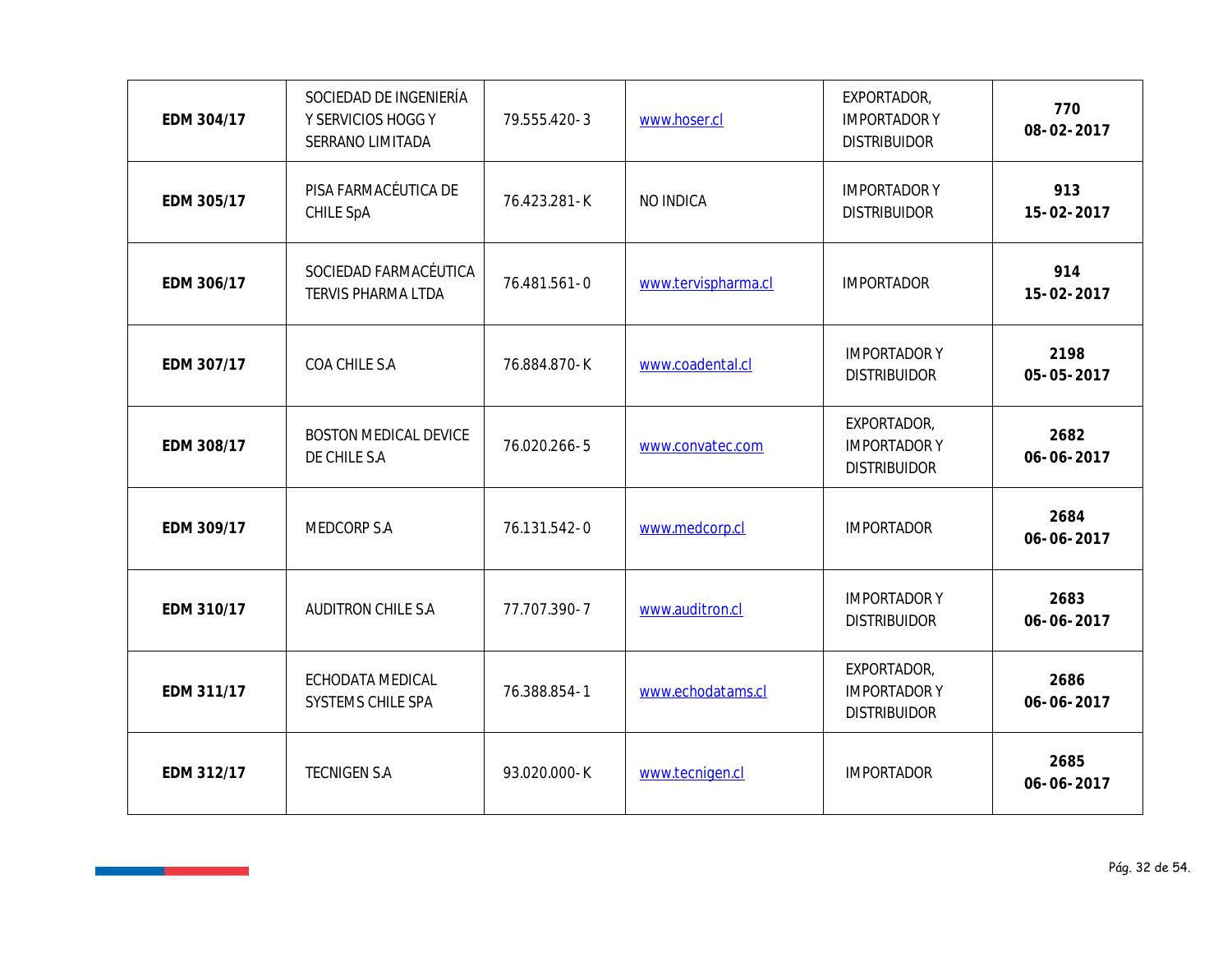| EDM 313/17 | <b>GANTE SpA</b>                                                                                     | 76.192.943-7 | www.orthocare.cl      | <b>IMPORTADOR Y</b><br><b>DISTRIBUIDOR</b>                | 2687<br>06-06-2017       |
|------------|------------------------------------------------------------------------------------------------------|--------------|-----------------------|-----------------------------------------------------------|--------------------------|
| EDM 314/17 | MEDICA-TEC DE CHILE S.A                                                                              | 96.851.720-1 | www.medica-tec.com    | <b>IMPORTADOR Y</b><br><b>DISTRIBUIDOR</b>                | 2990<br>20-06-2017       |
| EDM 315/17 | ARCOSYSTEM S.A.                                                                                      | 76.263.106-7 | www.arcomed.cl        | FABRICANTE                                                | 2938<br>31-07-2019       |
| EDM 316/17 | <b>FARMACIAS TRES</b><br>CONTINENTES LTDA                                                            | 76.301.701-K | NO INDICA             | <b>IMPORTADOR</b>                                         | 2912<br>16-06-2017       |
| EDM 317/17 | COMERCIAL ETHOS S.A                                                                                  | 78.583.750-9 | NO INDICA             | <b>IMPORTADOR Y</b><br><b>DISTRIBUIDOR</b>                | 3271<br>$10 - 07 - 2017$ |
| EDM 318/17 | FLAMA CHILE S.A.                                                                                     | 78.185.600-  | www.flamamed.cl       | EXPORTADOR,<br><b>IMPORTADOR Y</b><br><b>DISTRIBUIDOR</b> | 3270<br>$10 - 07 - 2017$ |
| EDM 319/17 | COMERCIALIZADORA DE<br>ARTÍCULOS DE<br>PROTECCIÓN Y SEGURIDAD<br>INDUSTRIAL MANQUEHUE<br><b>LTDA</b> | 86.887.200-4 | www.apro.cl           | EXPORTADOR,<br><b>IMPORTADORY</b><br><b>DISTRIBUIDOR</b>  | 3272<br>$10 - 07 - 2017$ |
| EDM 320/17 | CENTRO TECHSALUD<br>LIMITADA                                                                         | 76.399.485-6 | www.techsalud.cl      | <b>IMPORTADOR Y</b><br><b>DISTRIBUIDOR</b>                | 3574<br>28-07-2017       |
| EDM 321/17 | <b>DIVERSITY PRO</b><br>COMERCIAL LIMITADA                                                           | 76.267.436-K | www.diversity-pro.com | <b>IMPORTADOR Y</b><br><b>DISTRIBUIDOR</b>                | 3273<br>$10 - 07 - 2017$ |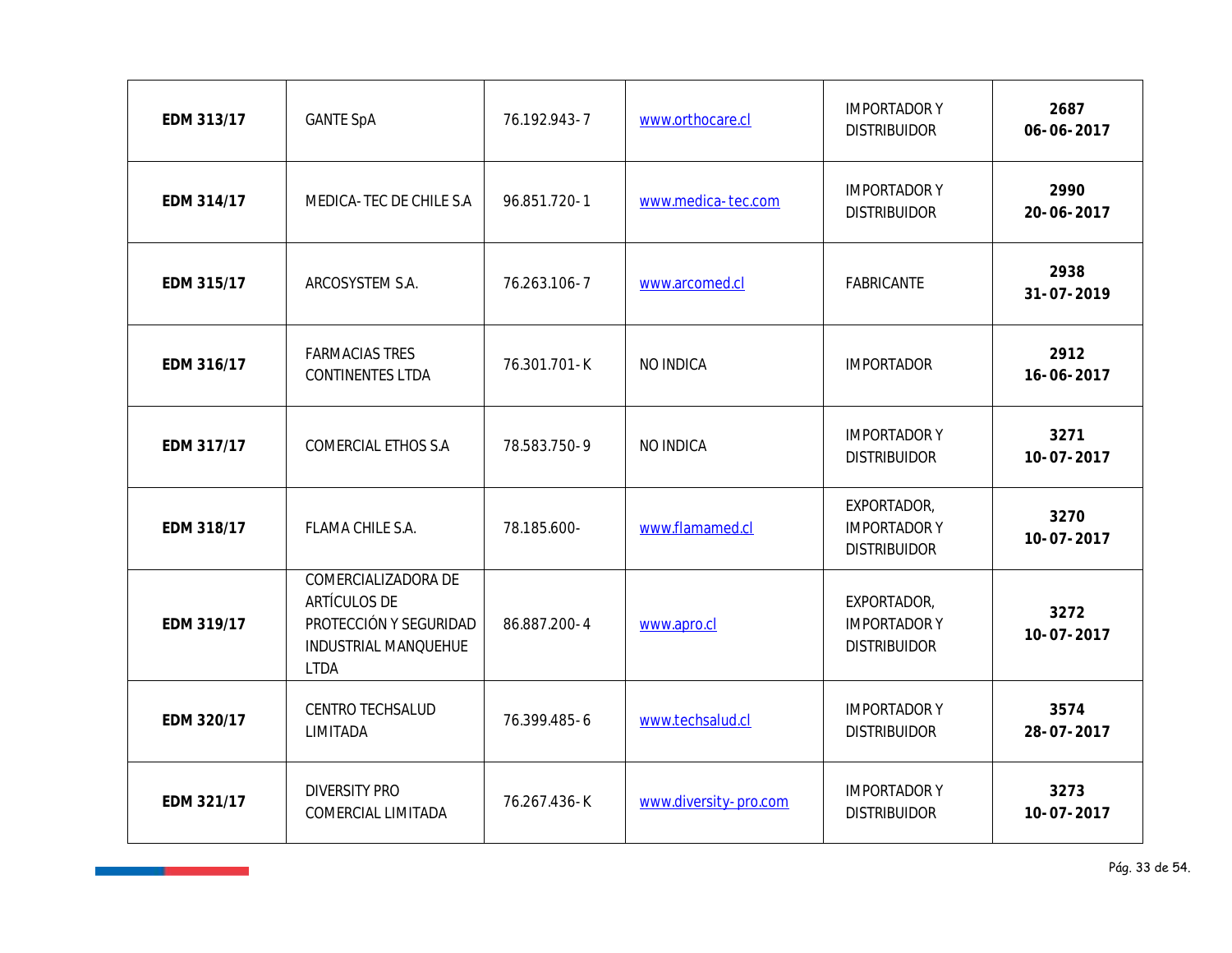| EDM 322/17 | LATECBA CHILE SpA                                                    | 76.729.849-8 | NO INDICA             | <b>EXPORTADOR E</b><br><b>IMPORTADOR</b>                                 | 3579<br>28-07-2017 |
|------------|----------------------------------------------------------------------|--------------|-----------------------|--------------------------------------------------------------------------|--------------------|
| EDM 323/17 | MUGGAR MEDICAL<br>SOLUTIONS SpA                                      | 76.687.284-9 | NO INDICA             | EXPORTADOR,<br><b>IMPORTADOR Y</b><br><b>DISTRIBUIDOR</b>                | 3480<br>25-07-2017 |
| EDM 324/17 | SOCIEDAD<br>COMERCIALIZADORA DE<br><b>INSUMOS MÉDICOS CLP</b><br>S.A | 76.102.788-3 | www.clpinsumos.cl     | <b>IMPORTADOR Y</b><br><b>DISTRIBUIDOR</b>                               | 3479<br>25-07-2017 |
| EDM 325/17 | TELEDIAGNÓSTICOS SpA                                                 | 76.263.285-3 | www.teledx.org        | FABRICANTE,<br>EXPORTADOR,<br><b>IMPORTADOR Y</b><br><b>DISTRIBUIDOR</b> | 3578<br>28-07-2017 |
| EDM 326/17 | MARCELA MARIUSKA<br>QUINTANA ROMÁN                                   | 7.410.264-6  | NO INDICA             | FABRICANTE                                                               | 3577<br>28-07-2017 |
| EDM 327/17 | RESPILIFE CHILE SpA                                                  | 76.528.811-8 | www.respilife.cl      | <b>IMPORTADOR Y</b><br><b>DISTRIBUIDOR</b>                               | 3576<br>28-07-2017 |
| EDM 328/17 | CAISSA S.A                                                           | 76.087.971-1 | No se indica          | <b>IMPORTADOR Y</b><br><b>DISTRIBUIDOR</b>                               | 4353<br>15-09-2017 |
| EDM 329/17 | <b>IMPORTADORA HELICO</b><br><b>LTDA</b>                             | 83.001.500-0 | www.helico.cl         | <b>IMPORTADOR</b>                                                        | 4394<br>20-09-2017 |
| EDM 330/17 | <b>GLOBAL PARTNERS</b><br>PRODUCTOS Y SERVICIOS<br>SPA               | 76.610.420-7 | www.globalpartners.cl | EXPORTADOR,<br><b>IMPORTADOR Y</b><br><b>DISTRIBUIDOR</b>                | 4388<br>20-09-2017 |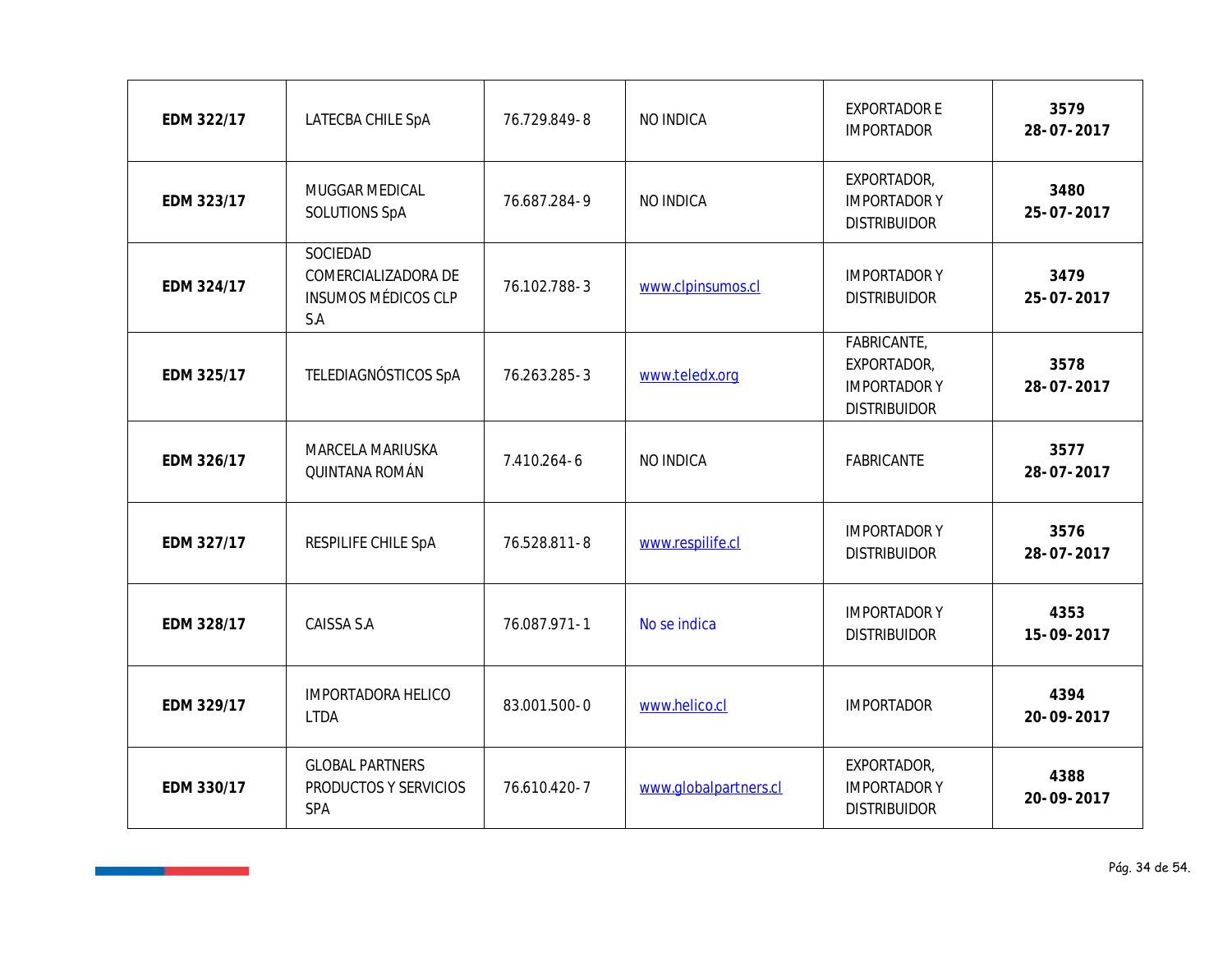| EDM 331/17 | HEMISFERIO SUR S.A                                          | 96.533.330-4 | www.hemisferiosur.cl | <b>IMPORTADOR Y</b><br><b>DISTRIBUIDOR</b>                | 4395<br>20-09-2017       |
|------------|-------------------------------------------------------------|--------------|----------------------|-----------------------------------------------------------|--------------------------|
| EDM 332/17 | DISPOLAB FARMACÉUTICA<br>S.A                                | 96.816.820-7 | www.dispolab.com     | <b>IMPORTADOR Y</b><br><b>DISTRIBUIDOR</b>                | 4396<br>20-09-2017       |
| EDM 333/17 | <b>IMPLANT CHILE SpA</b>                                    | 76.141.215-9 | NO INDICA            | <b>IMPORTADOR Y</b><br><b>DISTRIBUIDOR</b>                | 4392<br>20-09-2017       |
| EDM 334/17 | SOCIEDAD MÉDICA E<br><b>INVERSIONES ENDOLIFE</b><br>SpA     | 76.530.347-8 | www.endolife.cl      | EXPORTADOR,<br><b>IMPORTADOR Y</b><br><b>DISTRIBUIDOR</b> | 4393<br>20-09-2017       |
| EDM 335/17 | <b>EMIMED</b><br>COMERCIALIZADORA DE<br>EQUIPOS MÉDICOS SpA | 76.170.501-6 | www.emimed.cl        | <b>IMPORTADOR Y</b><br><b>DISTRIBUIDOR</b>                | 4390<br>20-09-2017       |
| EDM 336/17 | <b>BIOMEDIKA SpA</b>                                        | 76.732.365-4 | www.biomedika.cl     | <b>IMPORTADOR Y</b><br><b>DISTRIBUIDOR</b>                | 4391<br>20-09-2017       |
| EDM 337/17 | TRIMED CHILE SpA                                            | 76.556.146-9 | www.adessy.com       | <b>IMPORTADOR</b>                                         | 4389<br>20-09-2017       |
| EDM 338/17 | CIRUXPERT SpA                                               | 76.718.338-0 | www. Ciruxpert.cl    | EXPORTADOR,<br><b>IMPORTADOR Y</b><br><b>DISTRIBUIDOR</b> | 5303<br>$09 - 11 - 2017$ |
| EDM 339/17 | TECNOMEDICAL S.A.                                           | 99.585.860-6 | www.tecno-medical.cl | EXPORTADOR,<br><b>IMPORTADOR Y</b><br><b>DISTRIBUIDOR</b> | 4887<br>17-10-2017       |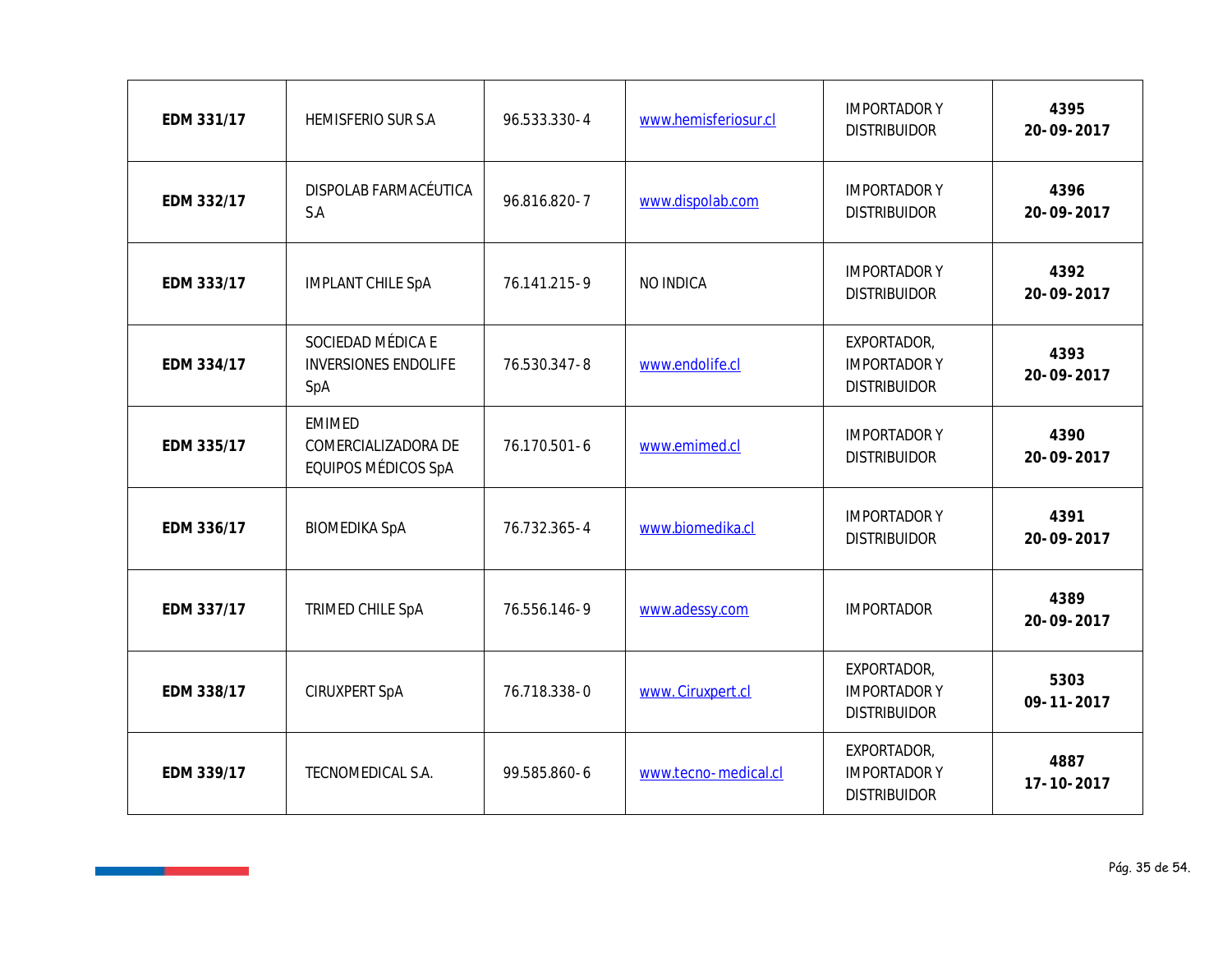| EDM 340/17 | LABORATORIO DUKAY S.A.                                       | 96.505.770-6 | www.dukay.cl              | FABRICANTE                                                | 4886<br>17-10-2017       |
|------------|--------------------------------------------------------------|--------------|---------------------------|-----------------------------------------------------------|--------------------------|
| EDM 341/17 | ANDES PHARMA SpA                                             | 76.450.382-1 | NO INDICA                 | <b>DISTRIBUIDOR</b>                                       | 5302<br>$09 - 11 - 2017$ |
| EDM 342/17 | IM IMPORTACIONES<br>MÉDICAS S.A                              | 77.939.920-6 | NO INDICA                 | <b>IMPORTADOR Y</b><br><b>DISTRIBUIDOR</b>                | 5301<br>$09 - 11 - 2017$ |
| EDM 343/17 | SIEMENS HEALTHCARE<br>EQUIPOS MÉDICOS SpA                    | 76.481.921-7 | www.healthcare.siemens.cl | <b>IMPORTADOR Y</b><br><b>DISTRIBUIDOR</b>                | 5207<br>$07 - 11 - 2017$ |
| EDM 344/17 | <b>BYOSINTEC S.A</b>                                         | 76.015.382-6 | www.byosinteclabs.cl      | <b>IMPORTADOR Y</b><br><b>DISTRIBUIDOR</b>                | 5614<br>$29 - 11 - 17$   |
| EDM 345/17 | ALTA TECNOLOGÍA MÉDICA<br>S.A                                | 10.220.234-1 | www.atm.cl                | <b>IMPORTADOR Y</b><br><b>DISTRIBUIDOR</b>                | 5524<br>$22 - 11 - 2017$ |
| EDM 346/17 | MEDIPLEX S.A                                                 | 86.383.300-0 | mediplex.cl               | <b>IMPORTADOR Y</b><br><b>DISTRIBUIDOR</b>                | 5521<br>$22 - 11 - 2017$ |
| EDM 347/17 | <b>IMPORTADORAY</b><br>DISTRIBUIDORA ARQUIMED<br><b>LTDA</b> | 92.999.000-5 | www.arquimed.cl           | <b>IMPORTADOR Y</b><br><b>DISTRIBUIDOR</b>                | 5206<br>$07 - 11 - 2017$ |
| EDM 348/17 | <b>DIALMED Spa</b>                                           | 76.529.503-3 | NO INDICA                 | EXPORTADOR,<br><b>IMPORTADOR Y</b><br><b>DISTRIBUIDOR</b> | 5522<br>$22 - 11 - 2017$ |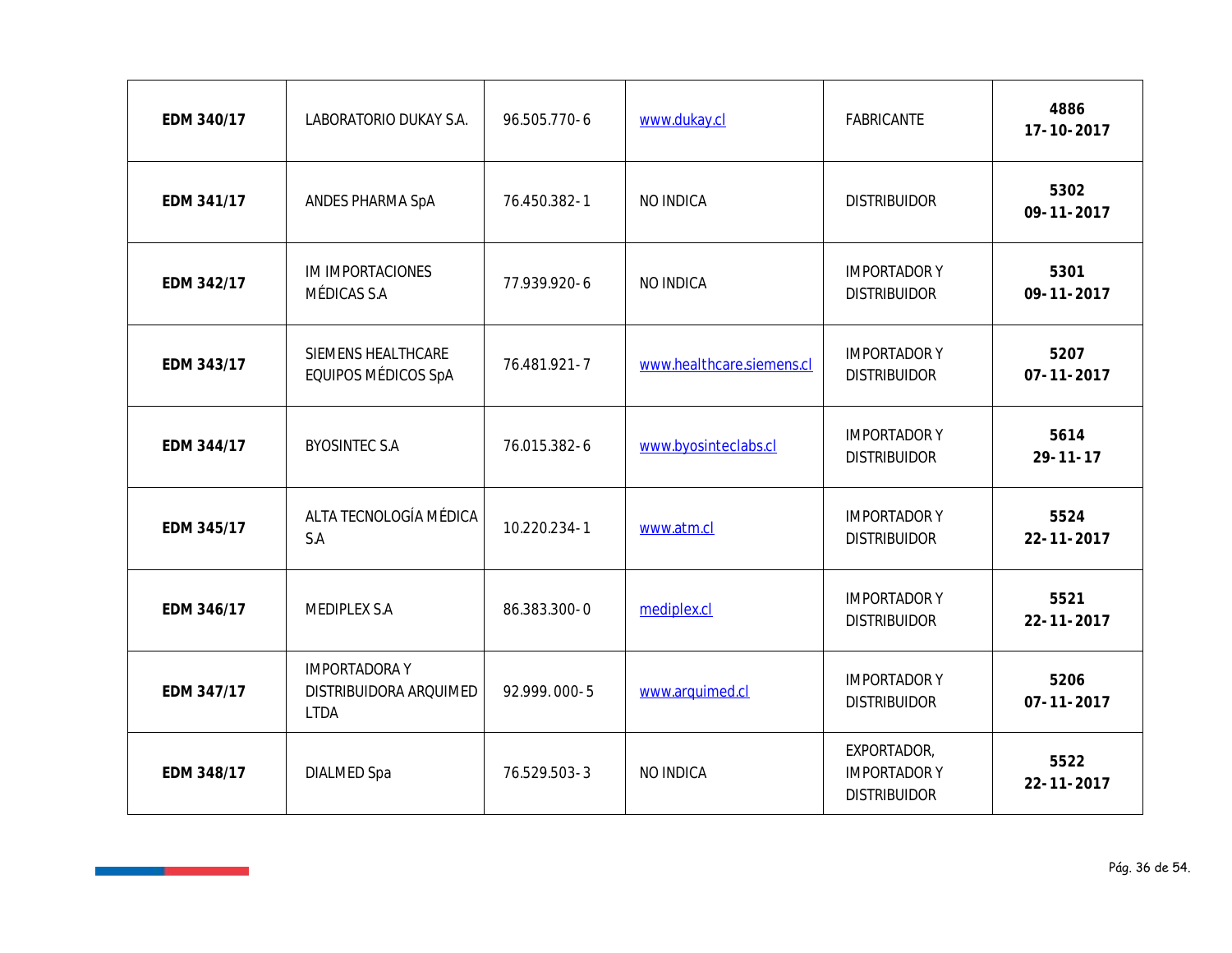| EDM 349/17 | SERVICIOS MÉDICOS Y<br><b>DENTALES NUEVA</b><br>PANORÁMICA LIMITADA | 76.100.541-3 | www.cowellmedichile.cl                | <b>IMPORTADOR Y</b><br><b>DISTRIBUIDOR</b>                               | 5803<br>12/12/18         |
|------------|---------------------------------------------------------------------|--------------|---------------------------------------|--------------------------------------------------------------------------|--------------------------|
| EDM 350/17 | <b>INSPIRA SpA</b>                                                  | 76.019.125-6 | NO INDICA                             | <b>IMPORTADOR Y</b><br><b>DISTRIBUIDOR</b>                               | 5523<br>$22 - 11 - 2017$ |
| EDM 351/17 | HÉCTOR RAMÍREZ<br>FERNÁNDEZ QUÍMICA EIRL                            | 76.774.029-8 | www.heramirezf.wixsite.co<br>m/deysol | <b>IMPORTADOR Y</b><br><b>DISTRIBUIDOR</b>                               | 5612<br>29-11-2017       |
| EDM 352/17 | <b>INFAR SPA</b>                                                    | 76.262.422-2 | NO INDICA                             | <b>IMPORTADOR</b>                                                        | 5613<br>29-11-2017       |
| EDM 353/17 | CORPUS SALUD LABORAL<br><b>LTDA</b>                                 | 77.936.130-6 | www.cslaboral.com                     | <b>IMPORTADOR Y</b><br><b>DISTRIBUIDOR</b>                               | 5611<br>29-11-2017       |
| EDM 354/17 | KNOP LABORATORIOS<br>S.A                                            | 89.688.800-5 | www.knop.cl                           | FABRICANTE,<br>EXPORTADOR,<br><b>IMPORTADOR Y</b><br><b>DISTRIBUIDOR</b> | 5761<br>$06 - 12 - 2017$ |
| EDM 355/17 | MEDSCIENCE SPA                                                      | 76.636.377-6 | www.medscience.cl                     | <b>IMPORTADOR Y</b><br><b>DISTRIBUIDOR</b>                               | 235<br>15-01-2018        |
| EDM 356/17 | IMPORTADORA DE<br>PRODUCTOS MÉDICOS<br><b>LTDA</b>                  | 78.060.400-K | www.exximmed.cl                       | <b>IMPORTADOR</b>                                                        | 234<br>15-01-2018        |
| EDM 357/17 | MAIRED CHILE S.A<br>AGENCIA EN CHILE                                | 59.199.970-2 | NO INDICA                             | <b>IMPORTADOR</b>                                                        | 30<br>$04 - 01 - 2018$   |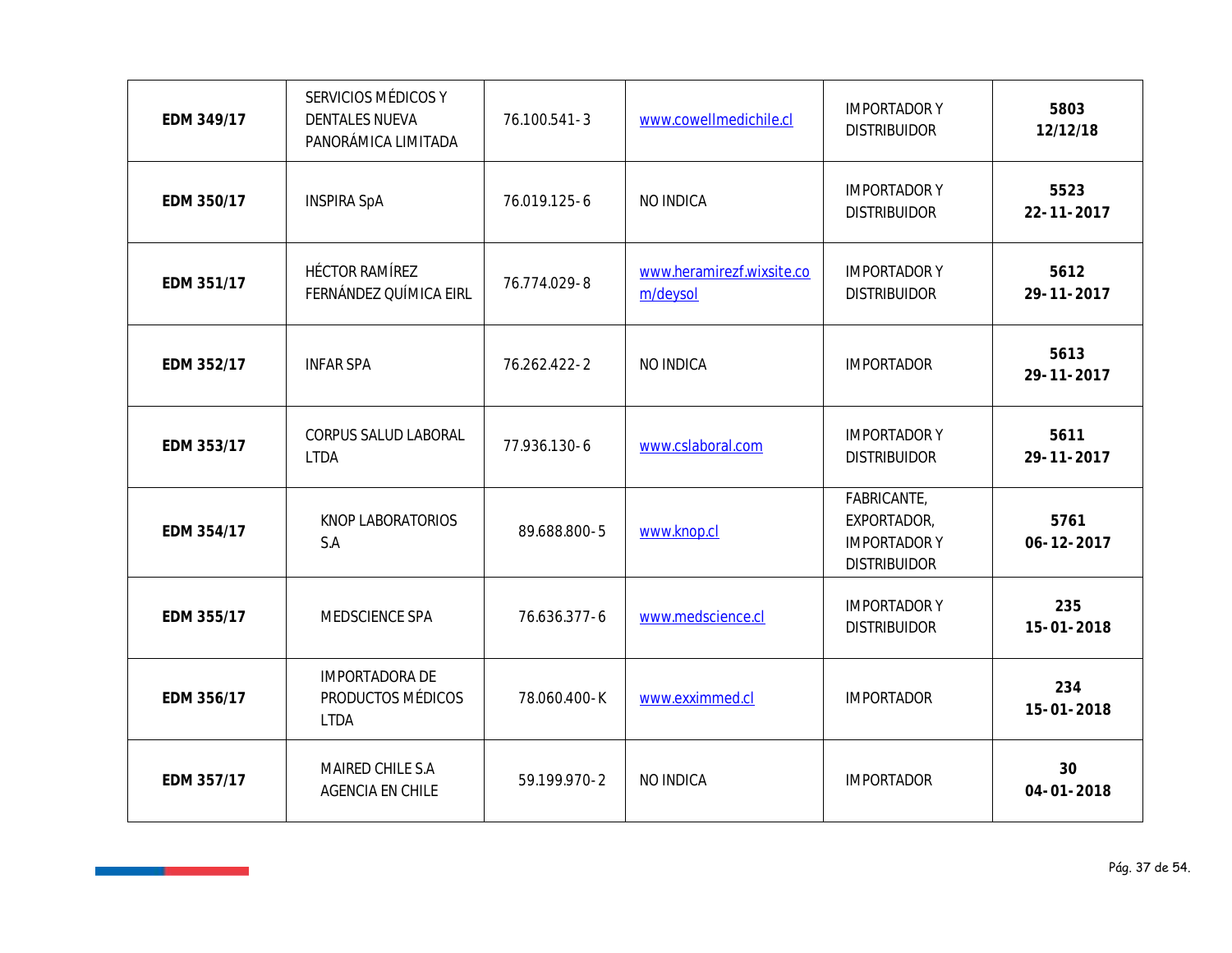| EDM 358/17 | DIPRODIAL LTDA                                        | 76.622.761-9 | www.diprodial.cl    | <b>IMPORTADOR Y</b><br><b>DISTRIBUIDOR</b> | 236<br>15-01-2018       |
|------------|-------------------------------------------------------|--------------|---------------------|--------------------------------------------|-------------------------|
| EDM 359/17 | ARLAB S.A                                             | 76.044.959-8 | www.arlab.cl        | <b>IMPORTADOR Y</b><br><b>DISTRIBUIDOR</b> | 29<br>$04 - 04 - 2018$  |
| EDM 360/17 | <b>ANANSI SpA</b>                                     | 76.193.973-4 | www.anansi.cl       | <b>IMPORTADOR Y</b><br><b>DISTRIBUIDOR</b> | 28<br>$04 - 01 - 2018$  |
| EDM 361/18 | EQUIPOS MÉDICOS<br>MARIO BARRERA E.I.R.L              | 76.786.563-5 | www.ambsolutions.cl | <b>IMPORTADOR</b>                          | 318<br>22-01-2018       |
| EDM 362/18 | THÉA PHARMA SpA                                       | 76.692.953-2 | NO INDICA           | <b>IMPORTADOR Y</b><br><b>DISTRIBUIDOR</b> | 317<br>$22 - 01 - 2018$ |
| EDM 363/18 | PRODUCTOS Y<br>SERVICIOS DE SALUD<br>VITATERAPIA LTDA | 76.166.415-8 | NO INDICA           | <b>IMPORTADOR Y</b><br><b>DISTRIBUIDOR</b> | 787<br>12-02-2018       |
| EDM 364/18 | SALCOBRAND S.A                                        | 76.071.031-9 | www.salcobrand.cl   | <b>IMPORTADOR Y</b><br><b>DISTRIBUIDOR</b> | 1344<br>09-03-2018      |
| EDM 365/18 | LABORATORIOS BOCELI<br>SpA                            | 76.751.494-8 | NO INDICA           | <b>IMPORTADOR Y</b><br><b>DISTRIBUIDOR</b> | 1138<br>27-02-2018      |
| EDM 366/18 | FLEXING CHILE SpA                                     | 76.592.530-4 | NO INDICA           | <b>IMPORTADOR Y</b><br><b>DISTRIBUIDOR</b> | 1139<br>27-02-2018      |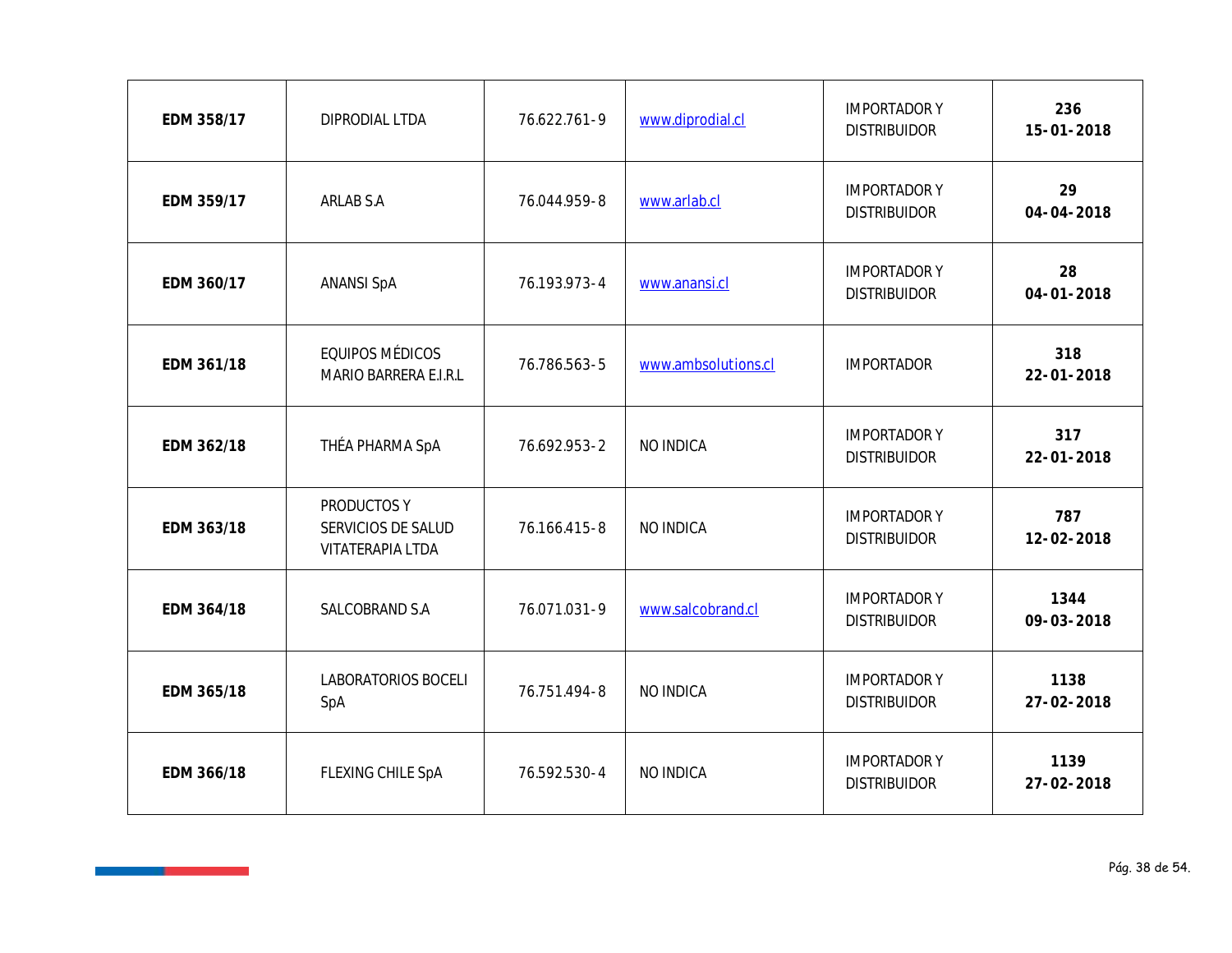| EDM 367/18 | PHARMA CARE SpA                                                  | 76.688.877-1 | www.pharmacare.cl      | <b>DISTRIBUIDOR</b>                                                      | 1140<br>27-02-2018       |
|------------|------------------------------------------------------------------|--------------|------------------------|--------------------------------------------------------------------------|--------------------------|
| EDM 368/18 | INGEPLAST CHILE SpA                                              | 76.185.025-3 | www.ingeplastchile.cl  | FABRICANTE                                                               | 1345<br>09-03-2018       |
| EDM 369/18 | COMERCIALIZADORA<br><b>GMI GROUP SpA</b>                         | 76.245.008-9 | www.ilerimplant.cl     | <b>IMPORTADOR Y</b><br><b>DISTRIBUIDOR</b>                               | 1343<br>09-03-2018       |
| EDM 370/18 | <b>DISTRIBUIDORA</b><br><b>AESTHETICS PRO</b><br>LIMITADA        | 76412638-6   | NO INDICA              | <b>IMPORTADOR Y</b><br><b>DISTRIBUIDOR</b>                               | 1497<br>19-03-2018       |
| EDM 371/18 | KIRÓN SPA                                                        | 76410415-3   | WWW.KIRON.CL           | FABRICANTE,<br>EXPORADOR,<br><b>IMPORTADOR Y</b><br><b>DISTRIBUIDOR</b>  | 1496<br>19-03-2018       |
| EDM 372/18 | <b>DISEÑO</b><br>INDUSTRIALMATERIA 3D<br>PEDRO GARRETON E.I.R.L. | 76638953-8   | www.materia3d.cl       | <b>FABRICANTE Y</b><br><b>DISTRIBUIDOR</b>                               | 1498<br>19-03-2018       |
| EDM 373/18 | LUCOFAR MEDICAL<br><b>GROUP SpA</b>                              | 76.779.774-5 | w.w.w.lucofargroup.com | EXPORTADOR,<br><b>IMPORTADOR Y</b><br><b>DISTRIBUIDOR</b>                | 1807<br>$02 - 04 - 2018$ |
| EDM 374/18 | LABORATORIO<br><b>DURANDIN</b>                                   | 91913000-8   | NO INDICA              | FABRICANTE,<br>EXPORTADOR,<br><b>IMPORTADOR Y</b><br><b>DISTRIBUIDOR</b> | 1947<br>$06 - 04 - 2018$ |
| EDM 375/18 | AMG MED SpA                                                      | 76431356-9   | www.amgmed.net         | <b>IMPORTADOR</b><br><b>DISTRIBUIDOR</b>                                 | 1978<br>$10 - 04 - 2018$ |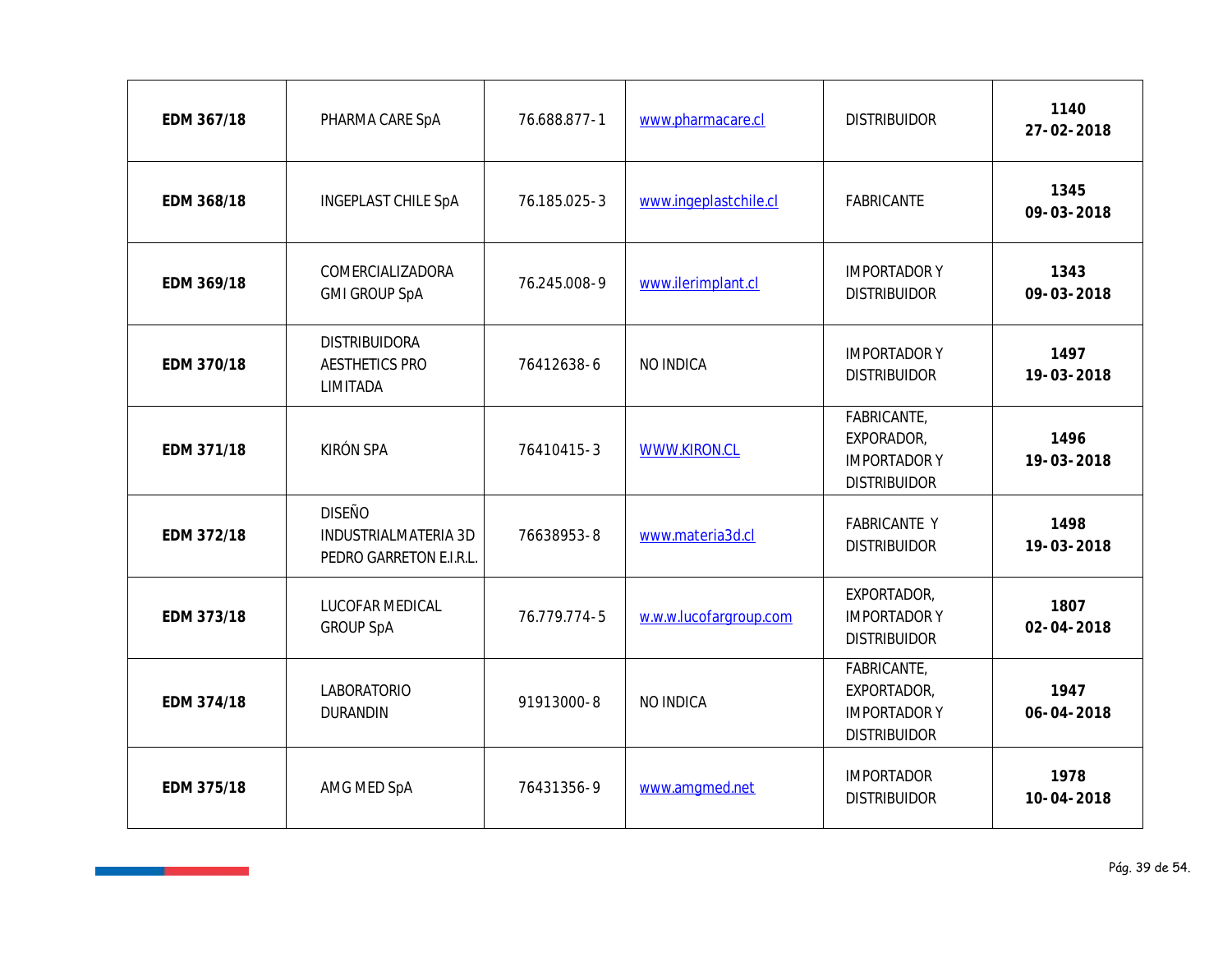| EDM 376/18 | FARMODENTAL SACI                                                                            | 93398000-6   | www.farmodental.cl       | fabricante y<br>distribuidor                              | 2175<br>18-04-2018 |
|------------|---------------------------------------------------------------------------------------------|--------------|--------------------------|-----------------------------------------------------------|--------------------|
| EDM 377/18 | LIBRA CHILE S.A.                                                                            | 96.859.930-5 | www.lablibra.com         | <b>EXPORTADOR E</b><br><b>IMPORTADOR</b>                  | 2406<br>27-04-2018 |
| EDM 378/19 | <b>INSUMOS CLINICOS</b><br>LIMITADA                                                         | 76301407-K   | www.insuclin.cl          | EXPORTADOR,<br><b>IMPORTADOR Y</b><br><b>DISTRIBUIDOR</b> | 2407<br>27-04-2018 |
| EDM 379/18 | <b>INVERSIONES BCN SPA</b>                                                                  | 76802953-9   | instagram@stafysafe.cl   | EXPORTADOR,<br><b>IMPORTADOR Y</b><br><b>DISTRIBUIDOR</b> | 2776<br>17-05-2018 |
| EDM 380/18 | <b>DIOMES LTDA</b>                                                                          | 76785209-6   | www.diomed.cl            | EXPORTADOR,<br><b>IMPORTADOR Y</b><br><b>DISTRIBUIDOR</b> | 2777<br>17-05-2018 |
| EDM 381/18 | OPTIMUS MR S.A                                                                              | 76.956.310-5 | www.optimusmr.cl         | <b>IMPORTADOR</b>                                         | 2779<br>17-05-2018 |
| EDM 382/18 | COMERCIALIZADORA DE<br>PRODUCTOS PARA<br><b>LABORATORIOS E</b><br><b>INDUSTRIA LIMITADA</b> | 77.814.080-2 | www.inmunodiagnostico.cl | <b>IMPORTADOR Y</b><br><b>DISTRIBUIDOR</b>                | 2778<br>17-05-2018 |
| EDM 383/18 | DIAGNOCHILE SpA                                                                             | 76.775.243-1 | www.diagnochile.cl       | <b>IMPORTADOR Y</b><br><b>DISTRIBUIDOR</b>                | 2977<br>25-05-2018 |
| EDM 384/18 | <b>INVERSIONES AUSTRALIS</b><br>HEALTHCARE GROUP S.A                                        | 76.391.935-8 | www.australishg.com      | <b>IMPORTADOR Y</b><br><b>DISTRIBUIDOR</b>                | 2775<br>17-05-2018 |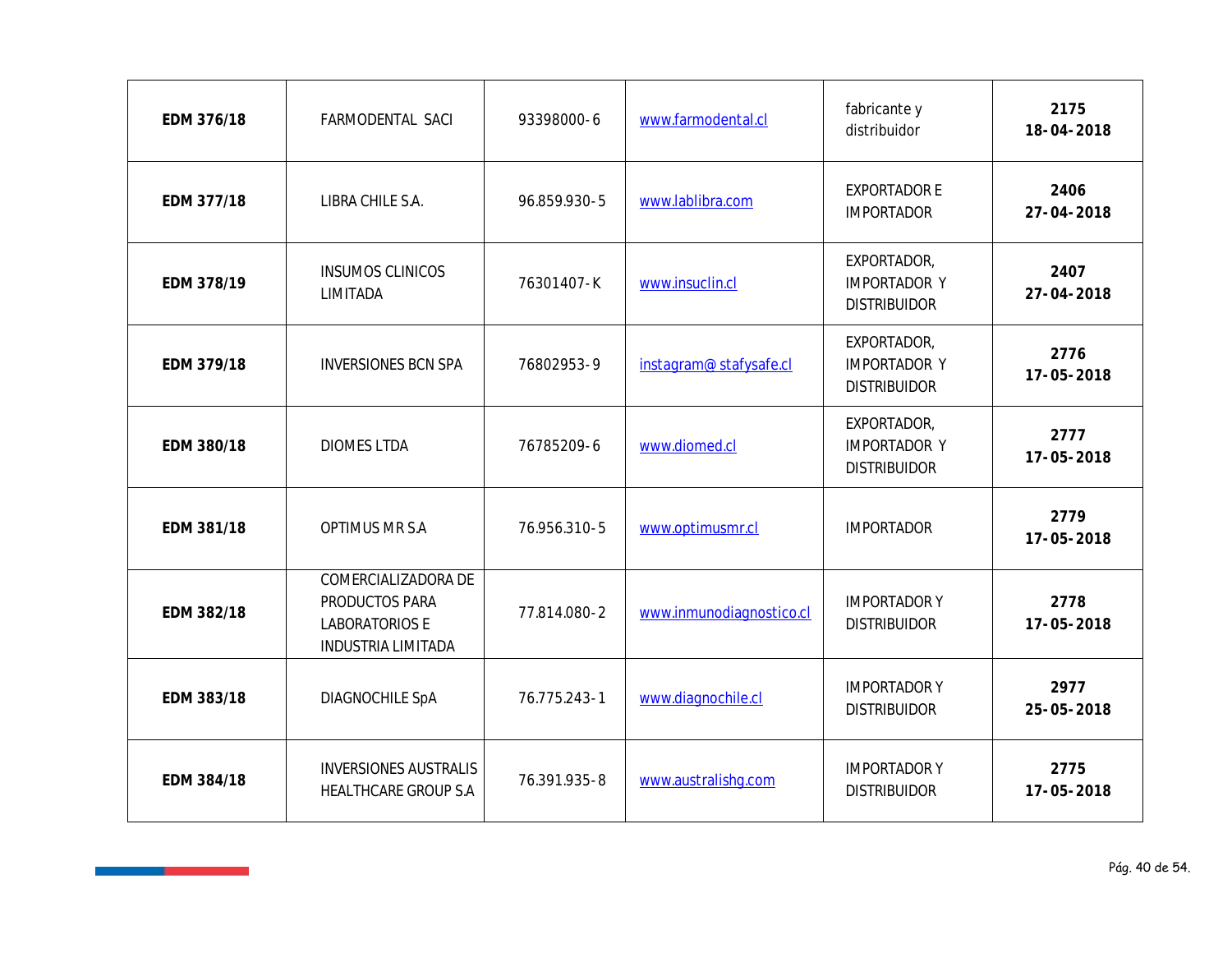| EDM 385/18 | MATCHING DEALS LTDA                          | 76387797-3   | NO INDICA              | <b>IMPORTADORA</b>                         | 2774<br>17-05-2018       |
|------------|----------------------------------------------|--------------|------------------------|--------------------------------------------|--------------------------|
| EDM 386/18 | ROGERS SpA                                   | 76.613.914-0 | NO INDICA              | <b>IMPORTADOR Y</b><br><b>DISTRIBUIDOR</b> | 3245<br>08-06-2018       |
| EDM 387/18 | MARIA ALEJANDRA<br><b>GONZALEZ APPELGREN</b> | 76.267.212-K | www.oruideadermamed.cl | <b>IMPORTADOR Y</b><br><b>DISTRIBUIDOR</b> | 3244<br>08-06-2018       |
| EDM 388/18 | GEMCO-MMQ S.A.                               | 76.817.997-2 | www.mmqsa.cl           | <b>IMPORTADOR Y</b><br><b>DISTRIBUIDOR</b> | 5373<br>27-09-2018       |
| EDM 389/18 | <b>INSUMED SpA</b>                           | 76.217.184-8 | NO INDICA              | <b>DISTRIBUIDOR</b>                        | 3259<br>11-06-2018       |
| EDM 390/18 | OYASAMA CHILE SpA                            | 76.620.902-5 | www.oyasama.cl         | <b>IMPORTADOR</b>                          | 3513<br>$21 - 06 - 2018$ |
| EDM 391/18 | VILDÓSOLA Y PAULOS<br>CONSULTORES SPA        | 76.237.613-K | www.vppharma.cl        | <b>IMPORTADOR</b>                          | 3609<br>28-06-2018       |
| EDM 392/18 | <b>IMERLAB SOCIEDAD</b><br>COMERCIALIZADORA  | 76.079.592-5 | www.imerlab.cl         | <b>IMPORTADOR</b>                          | 3610<br>28-06-2018       |
| EDM 393/18 | DKT CHILE SPA                                | 76.602.791-1 | NO INDICA              | <b>IMPORTADOR Y</b><br><b>DISTRIBUIDOR</b> | 3698<br>05-07-2018       |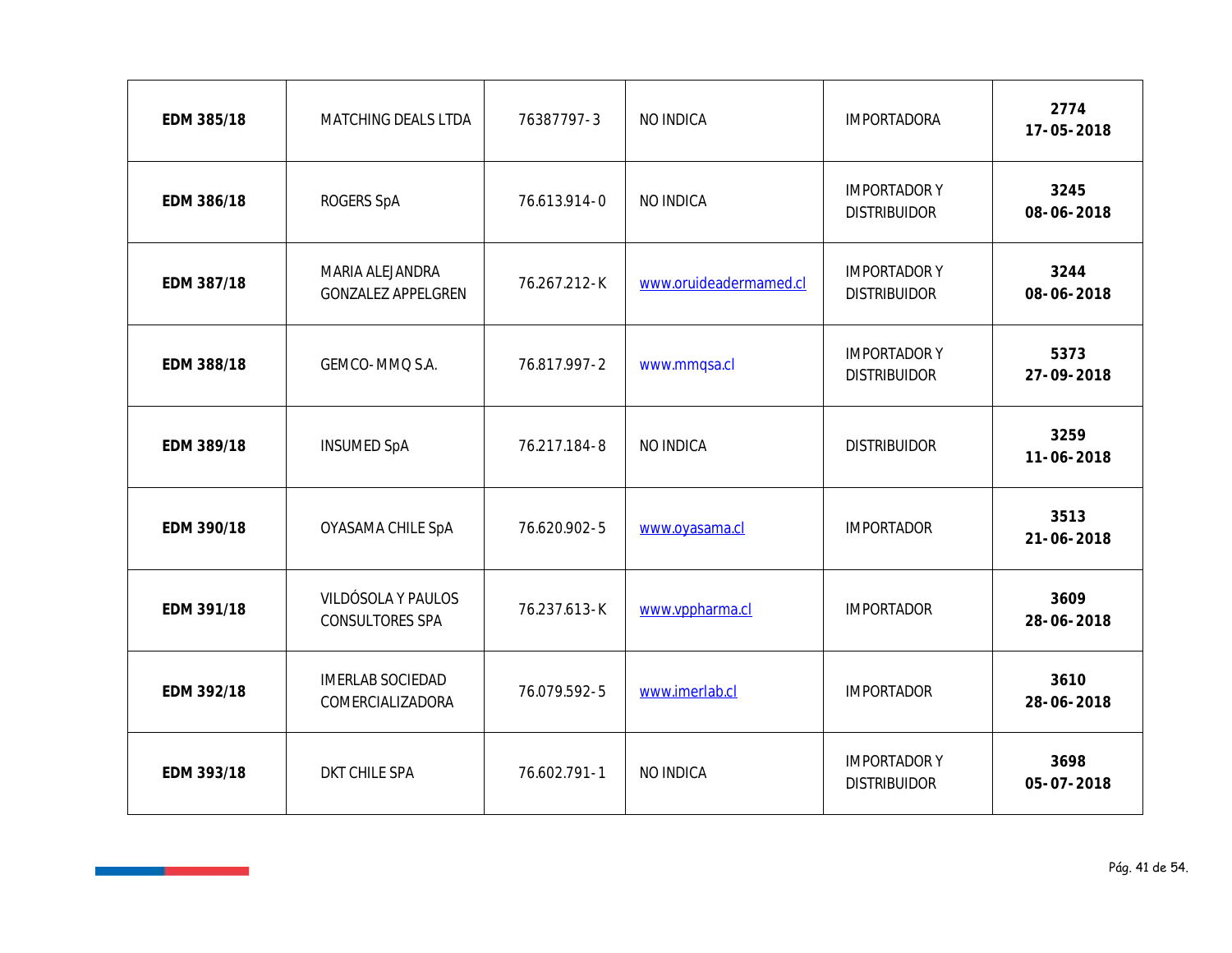| EDM 395/18 | LABORATORIO GENZYME<br>CHILE LIMITADA                                       | 76.051.550-7 | NO INDICA               | <b>IMPORTADOR</b>                                        | 3697<br>$05 - 07 - 2018$ |
|------------|-----------------------------------------------------------------------------|--------------|-------------------------|----------------------------------------------------------|--------------------------|
| EDM 396/18 | <b>BIOHEIS SPA</b>                                                          | 76.532.722-9 | www.bioheis.cl          | <b>IMPORTADORY</b><br><b>DISTRIBUIDOR</b>                | 3820<br>17-07-2018       |
| EDM 397/18 | HELICO ARTICULOS<br>MEDICO LTDA                                             | 79.581.560-0 | NO INDICA               | <b>IMPORTADORY</b><br><b>DISTRIBUIDOR</b>                | 4149<br>09-08-2018       |
| EDM 398/18 | COMERCIALIZADORA Y<br>DISTRIBUIDORA DE<br><b>EQIPOS MEDICOS</b><br>LIMITADA | 77.825.540-5 | NO INDICA               | <b>IMPORTADORY</b><br><b>DISTRIBUIDOR</b>                | 4150<br>09-08-2018       |
| EDM 399/18 | SOCIEDAD DE<br><b>INVERSIONES BACO LTDA</b>                                 | 76.920.900-K | NO INDICA               | <b>IMPORTADORY</b><br><b>DISTRIBUIDOR</b>                | 4148<br>09-08-2018       |
| EDM 400/18 | SOCIEDAD COMERCIAL<br>NATURABEL LIMITADA                                    | 76.457.470-2 | www.naturabel.cl        | <b>IMPORTADORY</b><br><b>DISTRIBUIDOR</b>                | 4147<br>09-08-2018       |
| EDM 401/18 | <b>BIOTRON SpA</b>                                                          | 76.724822-9  | www.nurotron.cl         | IMPORTADOR,<br><b>DISTRIBUIDORY</b><br><b>EXPORTADOR</b> | 5066<br>05-09-2018       |
| EDM 402/18 | COMERCIAL GREENWICH<br>S.A.                                                 | 78.956.740-9 | www.demetech.us         | <b>IMPORTADORY</b><br><b>DISTRIBUIDOR</b>                | 5372<br>27-09-2018       |
| EDM 403/18 | ACCORDIS MEDICAL<br>COMERCIAL LIMITADA                                      | 76.128.745-1 | www.accordismedical.com | <b>IMPORTADORY</b><br><b>DISTRIBUIDOR</b>                | 4725<br>21-08-2018       |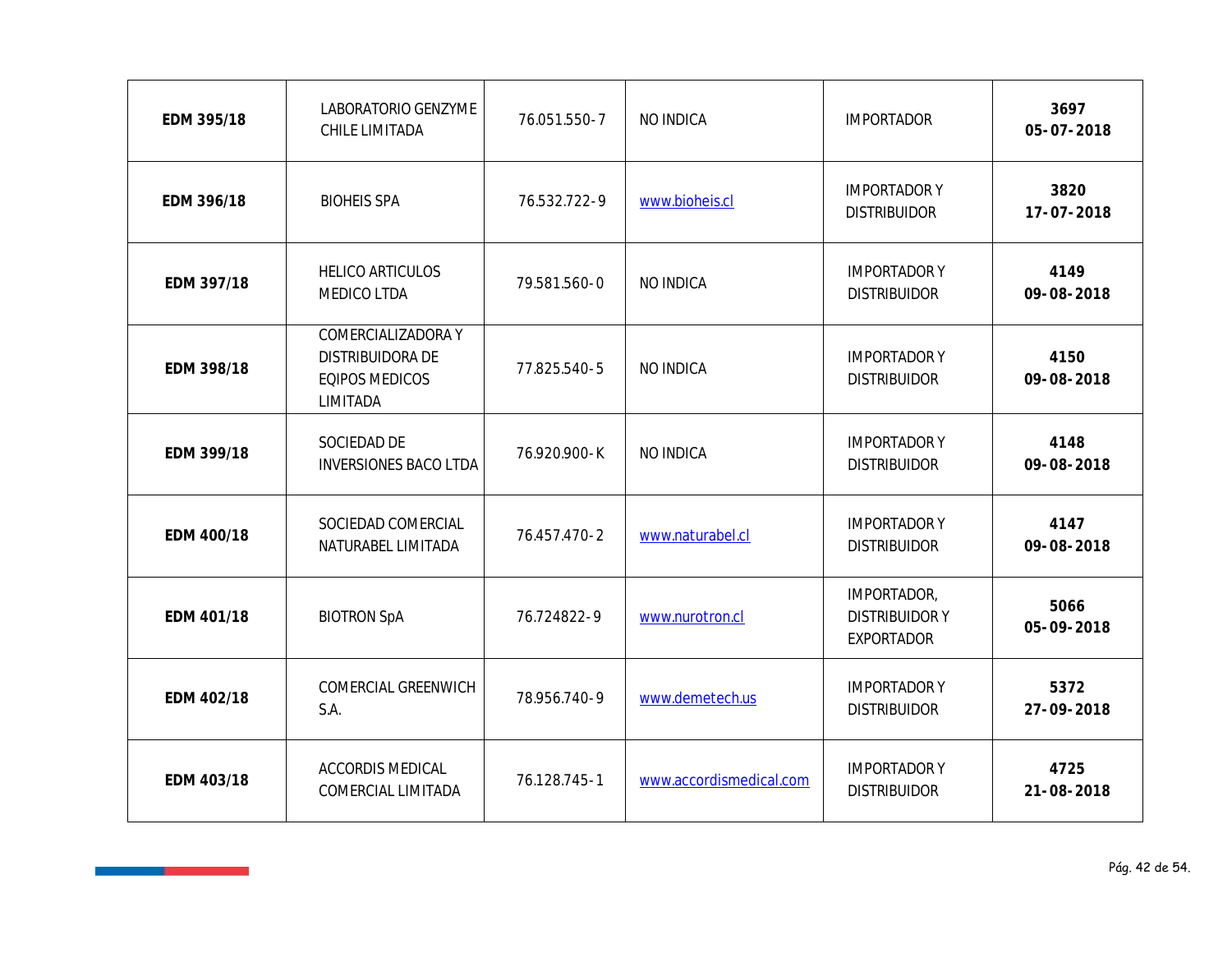| EDM 404/18 | CEGASURGICAL SpA                                            | 76.705.621-4 | www.cegasurgical.cl    | <b>IMPORTADOR</b>                                        | 5439<br>03-10-2018       |
|------------|-------------------------------------------------------------|--------------|------------------------|----------------------------------------------------------|--------------------------|
| EDM 405/18 | COMERCIALIZADORA DE<br>ARTÍCULOS MÉDICOS<br>PUNTOSALUD S.A. | 76.091.474-6 | NO INDICA              | <b>IMPORTADOR</b>                                        | 4729<br>21-08-2018       |
| EDM 406/18 | WORLD MEDICAL CHILE<br>SpA                                  | 76.276.465-2 | www.worldmedical.cl    | IMPORTADOR,<br><b>DISTRIBUIDORY</b><br>EXPORTADOR        | 4728<br>$21 - 08 - 2018$ |
| EDM 407/18 | ELECTRON S.A                                                | 92.632.000-9 | www.electron.cl        | <b>IMPORTADORY</b><br><b>DISTRIBUIDOR</b>                | 4727<br>21-08-2018       |
| EDM 408/18 | MEDISSEY CHILE S.A                                          | 76.485.678-3 | www.medissey.co.kr     | FABRICANTE,<br><b>IMPORTADORY</b><br><b>DISTRIBUIDOR</b> | 5067<br>05-09-2018       |
| EDM 409/18 | OPTIMUS MS SpA                                              | 76.229.852-K | www.optimusmr.cl       | <b>IMPORTADORY</b><br><b>DISTRIBUIDOR</b>                | 5068<br>05-09-2018       |
| EDM 410/18 | <b>Equipos Medicos</b><br>Electromed Itda                   | 50267960-0   | www.electromed.cl      | <b>IMPORTADOR</b>                                        | 5069<br>05-09-2018       |
| EDM 411/18 | ALLERGIKA CHILE SpA                                         | 76.414.634-4 | www.allergikachile.com | <b>IMPORTADORY</b><br><b>DISTRIBUIDOR</b>                | 5441<br>03-10-2018       |
| EDM 412/18 | Pfizer Chile S.A                                            | 96.981.250-9 | www.pfizer.cl          | <b>IMPORTADOR</b>                                        | 5440<br>03-10-2018       |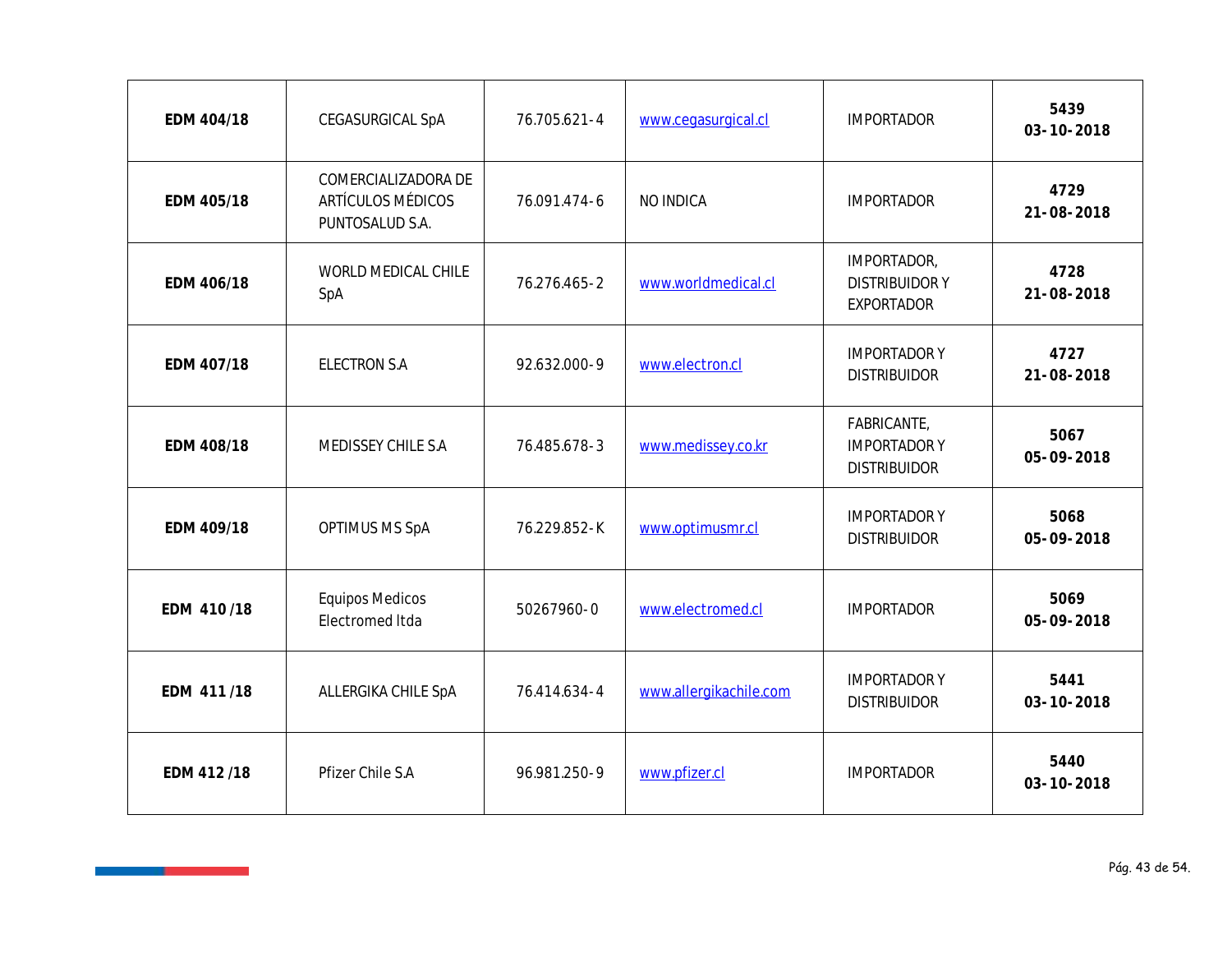| EDM 413/18 | <b>BIODIAGNÓSTICO CHILE</b><br>SpA                                                       | 77.559.880-8 | www.biodiagnostico.com | <b>IMPORTADORY</b><br><b>DISTRIBUIDOR</b>               | 5439<br>03-10-2018 |
|------------|------------------------------------------------------------------------------------------|--------------|------------------------|---------------------------------------------------------|--------------------|
| EDM 414/18 | Importadora Y<br>Comercial Ricardo W.<br>Aguilar Guevara E.I.R.L                         | 76.852.455-6 | NO INDICA              | <b>IMPORTADOR Y</b><br><b>DISTRIBUIDOR</b>              | 5634<br>12-10-2018 |
| EDM 415/18 | Medical International<br>Laboratories Co. S.A.                                           | 96.581.370-5 | NO INDICA              | <b>DISTRIBUIDOR</b>                                     | 6097<br>13-11-2018 |
| EDM 416/18 | <b>Comercial CMS Medical</b><br>Chile Ltda.                                              | 76.462.810-1 | www.cmsmedical.cl      | <b>IMPORTADORY</b><br><b>DISTRIBUIDOR</b>               | 6098<br>13-11-2018 |
| EDM 417/18 | Winkler Limitada                                                                         | 79.722.860-5 | www.winklerltda.cl     | FABRICANTE,<br><b>DISTRIBUIDOR</b><br><b>IMPORTADOR</b> | 6099<br>13-11-2018 |
| EDM 418/18 | Sociedad Abastecedora<br>De Productos Médicos<br>Sapromed Ltda.                          | 76.220.787-7 | www.sapromed.cl        | <b>IMPORTADORY</b><br><b>DISTRIBUIDOR</b>               | 6100<br>13-11-2018 |
| EDM 419/18 | Emarin Sda S.A.                                                                          | 76.162.658-2 | www.emrinsda.cl        | <b>FABRICANTEY</b><br><b>EXPORTADOR</b>                 | 6101<br>13-11-2018 |
| EDM 420/18 | Marmedical SpA                                                                           | 76.609.571-2 | www.marmedical.cl      | <b>IMPORTADOR</b>                                       | 6103<br>13-11-2018 |
| EDM 421/18 | Importadora,<br>Exportadora,<br>Comercializadora Y<br>Distribuidora Mundimed<br>Limitada | 76.220.532-7 | www.mundimed.cl        | <b>IMPORTADORY</b><br><b>DISTRIBUIDOR</b>               | 13-11-2018         |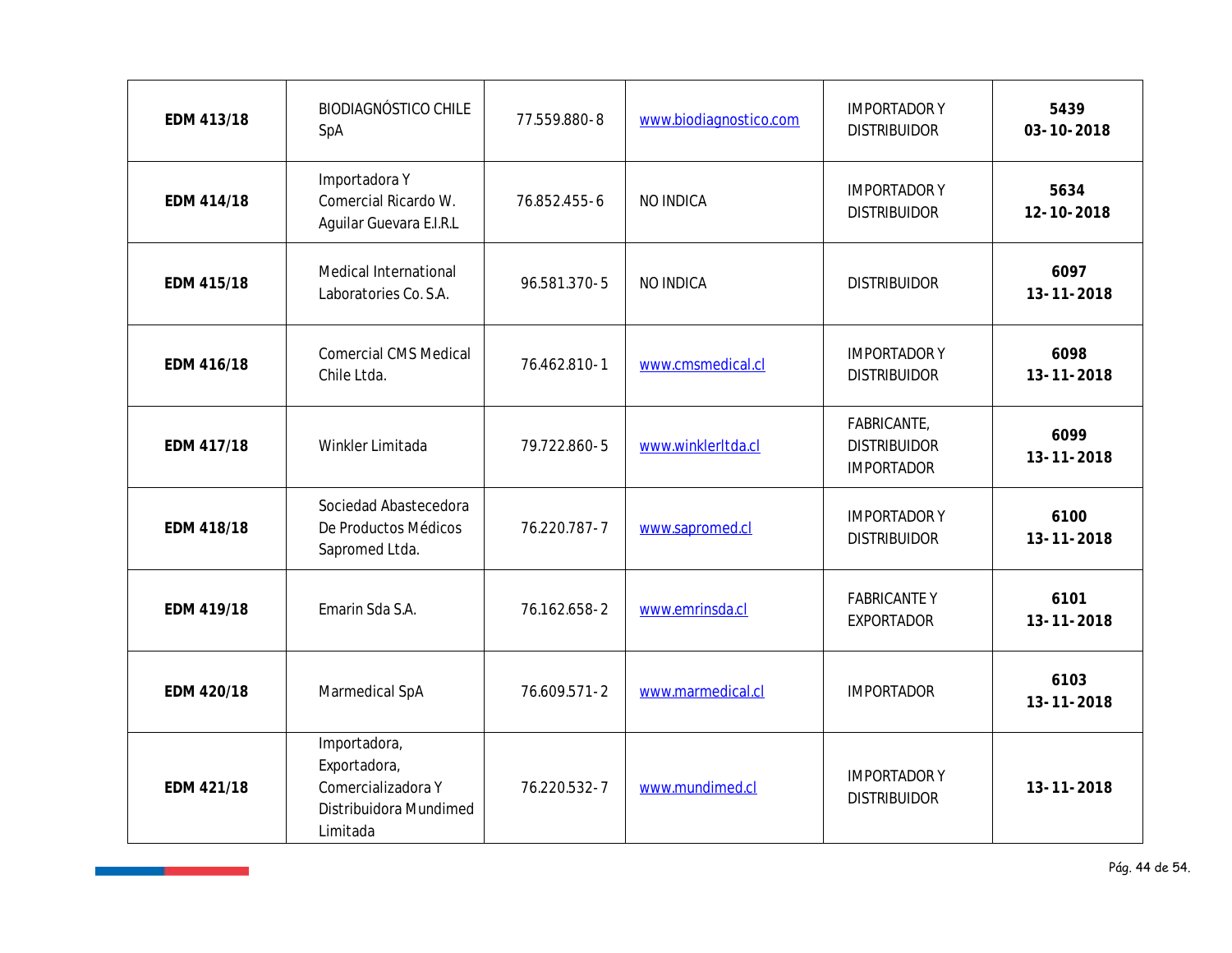| EDM 422/18 | Importadora Y<br>Distribuidora Biowell<br>SpA                                      | 76.765.705-6 | NO INDICA                    | <b>IMPORTADORY</b><br><b>DISTRIBUIDOR</b>                                     | 5776<br>23-10-2018 |
|------------|------------------------------------------------------------------------------------|--------------|------------------------------|-------------------------------------------------------------------------------|--------------------|
| EDM423/18  | Mdcare SpA                                                                         | 76.758.595-0 | www.mdcare.cl                | <b>IMPORTADOR</b>                                                             | 6297<br>28-11-2018 |
| EDM 424/18 | Cuperscience SpA                                                                   | 76.785.983-K | ww.cuperscience.cl           | FABRICANTE,<br><b>DISTRIBUIDOR</b><br><b>IMPORTADORY</b><br><b>EXPORTADOR</b> | 6236<br>20-11-2018 |
| EDM 425/18 | Red Munay SpA                                                                      | 76.914.052-2 | www.redmunay.com             | <b>IMPORTADOR</b><br><b>DISTRIBUIDORY</b><br><b>EXPORTADOR</b>                | 6235<br>20-11-2018 |
| EDM 426/18 | Soluciones Médicas SpA                                                             | 76.781.234-5 | NO INDICA                    | <b>IMPORTADORY</b><br><b>DISTRIBUIDOR</b>                                     | 6237<br>20-11-2018 |
| EDM 427/18 | Asociación Chilena De<br>Municipalidades Con<br>Farmacias Populares<br>(ACHIFARP). | 65.142.446-1 | http://www.achifarpchile.cl/ | FABRICANTE,<br><b>DISTRIBUIDOR</b><br><b>IMPORTADOR</b>                       | 6296<br>28-11-2018 |
| EDM 428/18 | Sociedad<br>Comercializadora De<br>Artículos Médicos PYM<br>Limitada               | 77.573.900-2 | www.pymltda.cl               | <b>IMPORTADORY</b><br><b>DISTRIBUIDOR</b>                                     | 6298<br>28-11-2018 |
| EDM 429/18 | Cdp Labs SpA                                                                       | 76.844.964-3 | www.cdplabs.cl               | <b>IMPORTADORY</b><br><b>DISTRIBUIDOR</b>                                     | 6740<br>28-12-2018 |
| EDM 430/18 | Nuclear-MDE SpA                                                                    | 76.845.052-8 | www.nuclear-mde.com          | FABRICANTE                                                                    | 6738<br>28-12-2018 |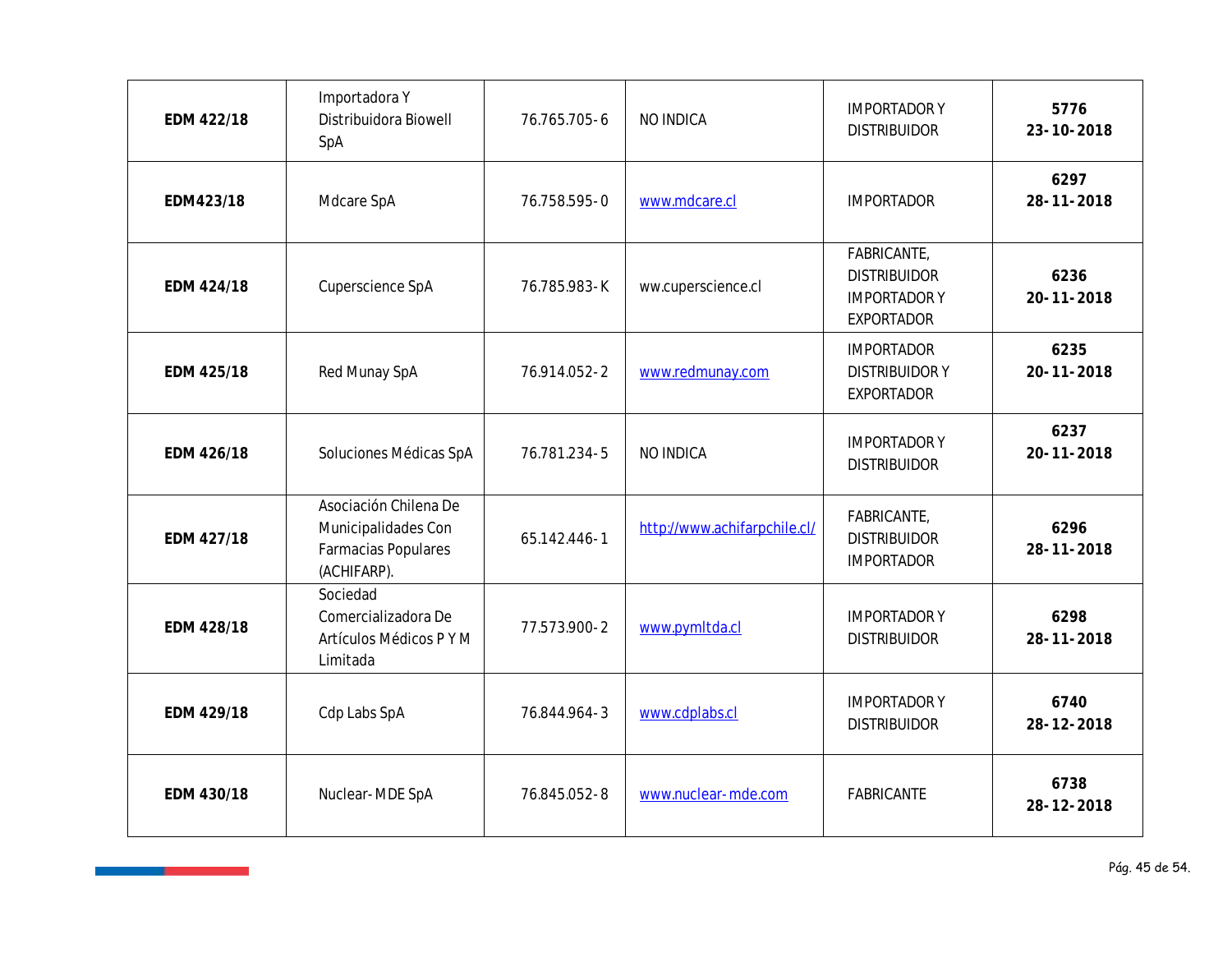| EDM 431/18 | Implant Supply C. Ltda                              | 77.869.860-9 | www.implantsupply.cl     | <b>IMPORTADORY</b><br><b>DISTRIBUIDOR</b>                 | 6736<br>28-12-2018      |
|------------|-----------------------------------------------------|--------------|--------------------------|-----------------------------------------------------------|-------------------------|
| EDM 434/18 | Andover Alianza Médica<br>S.A.                      | 96.625.550-1 | www.andover.cl           | <b>IMPORTADORY</b><br><b>DISTRIBUIDOR</b>                 | 6735<br>28-12-2018      |
| EDM 435/18 | Medher SpA                                          | 76.453.724-6 | www.medher.cl            | <b>IMPORTADORY</b><br><b>DISTRIBUIDOR</b>                 | 6739<br>28-12-2018      |
| EDM 437/18 | Importadora y<br>Exportadora Alha Bio<br>Chile Ltda | 76.497.060-8 | www.alphabio.cl          | EXPORTADOR,<br><b>IMPORTADOR Y</b><br><b>DISTRIBUIDOR</b> | 6737<br>28-12-2018      |
| EDM 438/19 | ARENYS MED S.A.                                     | 76.901.400-4 | www.grupoarenys.cl       | IMPORTADOR,<br><b>DISTRIBUIDORY</b><br>EXPORTADOR         | 110<br>15-01-2019       |
| EDM 439/19 | <b>INVERSIONES</b><br>PHARMAVISAN S.A.              | 76.055.804-4 | www.pharmavisan.cl       | <b>IMPORTADORY</b><br><b>DISTRIBUIDOR</b>                 | 111<br>15-01-2019       |
| EDM 440/19 | Ibarra Barrios<br>Esterilización Limitada           | 76.577.724-0 | www.ibeschile.cl         | FABRICANTE,<br><b>IMPORTADORY</b><br><b>DISTRIBUIDOR</b>  | 108<br>15-01-2019       |
| EDM 441/19 | Gastrosalud SpA                                     | 76.417.776-2 | www.clinicagastrsalud.cl | <b>IMPORTADORY</b><br><b>DISTRIBUIDOR</b>                 | 109<br>15-01-2019       |
| EDM 442/19 | Drogueria<br>Farmoquimica del<br>Pacífico SpA       | 77.781.470-2 | www.fgp.cl               | <b>IMPORTADORY</b><br><b>DISTRIBUIDOR</b>                 | 184<br>$17 - 01 - 2019$ |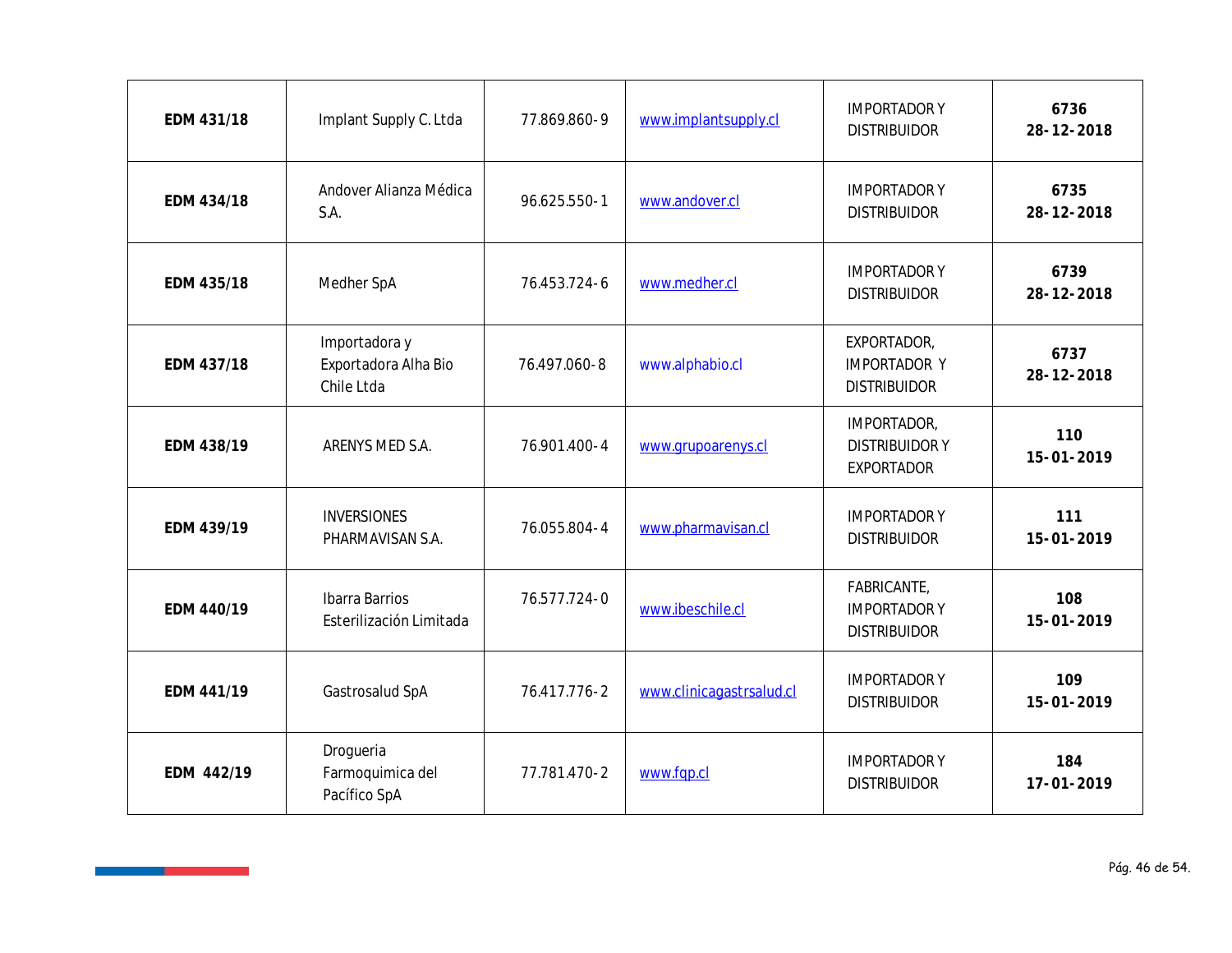| EDM 443/19 | Instituto para el<br>Desarrollo<br>Biotecnológico y la<br>Innovación S.A                     | 76.891.970-4 | www.inbiocriotec.cl | FABRICANTE                                                       | 489<br>04-02-2019  |
|------------|----------------------------------------------------------------------------------------------|--------------|---------------------|------------------------------------------------------------------|--------------------|
| EDM 444/19 | Comercializadora de<br>Productos<br>Farmacéuticos Isaías<br>Antonio Encina Loyala<br>E.I.R.L | 76.254.932-8 | NO INDICA           | <b>IMPORTADORY</b><br><b>DISTRIBUIDOR</b>                        | 580<br>08-02-2019  |
| EDM 445/19 | Farmaceutica Acua<br>Naser S.A.                                                              | 99.569.670-3 | www.acuanaser.cl    | <b>IMPORTADOR</b>                                                | 487<br>04-02-2019  |
| EDM 446/19 | SIOL SpA                                                                                     | 76.902.312-7 | www.siolmed.com     | FABRICANTE,<br>IMPORTADOR,<br><b>DISTRIBUIDORY</b><br>EXPORTADOR | 798<br>27-02-2019  |
| EDM 447/19 | AEROSOL S.A.                                                                                 | 86.780.400-5 | www.aerosol.cl      | FABRICANTE                                                       | 799<br>27-02-2019  |
| EDM 448/19 | P&B SPA                                                                                      | 76.923.884-0 | www.baroni.cl       | <b>IMPORTADORY</b><br><b>DISTRIBUIDOR</b>                        | 860<br>04-03-2019  |
| EDM 449/19 | Importadora y<br>Exportadora Camir<br>Limitada                                               | 77.487.960-9 | www.camir.cl        | EXPORTADOR,<br><b>IMPORTADORY</b><br><b>DISTRIBUIDOR</b>         | 859<br>04-03-2019  |
| EDM 450/19 | Sociedad Distribuidora<br>de Fármacos Ltda.                                                  | 76.565.268-5 | www.sdf.cl          | <b>IMPORTADORY</b><br><b>DISTRIBUIDOR</b>                        | 1592<br>24-04-2019 |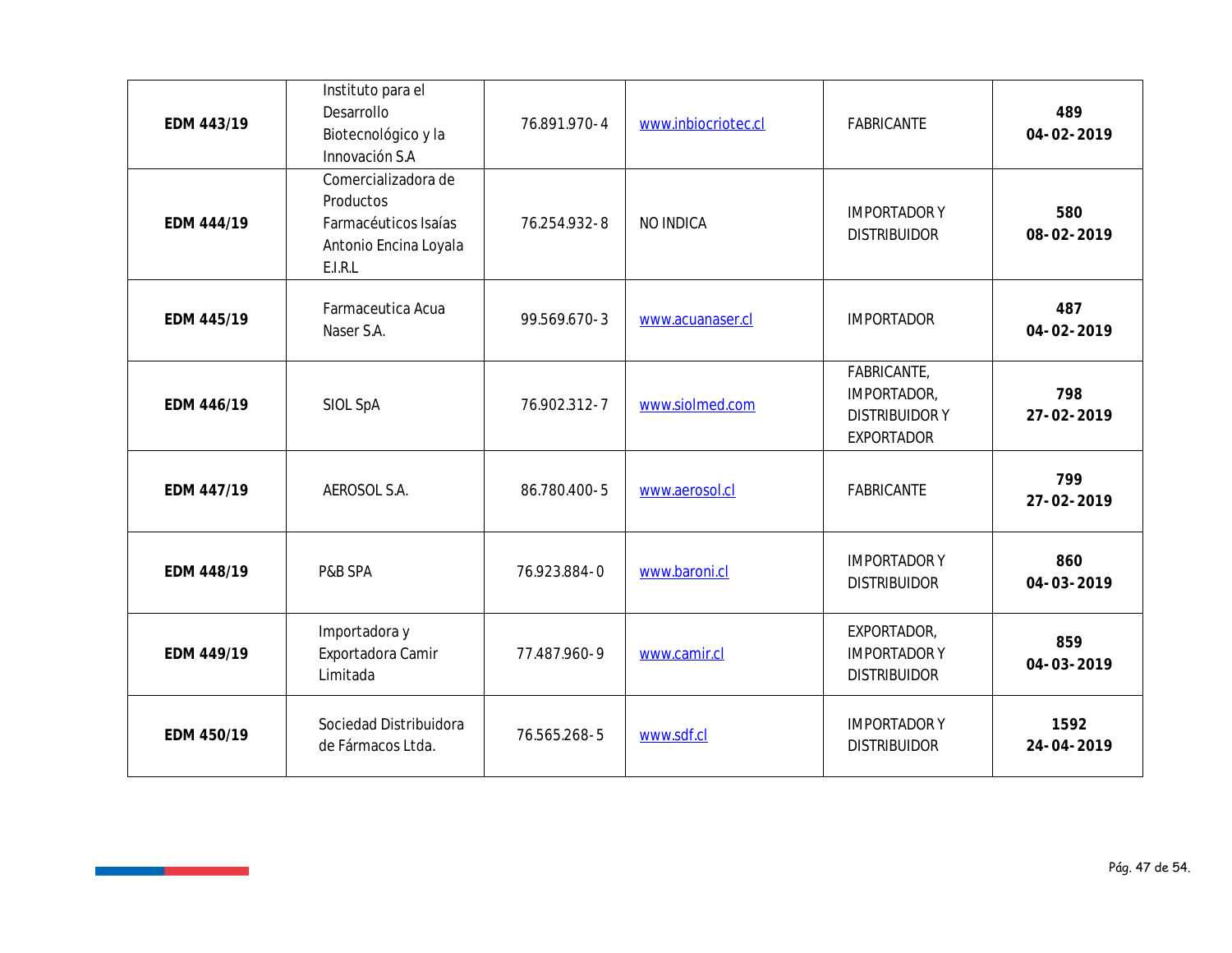| EDM 451/19 | Hedone SpA.                                                   | 76.721.311-5 | www.hedone.cl             | <b>IMPORTADORY</b><br><b>DISTRIBUIDOR</b>                | 1593<br>24-04-2019 |
|------------|---------------------------------------------------------------|--------------|---------------------------|----------------------------------------------------------|--------------------|
| EDM 452/19 | <b>IMH S.A</b>                                                | 78.083.940-6 | www.imh.cl                | EXPORTADOR,<br><b>IMPORTADORY</b><br><b>DISTRIBUIDOR</b> | 1622<br>26-04-2019 |
| EDM 453/19 | <b>GE Healthcare</b><br>International LLC<br>Agencia En Chile | 59.279.910-3 | www.healthcare.com        | <b>IMPORTADOR</b>                                        | 1595<br>24-04-2019 |
| EDM 454/19 | Ciclomed Chile SpA.                                           | 76.453.086-1 | www.ciclomed.cl           | <b>IMPORTADORY</b><br><b>DISTRIBUIDOR</b>                | 2054<br>03-06-2019 |
| EDM 455/19 | Inversiones Chm SpA.                                          | 76.214.406-9 | www.chmchilemedical.cl    | <b>IMPORTADORY</b><br><b>DISTRIBUIDOR</b>                | 1528<br>18-04-2019 |
| EDM 456/19 | Comercial Chileno<br>Britanica S.A.                           | 76.581.530-4 | NO INDICA                 | <b>IMPORTADORY</b><br><b>DISTRIBUIDOR</b>                | 2055<br>03-06-2019 |
| EDM 457/19 | Comercializadora Msdi<br>Chile Ltda.                          | 76.879.901-6 | NO INDICA                 | <b>IMPORTADORY</b><br><b>DISTRIBUIDOR</b>                | 1625<br>26-04-2019 |
| EDM 458/19 | Estética y Ortopedia<br>Chile SpA.                            | 76.601.612-K | www.esteticayortopedia.cl | <b>IMPORTADOR</b>                                        | 2056<br>03-06-2019 |
| EDM 459/19 | Pronos Importaciones<br>Limitada                              | 78.375.240-9 | NO INDICA                 | <b>IMPORTADORY</b><br><b>DISTRIBUIDOR</b>                | 2057<br>03-06-2019 |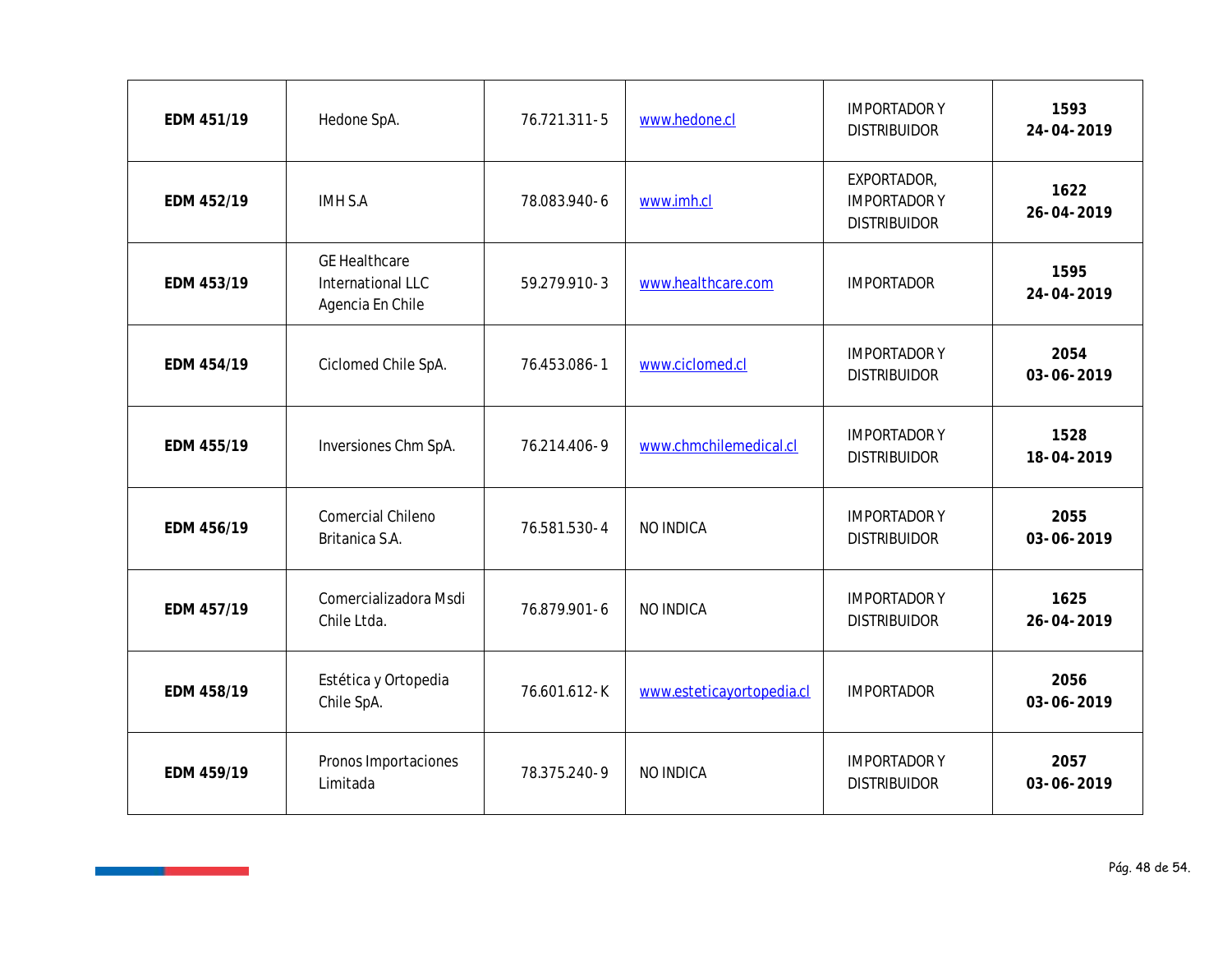| EDM 460/19 | Ingalfarma SpA.                                  | 76.610.900-4 | www.dentoxol.com | <b>DISTRIBUIDOR</b>                                      | 2058<br>03-06-2019       |
|------------|--------------------------------------------------|--------------|------------------|----------------------------------------------------------|--------------------------|
| EDM 461/19 | La Prepie Laboratoires<br>Limitada.              | 76.157.285-7 | www.laprepie.com | <b>IMPORTADORY</b><br><b>DISTRIBUIDOR</b>                | 2059<br>03-06-2019       |
| EDM 462/19 | Neurovirtual Chile<br>Limitada.                  | 76.937.369-1 | NO INDICA        | <b>IMPORTADOR Y</b><br><b>DISTRIBUIDOR</b>               | 3305<br>22-08-2019       |
| EDM 463/19 | Hmg Medical SpA.                                 | 76.868.582-7 | NO INDICA        | <b>IMPORTADORY</b><br><b>DISTRIBUIDOR</b>                | 2268<br>14-06-2019       |
| EDM 464/19 | Importación y<br>Distribuidora Odontotek<br>SpA. | 76.924.159-0 | www.odontotek.cl | <b>IMPORTADORY</b><br><b>DISTRIBUIDOR</b>                | 2939<br>$31 - 07 - 2019$ |
| EDM 465/19 | Insumos y Servicios<br>Médicos S.A.              | 77.497.400-8 | www.ismsa.cl     | FABRICANTE                                               | 3147<br>09-08-2019       |
| EDM 466/19 | Comercializadora<br>Terumo Chile Ltda.           | 87.590.600-3 | NO INDICA        | <b>IMPORTADOR</b>                                        | 3148<br>09-08-2019       |
| EDM 467/19 | Osa SpA.                                         | 76.981.846-4 | NO INDICA        | <b>IMPORTADORY</b><br><b>DISTRIBUIDOR</b>                | 3146<br>09-08-2019       |
| EDM 468/19 | <b>Comercial Dentswiss</b><br>SpA.               | 76.415.174-7 | www.curaprox.cl  | EXPORTADOR,<br><b>IMPORTADORY</b><br><b>DISTRIBUIDOR</b> | 3401<br>30-08-2019       |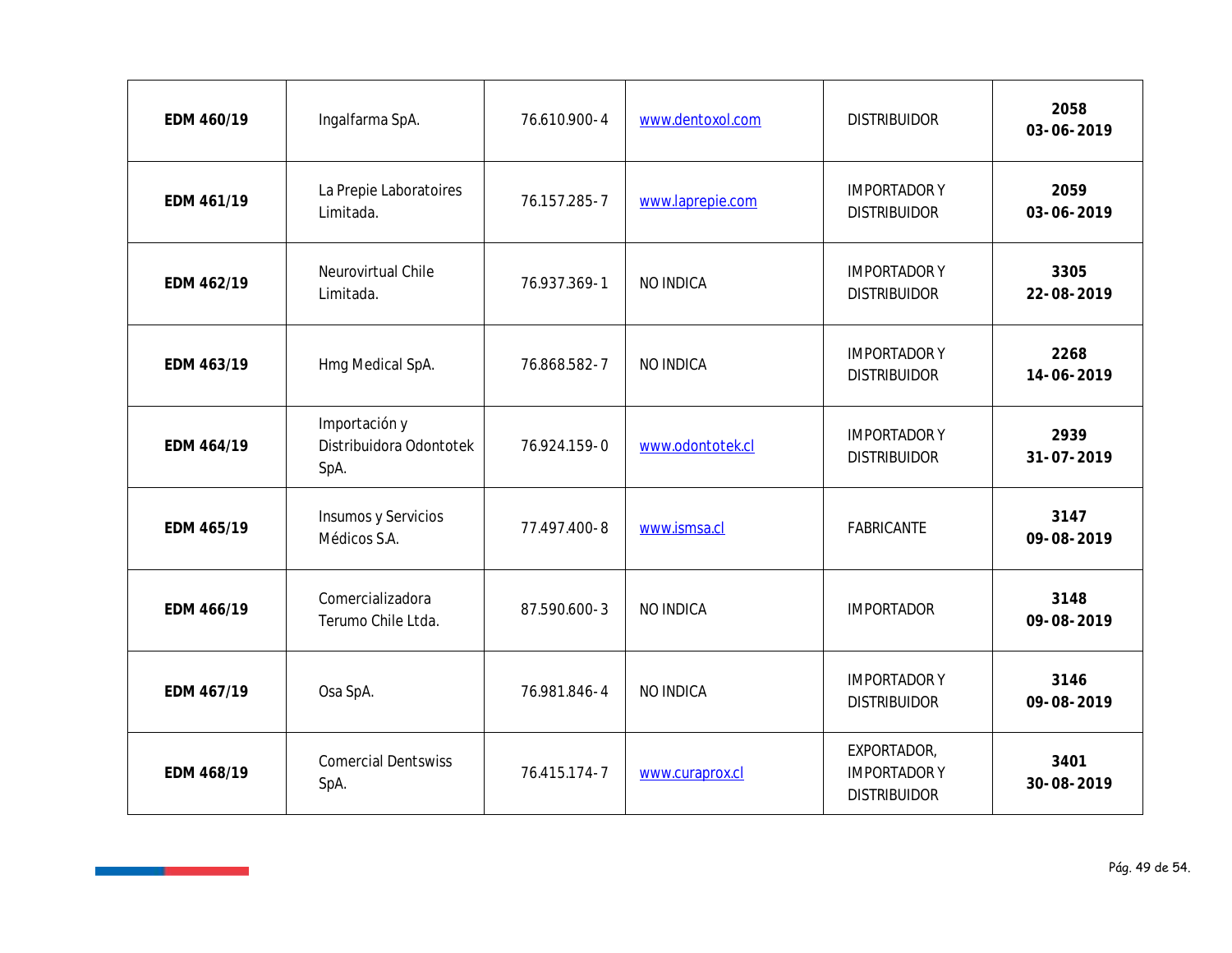| EDM 468/19 | LABORATORIO CHILE S.A.                                                                         | 77.596.940-7   | www.laboratoriochile.cl        | <b>IMPORTADORY</b><br><b>DISTRIBUIDOR</b>                | 3786<br>04-10-2019       |
|------------|------------------------------------------------------------------------------------------------|----------------|--------------------------------|----------------------------------------------------------|--------------------------|
| EDM 468/19 | TREMA DENTAL<br>LIMITADA                                                                       | 76.128.840-7   | www.trema.cl                   | EXPORTADOR,<br><b>IMPORTADORY</b><br><b>DISTRIBUIDOR</b> | 3817<br>$07 - 10 - 2019$ |
| EDM471/19  | Zimmer Dental Chile<br>SpA.                                                                    | 76.212.824-1   | www.zimmerbiometdental.<br>com | <b>IMPORTADORY</b><br><b>DISTRIBUIDOR</b>                | 3560<br>11-09-2019       |
| EDM472/19  | Vicsa Safety Comercial<br>Limitada.                                                            | 76.242.324-3   | www.vicsa.cl                   | EXPORTADOR,<br><b>IMPORTADORY</b><br><b>DISTRIBUIDOR</b> | 3561<br>11-09-2019       |
| EDM473/19  | Visalmed Vida Y Salud<br>Limitada                                                              | 76.595.497-5   | www.visalmed.cl                | <b>IMPORTADORY</b><br><b>DISTRIBUIDOR</b>                | 3788<br>04-10-2019       |
| EDM474/19  | Angiomedi Limitada                                                                             | 77.007.556 - 4 | NO INDICA                      | <b>IMPORTADORY</b><br><b>DISTRIBUIDOR</b>                | 3787<br>04-10-2019       |
| EDM 475/19 | Importadora Y<br>Comercializadora De<br>Medicamentos,<br>Dispositivos E Insumos<br>Médicos Spa | 76.997.012-6   | NO INDICA                      | <b>IMPORTADORY</b><br><b>DISTRIBUIDOR</b>                | 4326<br>13-11-2019       |
| EDM 476/19 | <b>INSUMOS MÉDICOS</b><br>Mym SPA                                                              | 76.170.187-8   | www.mymdescartables.cl         | <b>FABRICANTE E</b><br><b>IMPORTADOR</b>                 | 4327<br>13-11-2019       |
| EDM 477/19 | Health Plus Spa                                                                                | 76.720.949-5   | www.healthplus.cl              | <b>IMPORTADORY</b><br><b>DISTRIBUIDOR</b>                | 4325<br>13-11-2019       |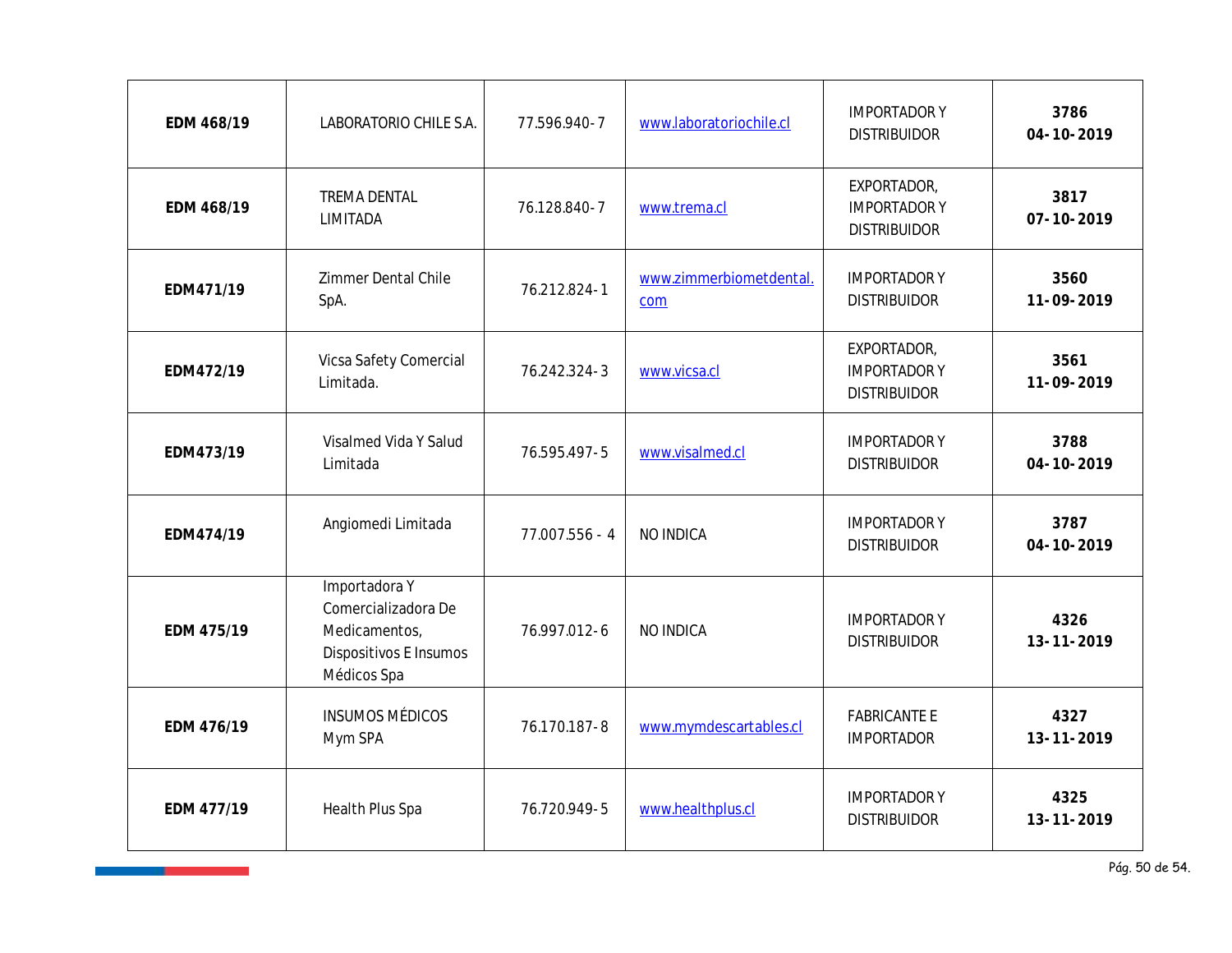| EDM 478/19 | Epp Technology Spa                   | 76.978.752-6 | www.epptech.cl         | <b>IMPORTADORY</b><br><b>DISTRIBUIDOR</b>                 | 4073<br>23-10-2019     |
|------------|--------------------------------------|--------------|------------------------|-----------------------------------------------------------|------------------------|
| EDM 479/19 | Bio Labs Chile Spa                   | 77.011.778-K | NO INDICA              | <b>IMPORTADORY</b><br><b>DISTRIBUIDOR</b>                 | 4625<br>09-12-2019     |
| EDM 480/19 | Manohay Chile Spa                    | 76.598.913-2 | www.strauman.cl        | <b>IMPORTADORY</b><br><b>DISTRIBUIDOR</b>                 | 4571<br>03-12-2019     |
| EDM 481/19 | Mainz Medical Spa                    | 76.311.356-6 | www.mainzmedical.cl    | <b>IMPORTADOR</b>                                         | 4572<br>03-12-2019     |
| EDM 482/19 | Medical Surgical Corp<br>Chile S.A.  | 76.736.839-9 | www.medicalsurgical.cl | EXPORTADOR,<br><b>IMPORTADOR Y</b><br><b>DISTRIBUIDOR</b> | 4570<br>03-12-2019     |
| EDM 483/19 | REBELSMILE SpA                       | 77.065.368-k | www.rebelsmile.cl      | <b>IMPORTADORY</b><br><b>DISTRIBUIDOR</b>                 | 4626<br>09-12-2019     |
| EDM 485/19 | Raul Oyarzún Mendez                  | 8.164.535-3  | wwww.vamproden.cl      | <b>IMPORTADORY</b><br><b>DISTRIBUIDOR</b>                 | 622<br>18-02-2020      |
| EDM 486/19 | <b>Global Solutions Chile</b><br>Spa | 76.967.986-3 | NO INDICA              | <b>IMPORTADORY</b><br><b>DISTRIBUIDOR</b>                 | 74<br>$10 - 01 - 2020$ |
| EDM 487/19 | Laboratorio Petrizzio<br>Limitada    | 91.042.000-3 | www.petrizzio.cl       | <b>FABRICANTEY</b><br><b>DISTRIBUIDOR</b>                 | 5111<br>31-12-2019     |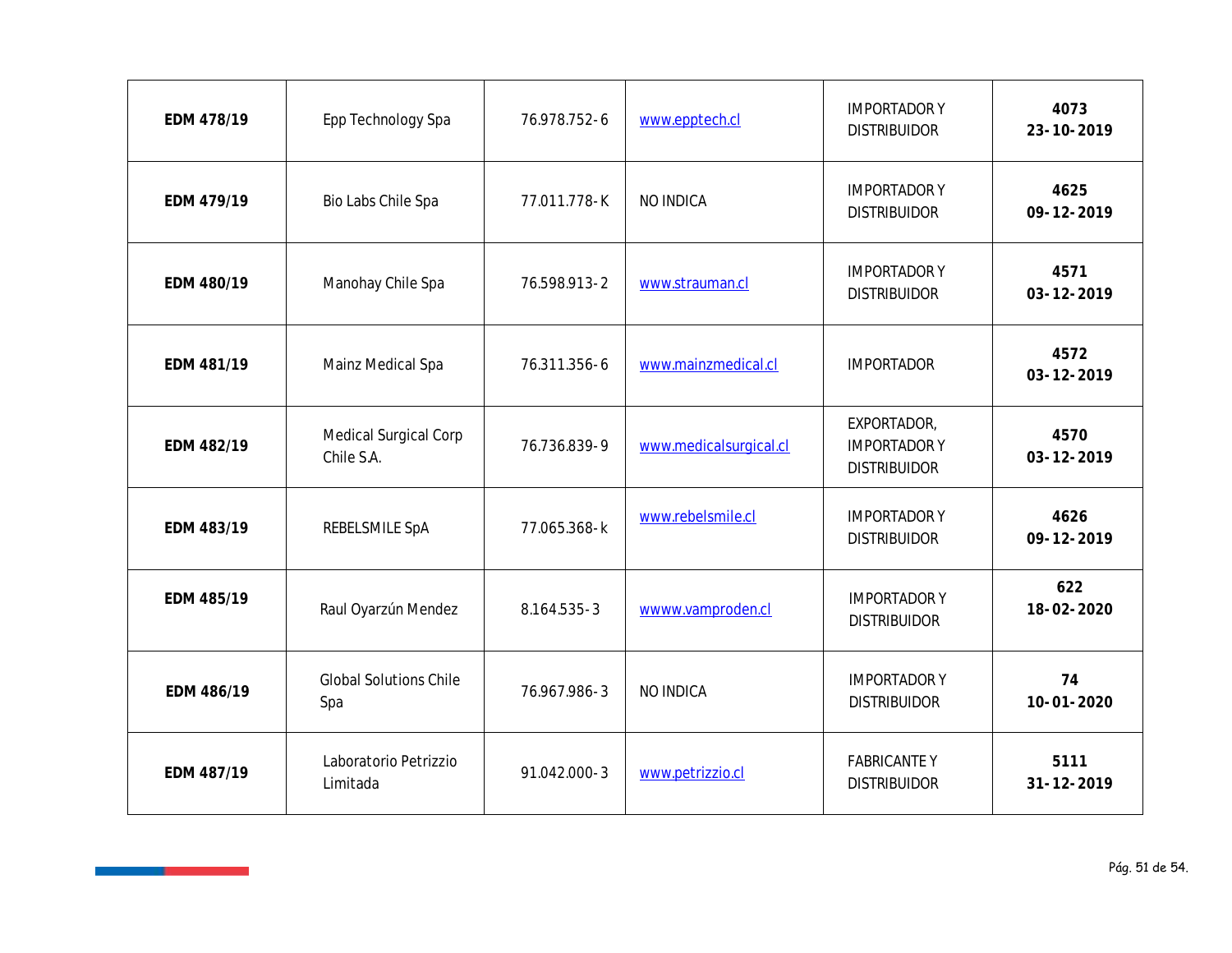| EDM 488/19 | Yarur Y Compañía Ltda.                          | 78.080.150-6 | NO INDICA                                   | <b>IMPORTADOR</b>                                        | 5008<br>26-12-2019      |
|------------|-------------------------------------------------|--------------|---------------------------------------------|----------------------------------------------------------|-------------------------|
| EDM 489/19 | Coopervision Chile SpA                          | 76.891.490-7 | www.coopervisionlatam.co<br>$\underline{m}$ | EXPORTADOR,<br><b>IMPORTADORY</b><br><b>DISTRIBUIDOR</b> | 5007<br>26-12-2020      |
| EDM 490/20 | Norstray Nuart SpA                              | 76.997.014-2 | NO INDICA                                   | <b>IMPORTADOR</b>                                        | 292<br>$24 - 01 - 2020$ |
| EDM 491/20 | Pharmaviral SpA                                 | 76.560.901-1 | NO INDICA                                   | <b>IMPORTADOR</b>                                        | 237<br>$21 - 01 - 2020$ |
| EDM 492/20 | Comercializadora<br><b>Biomateriales Biomat</b> | 77.799.190-6 | www.biomateriales.cl                        | <b>IMPORTADORY</b><br><b>DISTRIBUIDOR</b>                | 337<br>28-01-2020       |
| EDM 493/20 | TELEFLEX MEDICAL<br>CHILE SpA                   | 76.380.515-8 | NO INDICA                                   | <b>IMPORTADORY</b><br><b>DISTRIBUIDOR</b>                | 336<br>28-01-2020       |
| EDM 494/20 | The Future Medical<br>Chile SpA                 | 76.954.567-0 | www.thefuturemedical.com                    | <b>IMPORTADORY</b><br><b>DISTRIBUIDOR</b>                | 557<br>13-02-2020       |
| EDM 495/20 | Deachile SpA                                    | 76.179.531-7 | www.deachile.com                            | <b>IMPORTADORY</b><br><b>DISTRIBUIDOR</b>                | 556<br>13-02-2020       |
| EDM 496/20 | <b>Bone Solutions SpA</b>                       | 77.017.533-K | NO INDICA                                   | <b>IMPORTADORY</b><br><b>DISTRIBUIDOR</b>                | 526<br>$11 - 02 - 2020$ |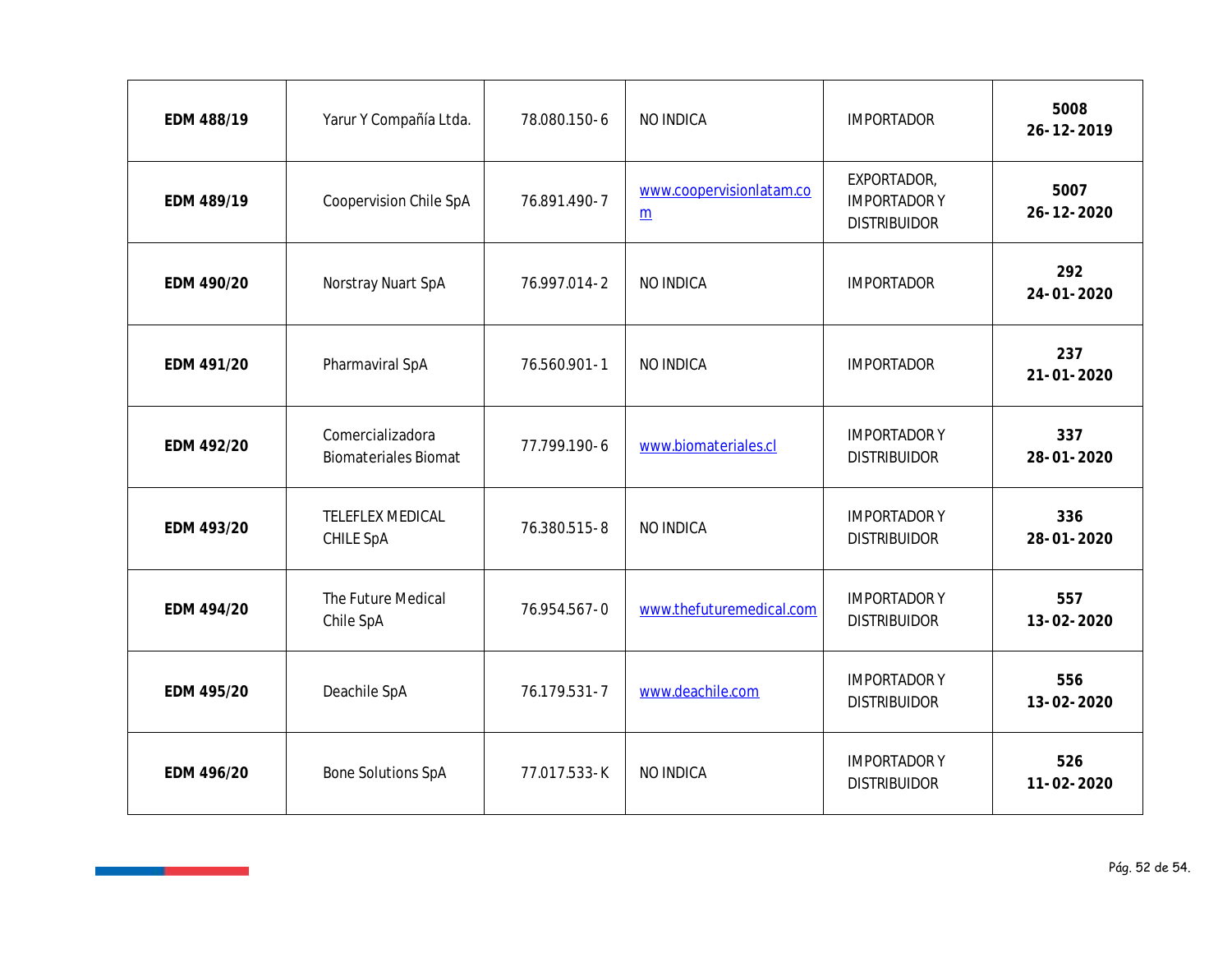| EDM 497/20 | TERMAS DE BELLAVISTA<br>SpA                                                 | 96.954.130-0 | NO INDICA           | <b>IMPORTADORY</b><br><b>DISTRIBUIDOR</b>  | 524<br>$11 - 02 - 2020$ |
|------------|-----------------------------------------------------------------------------|--------------|---------------------|--------------------------------------------|-------------------------|
| EDM 498/20 | SECURITY & HEALTH<br>CONSULTING SpA                                         | 77.082.576-8 | www.shconsulting.cl | <b>IMPORTADORY</b><br><b>DISTRIBUIDOR</b>  | 525<br>$11 - 02 - 2020$ |
| EDM 499/20 | Vamproden SpA                                                               | 76.962.948-3 | www.vamproden.cl    | <b>IMPORTADOR Y</b><br><b>DISTRIBUIDOR</b> | 621<br>18-02-2020       |
| EDM 500/20 | LIVEHOME SpA                                                                | 76.662.452-9 | www.biopure.cl      | <b>IMPORTADOR Y</b><br><b>DISTRIBUIDOR</b> | 620<br>18-02-2020       |
| EDM 501/20 | COMERCIAL PATRICIO<br>MORENO LAGOS E.I.R.L                                  | 76.789.187-2 | www.senioroulet.cl  | <b>IMPORTADORY</b><br><b>DISTRIBUIDOR</b>  | 1068<br>16/03/20        |
| EDM 502/20 | MOLNLYCKE HEALTH<br>CARE CHILE LIMITADA                                     | 77.057.521-4 | NO INDICA           | <b>IMPORTADOR Y</b><br><b>DISTRIBUIDOR</b> | 1066<br>16/03/2020      |
| EDM 503/20 | SOCIEDAD<br><b>IMPORTADORAY</b><br>COMERCIALIZADORA<br>MÉDICA DICAFE SPA    | 76.936.965-1 | NO INDICA           | <b>IMPORTADORY</b><br><b>DISTRIBUIDOR</b>  | 1067<br>16/03/2020      |
| EDM 504/20 | AEROPRO SPA                                                                 | 76.709.512-0 | www.aeroprochile.cl | <b>FABRICANTEY</b><br><b>DISTRIBUIDOR</b>  | 1180<br>23/03/2020      |
| EDM 505/20 | MEDICA JAVIER ÚRZUA<br>EMPRESA INDIVIDUAL DE<br>RESPONSABILIDAD<br>LIMITADA | 76.958.138-3 | www.quirúrgica.cl   | <b>IMPORTADOR</b>                          | 1181<br>23/03/2020      |